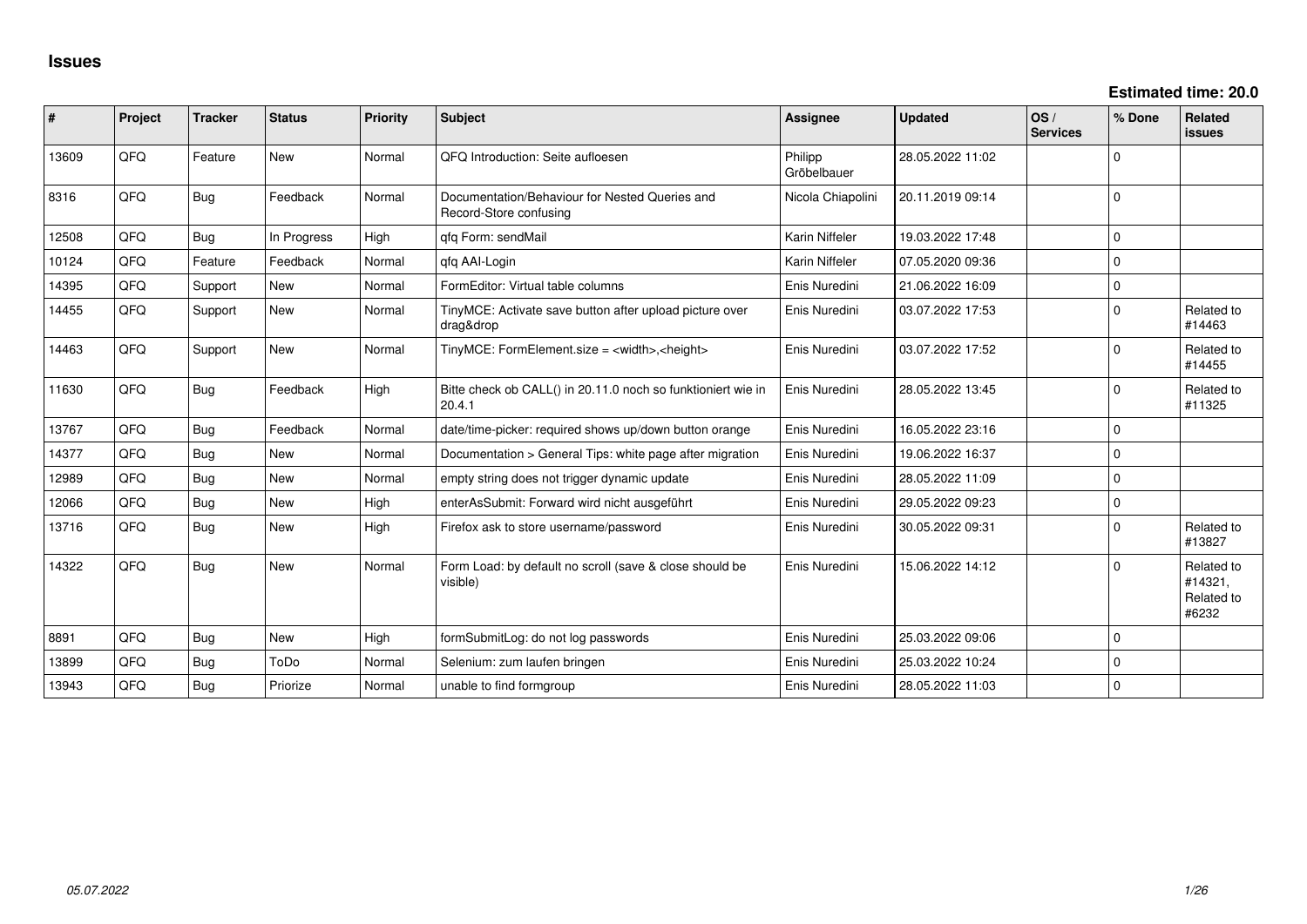| $\vert$ # | Project        | <b>Tracker</b> | <b>Status</b>     | <b>Priority</b> | <b>Subject</b>                                                                        | <b>Assignee</b> | <b>Updated</b>   | OS/<br><b>Services</b> | % Done      | Related<br><b>issues</b>                                                                                                                                              |
|-----------|----------------|----------------|-------------------|-----------------|---------------------------------------------------------------------------------------|-----------------|------------------|------------------------|-------------|-----------------------------------------------------------------------------------------------------------------------------------------------------------------------|
| 14320     | QFQ            | Feature        | In Progress       | Normal          | Allow specific HTML Tags and Attributes: general, TinyMCE                             | Enis Nuredini   | 04.07.2022 14:09 |                        | $\Omega$    | Related to<br>#12664,<br>Related to<br>#12039,<br>Related to<br>#11702,<br>Related to<br>#7239,<br>Related to<br>#3708,<br>Related to<br>#3646.<br>Related to<br>#880 |
| 13945     | QFQ            | Feature        | <b>New</b>        | Normal          | As link: content before/after link                                                    | Enis Nuredini   | 28.05.2022 11:01 |                        | $\mathbf 0$ | Related to<br>#12262                                                                                                                                                  |
| 13608     | QFQ            | Feature        | Some day<br>maybe | Normal          | Automatic Browser Language Redirect                                                   | Enis Nuredini   | 17.06.2022 08:35 |                        | $\mathbf 0$ |                                                                                                                                                                       |
| 3864      | QFQ            | Feature        | <b>New</b>        | Normal          | Encrypt / decrypt field                                                               | Enis Nuredini   | 30.06.2022 16:29 |                        | $\mathbf 0$ |                                                                                                                                                                       |
| 12262     | QFQ            | Feature        | ToDo              | Normal          | Form buttons on top: more customable                                                  | Enis Nuredini   | 17.06.2022 10:44 |                        | $\mathbf 0$ | Related to<br>#13945, Has<br>duplicate<br>#4046, Has<br>duplicate<br>#10080                                                                                           |
| 13572     | QFQ            | Feature        | Feedback          | Normal          | Form Load: misleading error message on trying to load non<br>existent primary record  | Enis Nuredini   | 16.05.2022 23:16 |                        | 100         |                                                                                                                                                                       |
| 10569     | QFQ            | Feature        | Priorize          | Normal          | link blank more safe                                                                  | Enis Nuredini   | 25.03.2022 12:44 |                        | $\mathbf 0$ |                                                                                                                                                                       |
| 14376     | QFQ            | Feature        | New               | Normal          | QFQ Bootstrap: if missing, create stored procedures                                   | Enis Nuredini   | 19.06.2022 16:37 |                        | $\mathbf 0$ |                                                                                                                                                                       |
| 13757     | QFQ            | Feature        | <b>New</b>        | High            | QR / Bar-Code Plugin                                                                  | Enis Nuredini   | 19.03.2022 17:43 |                        | $\mathbf 0$ |                                                                                                                                                                       |
| 10463     | QFQ            | Feature        | New               | Normal          | Report link: expliztes setzen von HTML Tags (Bedarf fuer<br>'data-selenium' & 'id')   | Enis Nuredini   | 23.03.2022 09:23 |                        | $\mathbf 0$ | Related to<br>#7648                                                                                                                                                   |
| 9052      | QFQ            | Feature        | Feedback          | High            | Report: CodeMirror with SQL Syntax Highlight in FE                                    | Enis Nuredini   | 08.06.2022 10:25 |                        | $\mathbf 0$ |                                                                                                                                                                       |
| 14028     | QFQ            | Feature        | <b>New</b>        | Normal          | Required notification: visual nicer                                                   | Enis Nuredini   | 28.05.2022 11:01 |                        | $\mathbf 0$ |                                                                                                                                                                       |
| 14227     | QFQ            | Feature        | <b>New</b>        | Normal          | Selenium Konkurrenz: cypress.io                                                       | Enis Nuredini   | 28.05.2022 11:02 |                        | $\mathbf 0$ |                                                                                                                                                                       |
| 13900     | $\mathsf{QFQ}$ | Feature        | Priorize          | Normal          | Selenium: Check das Cookie/PDF funktioniert                                           | Enis Nuredini   | 25.03.2022 12:45 |                        | $\mathbf 0$ |                                                                                                                                                                       |
| 11892     | QFQ            | Feature        | <b>New</b>        | Normal          | tablesorter: columns with links are hard to order - new<br>qualifier 'Y: <ord>'</ord> | Enis Nuredini   | 23.03.2022 09:22 |                        | $\Omega$    |                                                                                                                                                                       |
| 10782     | QFQ            | Feature        | Feedback          | Normal          | Tiny MCE: Image Upload                                                                | Enis Nuredini   | 16.05.2022 23:16 |                        | $\Omega$    | Related to<br>#12452                                                                                                                                                  |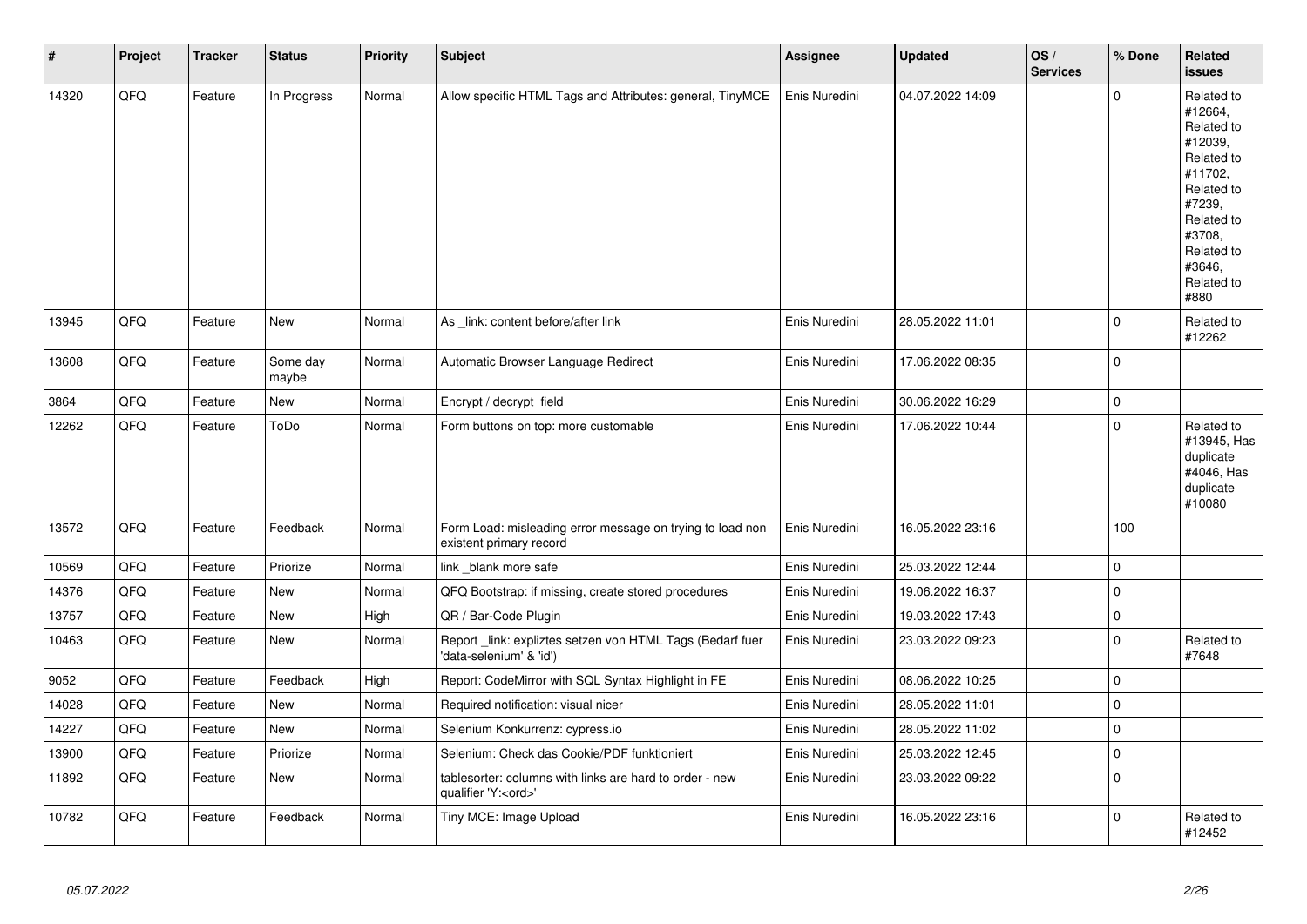| #     | Project | <b>Tracker</b> | <b>Status</b>     | <b>Priority</b> | <b>Subject</b>                                                                                                  | <b>Assignee</b>     | <b>Updated</b>   | OS/<br><b>Services</b> | % Done      | Related<br><b>issues</b>                    |
|-------|---------|----------------|-------------------|-----------------|-----------------------------------------------------------------------------------------------------------------|---------------------|------------------|------------------------|-------------|---------------------------------------------|
| 3613  | QFQ     | <b>Bug</b>     | Some day<br>maybe | Normal          | note /note unchecked -> note div (col-md) wird weiterhin<br>gerendert                                           | Elias Villiger      | 01.02.2020 23:19 |                        | 100         |                                             |
| 11347 | QFQ     | <b>Bug</b>     | Feedback          | Normal          | If Bedingungen funktionieren nicht korrekt                                                                      | Christoph Fuchs     | 21.03.2021 20:37 |                        | $\mathbf 0$ |                                             |
| 14464 | QFQ     | Support        | New               | Normal          | Exception: Missing button to edit FormElement with broken<br>sqlValidate / beforeLoad                           | <b>Carsten Rose</b> | 04.07.2022 00:13 |                        | $\mathbf 0$ |                                             |
| 5576  | QFQ     | <b>Bug</b>     | New               | Normal          | Using MySQL 'DROP' requires privilege - wich is not really<br>necessary.                                        | Carsten Rose        | 01.02.2020 23:21 |                        | $\mathbf 0$ |                                             |
| 4651  | QFQ     | <b>Bug</b>     | Some day<br>maybe | Normal          | "Loading document" Modal wird angezeigt bei uzhcd type=2<br>Ansicht                                             | Carsten Rose        | 01.02.2020 23:20 |                        | $\mathbf 0$ |                                             |
| 5768  | QFQ     | <b>Bug</b>     | Some day<br>maybe | Normal          | {{pageLanguage:T}}' missing if QFQ is called via api                                                            | <b>Carsten Rose</b> | 01.02.2020 23:19 |                        | $\mathbf 0$ |                                             |
| 4092  | QFQ     | <b>Bug</b>     | Some day<br>maybe | Normal          | 1) Logging verbessern wann welches FE warum ausgefuehrt<br>wird, 2) Documentation: Best Practice Template Group | <b>Carsten Rose</b> | 01.02.2020 23:19 |                        | $\mathbf 0$ | Related to<br>#3504                         |
| 9281  | QFQ     | <b>Bug</b>     | Some day<br>maybe | Normal          | Allow STRICT_TRANS_TABLES                                                                                       | <b>Carsten Rose</b> | 02.01.2021 18:43 |                        | $\mathbf 0$ |                                             |
| 14077 | QFQ     | <b>Bug</b>     | New               | Normal          | As _link: Attribute 'class' missing by r:1 and r:3 - but should<br>set                                          | Carsten Rose        | 28.05.2022 11:02 |                        | $\Omega$    | Related to<br>#5342,<br>Related to<br>#4343 |
| 14233 | QFQ     | <b>Bug</b>     | <b>New</b>        | Normal          | AS _link: question - HTML is not rendered                                                                       | <b>Carsten Rose</b> | 28.05.2022 11:02 |                        | $\mathbf 0$ |                                             |
| 9275  | QFQ     | <b>Bug</b>     | New               | Normal          | auteron: t3 page, which takes to long to respond, is not<br>reported properly                                   | Carsten Rose        | 01.02.2020 23:22 |                        | 100         |                                             |
| 8431  | QFQ     | <b>Bug</b>     | New               | High            | autocron.php with wrong path                                                                                    | Carsten Rose        | 03.05.2021 21:14 |                        | $\mathbf 0$ |                                             |
| 3782  | QFQ     | <b>Bug</b>     | Priorize          | Normal          | Bei fehlerhafter Eingabe (z.B. Datum) sollte das erwartete<br>Format angezeigt werden                           | <b>Carsten Rose</b> | 01.02.2020 10:13 |                        | $\mathbf 0$ |                                             |
| 12546 | QFQ     | <b>Bug</b>     | Feedback          | Normal          | Branch 'Development' - Unit Tests mit dirty workaround<br>angepasst                                             | <b>Carsten Rose</b> | 19.03.2022 17:48 |                        | $\mathbf 0$ |                                             |
| 9958  | QFQ     | <b>Bug</b>     | Priorize          | Normal          | Broken subrecord query: no error message                                                                        | <b>Carsten Rose</b> | 05.02.2021 15:15 |                        | $\mathbf 0$ |                                             |
| 9177  | QFQ     | <b>Bug</b>     | New               | Normal          | Bug? QFQ tries to save an action FE, which has real<br>existing column name                                     | <b>Carsten Rose</b> | 01.02.2020 23:22 |                        | $\mathbf 0$ |                                             |
| 13451 | QFQ     | <b>Bug</b>     | <b>New</b>        | Normal          | Character Counter / Max Character: Problem in Safari                                                            | <b>Carsten Rose</b> | 15.04.2022 17:18 |                        | $\mathbf 0$ |                                             |
| 9669  | QFQ     | <b>Bug</b>     | Some day<br>maybe | Normal          | Checkbox / Template Group: radio/checkbox visible broken<br>after add                                           | <b>Carsten Rose</b> | 16.06.2021 13:47 |                        | $\mathbf 0$ | Related to<br>#8091                         |
| 11752 | QFQ     | Bug            | New               | Normal          | checkbox renders multiple input elements with same name                                                         | <b>Carsten Rose</b> | 17.12.2020 14:58 |                        | $\mathbf 0$ | Related to<br>#11750                        |
| 9691  | QFQ     | <b>Bug</b>     | In Progress       | Normal          | Checkbox: dynamic update > readonly                                                                             | Carsten Rose        | 01.02.2020 23:22 |                        | 50          | Related to<br>#9834                         |
| 4279  | QFQ     | <b>Bug</b>     | Some day<br>maybe | High            | config.linkVars lost                                                                                            | Carsten Rose        | 03.05.2021 21:14 |                        | $\mathbf 0$ |                                             |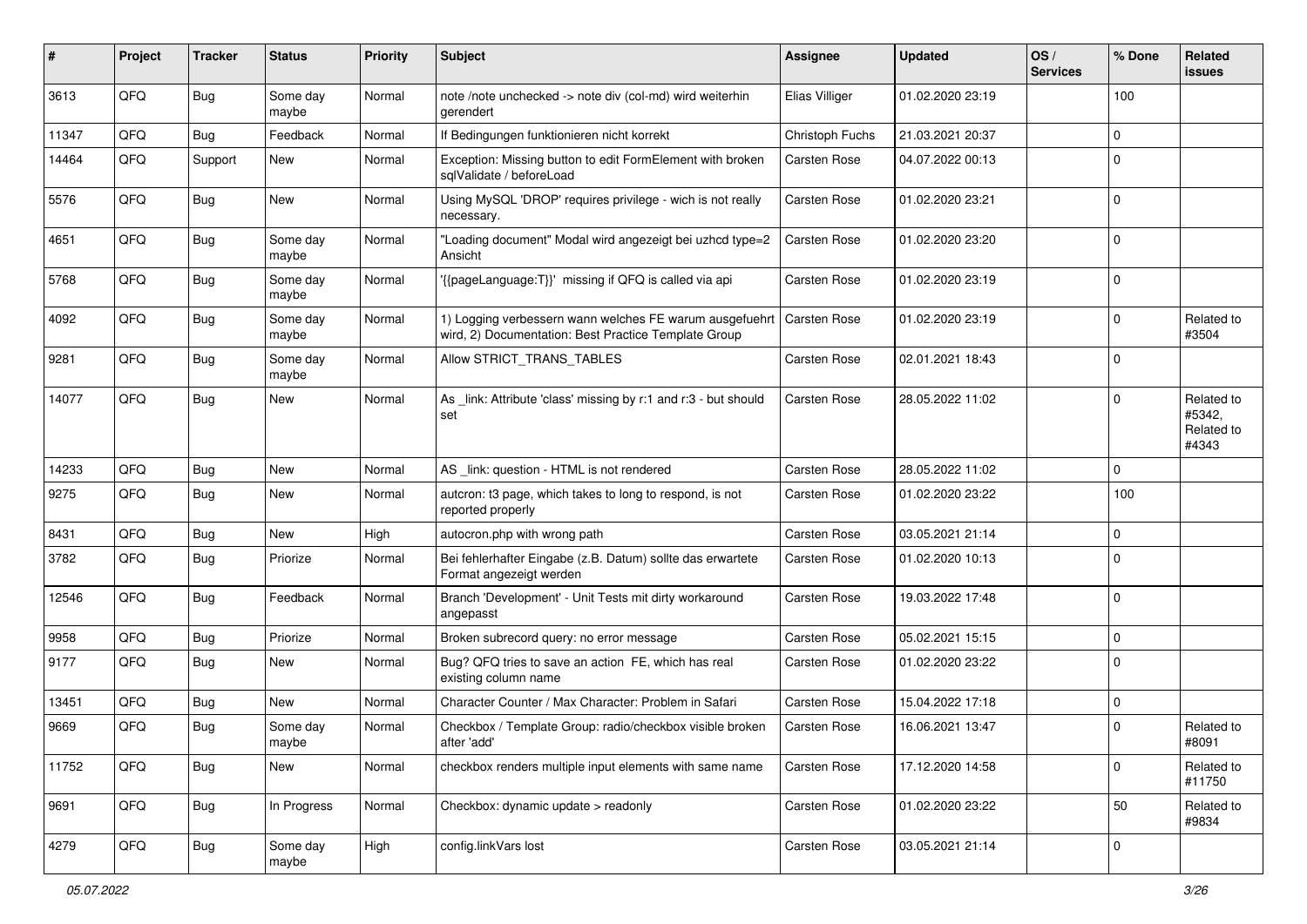| #     | Project | <b>Tracker</b> | <b>Status</b>     | <b>Priority</b> | <b>Subject</b>                                                                                                                | Assignee            | <b>Updated</b>   | OS/<br><b>Services</b> | % Done      | <b>Related</b><br><b>issues</b> |
|-------|---------|----------------|-------------------|-----------------|-------------------------------------------------------------------------------------------------------------------------------|---------------------|------------------|------------------------|-------------|---------------------------------|
| 3349  | QFQ     | <b>Bug</b>     | Some day<br>maybe | Normal          | config.qfq.ini: a) vertraegt keine '=' im Value (z.B. Passwort),<br>b) Values sollten in ticks einschliessbar sein (spaces, ) | <b>Carsten Rose</b> | 11.12.2019 16:02 |                        | $\Omega$    |                                 |
| 12714 | QFQ     | Bug            | <b>New</b>        | Normal          | Conversion of GIF to PDF broken when GIF contains Alpha.                                                                      | <b>Carsten Rose</b> | 19.03.2022 17:49 |                        | $\Omega$    |                                 |
| 12327 | QFQ     | <b>Bug</b>     | <b>New</b>        | Normal          | Copy to clipboard: Glyphicon can not be changed                                                                               | <b>Carsten Rose</b> | 27.12.2021 17:59 |                        | $\mathbf 0$ |                                 |
| 3130  | QFQ     | <b>Bug</b>     | Some day<br>maybe | Normal          | Debug Info's nicht korrekt nach 'New > Save'.                                                                                 | <b>Carsten Rose</b> | 11.12.2019 16:03 |                        | $\Omega$    | Related to<br>#3253             |
| 13460 | QFQ     | <b>Bug</b>     | <b>New</b>        | Normal          | Doc: Password set/reset  password should not processed<br>with 'html encode'                                                  | Carsten Rose        | 19.03.2022 17:46 |                        | $\mathbf 0$ |                                 |
| 4293  | QFQ     | <b>Bug</b>     | Some day<br>maybe | Normal          | Download broken if token 'd:' is missing - but no error<br>message                                                            | <b>Carsten Rose</b> | 11.12.2019 16:03 |                        | $\mathbf 0$ | Related to<br>#7514             |
| 5221  | QFQ     | <b>Bug</b>     | New               | High            | Download Dialog: Bleibt stehen in FF wenn Datei<br>automatisch gespeichert wird.                                              | Carsten Rose        | 03.05.2021 21:14 |                        | $\mathbf 0$ |                                 |
| 9975  | QFQ     | Bug            | Priorize          | Normal          | Dropdown Menu: 'r:3' broken                                                                                                   | Carsten Rose        | 01.02.2020 10:13 |                        | $\Omega$    |                                 |
| 12670 | QFQ     | Bug            | <b>New</b>        | High            | Dropdown-Menu classes können nicht mehr angegeben<br>werden                                                                   | <b>Carsten Rose</b> | 07.12.2021 17:19 |                        | $\mathbf 0$ |                                 |
| 4583  | QFQ     | Bug            | Some day<br>maybe | Normal          | Dynamic Update bei TypeAhead Feldern                                                                                          | Carsten Rose        | 01.02.2020 23:19 |                        | $\mathbf 0$ |                                 |
| 3811  | QFQ     | <b>Bug</b>     | Some day<br>maybe | Normal          | Dynamic Update: extraButtonInfo - Text aktualisieren                                                                          | <b>Carsten Rose</b> | 11.12.2019 16:03 |                        | $\mathbf 0$ | Related to<br>#11517            |
| 8106  | QFQ     | <b>Bug</b>     | Some day<br>maybe | Normal          | Dynamic Update: Feld kann nicht auf empty zurückgesetzt<br>werden                                                             | <b>Carsten Rose</b> | 11.12.2019 16:01 |                        | $\Omega$    |                                 |
| 3682  | QFQ     | <b>Bug</b>     | Some day<br>maybe | Normal          | Dynamic update: Radio buttons                                                                                                 | Carsten Rose        | 11.12.2019 16:02 |                        | $\Omega$    |                                 |
| 7002  | QFQ     | Bug            | New               | Normal          | Dynamic Update: row does not disappear / appear                                                                               | Carsten Rose        | 01.02.2020 23:22 |                        | $\mathbf 0$ |                                 |
| 9783  | QFQ     | Bug            | New               | Normal          | Email with special characters                                                                                                 | <b>Carsten Rose</b> | 01.02.2020 23:22 |                        | $\mathbf 0$ |                                 |
| 9013  | QFQ     | Bug            | <b>New</b>        | Normal          | Error in Twig template not handled                                                                                            | <b>Carsten Rose</b> | 20.10.2021 13:43 |                        | $\pmb{0}$   |                                 |
| 6677  | QFQ     | Bug            | New               | Normal          | Error message FE Action Element: no/wrong FE reference<br>who cause the problem.                                              | <b>Carsten Rose</b> | 01.02.2020 23:21 |                        | $\mathbf 0$ |                                 |
| 7547  | QFQ     | Bug            | New               | Normal          | Error Message in afterSave: wrong parameter column<br>reported                                                                | <b>Carsten Rose</b> | 01.02.2020 23:22 |                        | $\mathbf 0$ |                                 |
| 6912  | QFQ     | <b>Bug</b>     | <b>New</b>        | Normal          | error Message Var 'deadline' already set in SIP - in Form<br>with FE.value={{deadline:R:::{{deadlinePeriod:Y}}}}              | Carsten Rose        | 01.02.2020 23:21 |                        | $\mathbf 0$ |                                 |
| 9127  | QFQ     | Bug            | <b>New</b>        | Normal          | Error Message: change 'roll over' color - text not readable                                                                   | <b>Carsten Rose</b> | 01.02.2020 23:22 |                        | $\mathbf 0$ |                                 |
| 4328  | QFQ     | <b>Bug</b>     | Some day<br>maybe | Normal          | Error Message: Show FE name/number on problems in FE                                                                          | <b>Carsten Rose</b> | 01.02.2020 23:20 |                        | $\mathbf 0$ |                                 |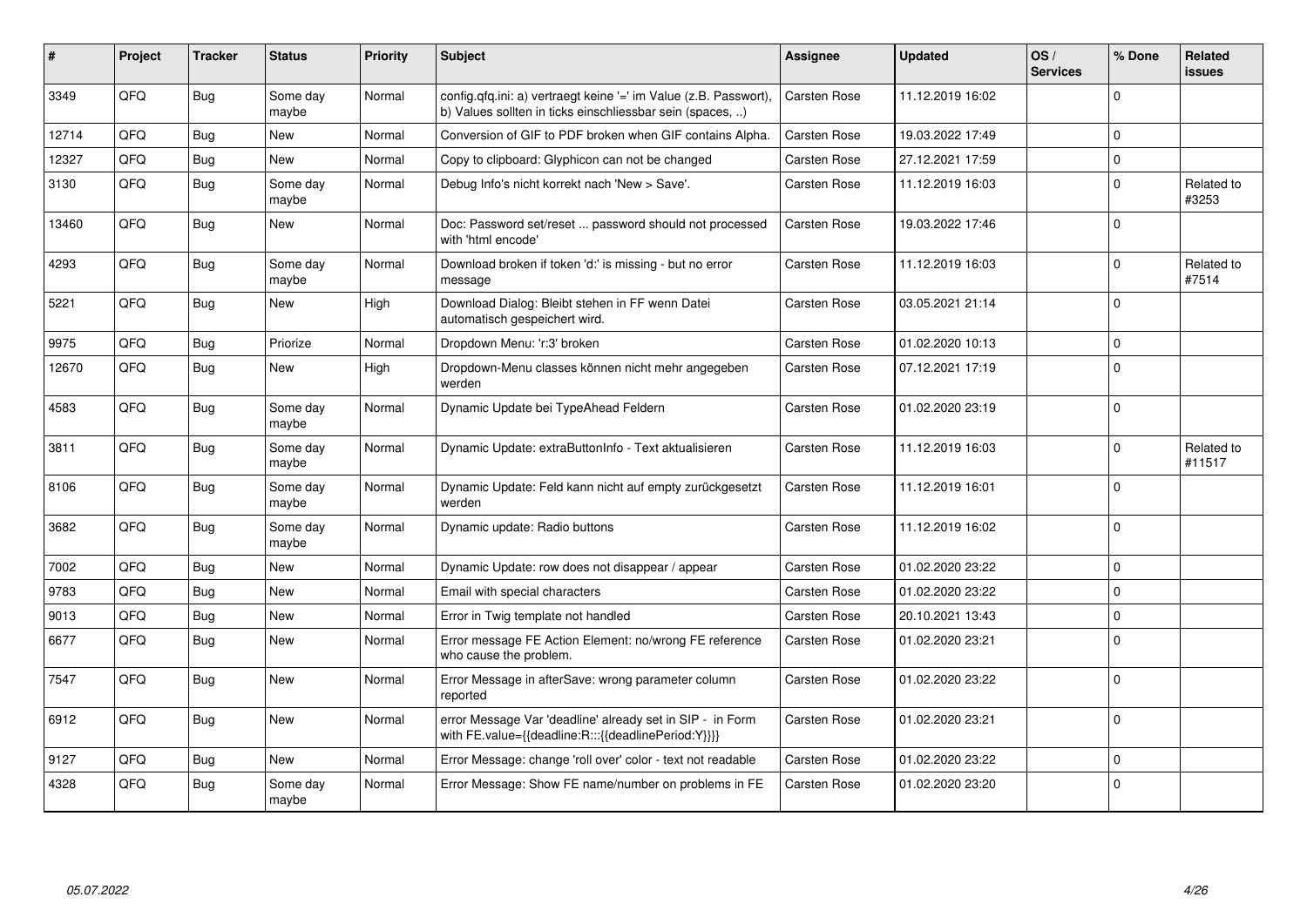| #     | Project | <b>Tracker</b> | <b>Status</b>     | <b>Priority</b> | <b>Subject</b>                                                                                                       | <b>Assignee</b>     | <b>Updated</b>   | OS/<br><b>Services</b> | % Done       | <b>Related</b><br><b>issues</b>                                                                                                |
|-------|---------|----------------|-------------------|-----------------|----------------------------------------------------------------------------------------------------------------------|---------------------|------------------|------------------------|--------------|--------------------------------------------------------------------------------------------------------------------------------|
| 11517 | QFQ     | Bug            | In Progress       | Normal          | extraButtonInfo Broken for multiple FormElements                                                                     | <b>Carsten Rose</b> | 12.05.2022 13:12 |                        | $\Omega$     | Related to<br>#7890,<br>Related to<br>#3811, Has<br>duplicate<br>#10905, Has<br>duplicate<br>#10553, Has<br>duplicate<br>#6779 |
| 4528  | QFQ     | Bug            | Some day<br>maybe | Normal          | extraButtonLock mit SQLAhead Bug                                                                                     | Carsten Rose        | 01.02.2020 23:19 |                        | $\Omega$     |                                                                                                                                |
| 9862  | QFQ     | Bug            | Priorize          | Normal          | Failed writing to sql mail qfq.log should throw an exception                                                         | <b>Carsten Rose</b> | 01.02.2020 10:13 |                        | $\pmb{0}$    |                                                                                                                                |
| 9531  | QFQ     | Bug            | <b>New</b>        | High            | FE File: Dynamic Update / modeSql / required detected even<br>it not set                                             | <b>Carsten Rose</b> | 11.06.2021 20:32 |                        | $\mathbf 0$  | Related to<br>#12398                                                                                                           |
| 3750  | QFQ     | <b>Bug</b>     | Some day<br>maybe | Normal          | FE in a row: if one violates check, all are red                                                                      | <b>Carsten Rose</b> | 11.12.2019 16:03 |                        | $\mathsf 0$  |                                                                                                                                |
| 12040 | QFQ     | Bug            | <b>New</b>        | Normal          | FE Mode 'hidden' für zwei FEs auf einer Zeile                                                                        | Carsten Rose        | 18.02.2021 10:13 |                        | $\mathsf 0$  |                                                                                                                                |
| 3547  | QFQ     | <b>Bug</b>     | <b>New</b>        | Normal          | FE of type 'note' causes writing of empty fields.                                                                    | <b>Carsten Rose</b> | 01.02.2020 23:21 |                        | $\mathbf{0}$ |                                                                                                                                |
| 7656  | QFQ     | <b>Bug</b>     | Priorize          | Normal          | FE with required, 'pattern' and 'extraButtonLock': always<br>complain about missing value                            | Carsten Rose        | 01.02.2020 10:13 |                        | $\mathbf 0$  |                                                                                                                                |
| 5021  | QFQ     | Bug            | Some day<br>maybe | Normal          | FE.typ=extra - during save displays error 'datum2' already<br>filled in STORE_SIP - the value is stored nevertheless | Carsten Rose        | 01.02.2020 23:19 |                        | $\mathbf 0$  | Related to<br>#3875                                                                                                            |
| 5559  | QFQ     | <b>Bug</b>     | New               | Normal          | FE.type = Upload: 'accept' might contain variables                                                                   | <b>Carsten Rose</b> | 11.05.2020 21:23 |                        | $\mathsf 0$  |                                                                                                                                |
| 8049  | QFQ     | <b>Bug</b>     | <b>New</b>        | Normal          | FE.type=note, column 'value': text moves some pixel to top<br>after save                                             | Carsten Rose        | 01.02.2020 23:22 |                        | $\mathbf 0$  |                                                                                                                                |
| 9317  | QFQ     | Bug            | <b>New</b>        | Normal          | FE.type=note: with dynamic show/hidden an empty label<br>causes trouble                                              | Carsten Rose        | 01.02.2020 23:22 |                        | $\Omega$     |                                                                                                                                |
| 7899  | QFQ     | <b>Bug</b>     | <b>New</b>        | High            | Fe.type=password / retype / required: always complain about<br>missing value                                         | Carsten Rose        | 03.05.2021 21:14 |                        | $\mathsf 0$  |                                                                                                                                |
| 10082 | QFQ     | <b>Bug</b>     | New               | Normal          | FE.type=SELECT - 'sanatize' Class                                                                                    | Carsten Rose        | 07.05.2020 09:36 |                        | $\mathbf 0$  | Related to<br>#10081                                                                                                           |
| 9347  | QFQ     | <b>Bug</b>     | New               | High            | FE.type=upload with dynamic show/hidden: required not<br>detected                                                    | <b>Carsten Rose</b> | 12.06.2021 10:40 |                        | $\Omega$     | Related to<br>#5305,<br>Related to<br>#12398                                                                                   |
| 8037  | QFQ     | Bug            | Priorize          | Normal          | FE.type=upload (advanced mode): {{slaveId:V}} missing<br>during dynamic update                                       | <b>Carsten Rose</b> | 01.02.2020 10:13 |                        | $\mathbf 0$  |                                                                                                                                |
| 9534  | QFQ     | <b>Bug</b>     | Priorize          | Urgent          | FE.type=upload: 'Unknown Mode: ID"                                                                                   | Carsten Rose        | 03.05.2021 21:14 |                        | $\Omega$     | Related to<br>#9532                                                                                                            |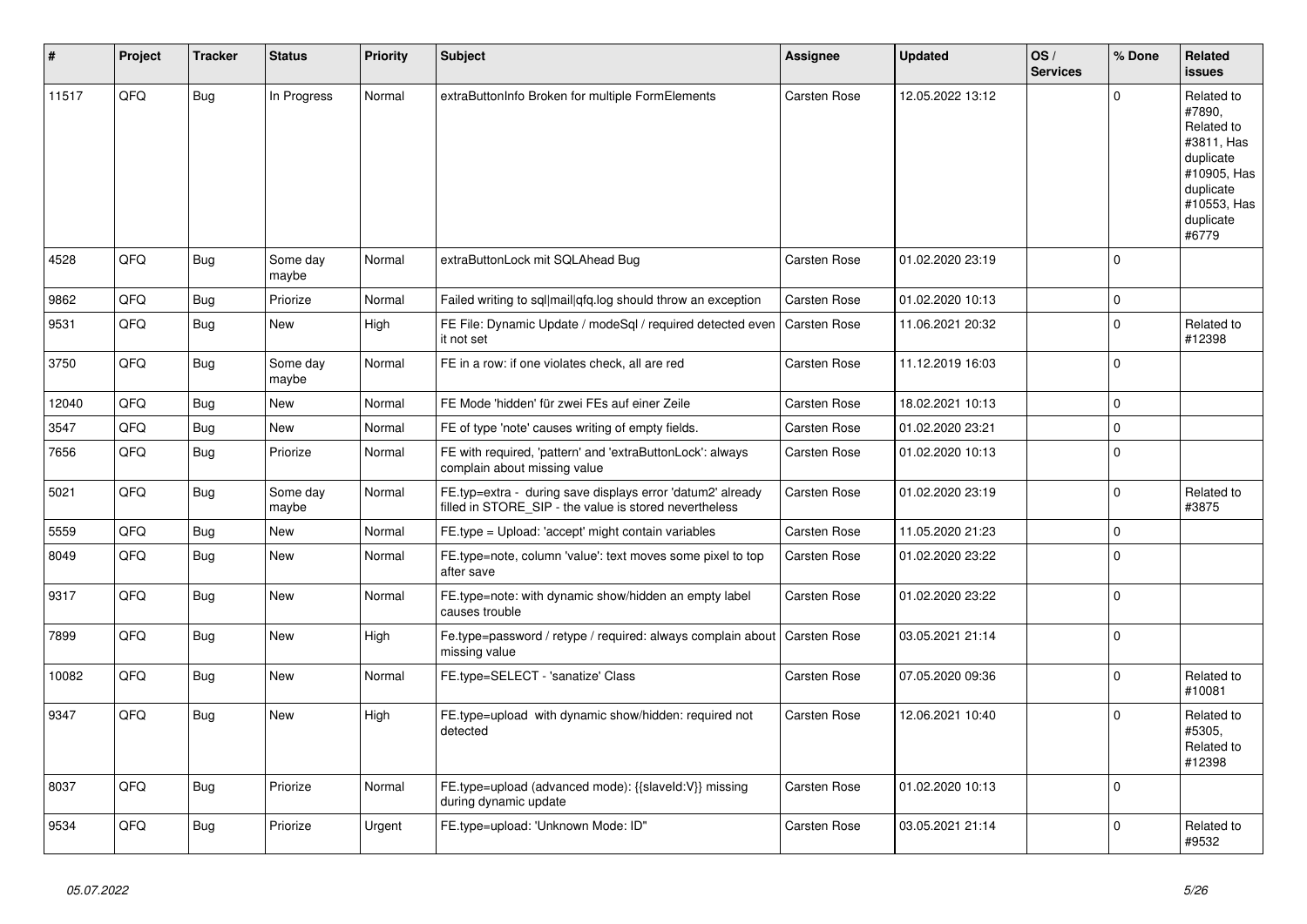| #     | Project | <b>Tracker</b> | <b>Status</b>     | <b>Priority</b> | <b>Subject</b>                                                                                                                                      | <b>Assignee</b>     | <b>Updated</b>   | OS/<br><b>Services</b> | % Done      | Related<br>issues                                                       |
|-------|---------|----------------|-------------------|-----------------|-----------------------------------------------------------------------------------------------------------------------------------------------------|---------------------|------------------|------------------------|-------------|-------------------------------------------------------------------------|
| 9533  | QFQ     | <b>Bug</b>     | <b>New</b>        | Normal          | FE.type=upload: Check in 'beforeSave' if upload is given                                                                                            | Carsten Rose        | 01.02.2020 23:22 |                        | $\Omega$    | Related to<br>#11523                                                    |
| 7512  | QFQ     | <b>Bug</b>     | <b>New</b>        | Normal          | FE: inputType=number >> 'pattern' is not respected                                                                                                  | <b>Carsten Rose</b> | 01.02.2020 23:22 |                        | $\mathbf 0$ |                                                                         |
| 10937 | QFQ     | Bug            | New               | Normal          | Fehler mit abhängigen Select- Feldern beim Positionieren                                                                                            | <b>Carsten Rose</b> | 12.11.2020 23:45 |                        | $\mathbf 0$ |                                                                         |
| 6462  | QFQ     | <b>Bug</b>     | New               | Normal          | File Upload: Nutzlose Fehlermeldung wenn Datei zu gross                                                                                             | <b>Carsten Rose</b> | 01.02.2020 23:21 |                        | $\mathbf 0$ | Related to<br>#6139                                                     |
| 4756  | QFQ     | <b>Bug</b>     | New               | Normal          | Form dirty even nothing changes                                                                                                                     | <b>Carsten Rose</b> | 11.12.2019 16:16 |                        | $\mathbf 0$ |                                                                         |
| 5557  | QFQ     | <b>Bug</b>     | Some day<br>maybe | Normal          | Form load: STORE_RECORD filled, but should be empty                                                                                                 | Carsten Rose        | 01.02.2020 23:19 |                        | $\Omega$    |                                                                         |
| 12581 | QFQ     | <b>Bug</b>     | New               | Normal          | Form.forward=close: Record 'new' in new browser tab ><br>save (& close) >> Form is not reloaded with new created<br>record id and stays in mode=new | Carsten Rose        | 19.03.2022 17:48 |                        | $\mathbf 0$ |                                                                         |
| 9773  | QFQ     | <b>Bug</b>     | <b>New</b>        | Normal          | form.parameter.formModeGlobal=requiredOff                                                                                                           | Carsten Rose        | 01.02.2020 15:56 |                        | $\mathbf 0$ |                                                                         |
| 12468 | QFQ     | <b>Bug</b>     | <b>New</b>        | Urgent          | Form: update Form.title after save                                                                                                                  | Carsten Rose        | 03.05.2021 21:12 |                        | $\mathbf 0$ |                                                                         |
| 8083  | QFQ     | <b>Bug</b>     | New               | High            | FormEditor: primary table list does not respect<br>'indexDb={{indexData:Y}}'                                                                        | Carsten Rose        | 03.05.2021 21:14 |                        | $\Omega$    | Has<br>duplicate<br>#6678                                               |
| 4008  | QFQ     | <b>Bug</b>     | Some day<br>maybe | Normal          | FormElemen.type=sendmail: wrong 'TO' if 'real<br>name <rea@mail.to>' is used</rea@mail.to>                                                          | <b>Carsten Rose</b> | 11.12.2019 16:03 |                        | $\mathbf 0$ |                                                                         |
| 7890  | QFQ     | <b>Bug</b>     | <b>New</b>        | Normal          | FormElement 'required': extraButtonInfo not aligned                                                                                                 | <b>Carsten Rose</b> | 11.06.2021 21:17 |                        | $\mathbf 0$ | Related to<br>#11517                                                    |
| 10322 | QFQ     | <b>Bug</b>     | New               | Normal          | FormElement / Radio: missing column 'enum' >> FE not<br>reported                                                                                    | Carsten Rose        | 07.05.2020 09:37 |                        | $\Omega$    |                                                                         |
| 3570  | QFQ     | <b>Bug</b>     | Some day<br>maybe | High            | Formular mit prmitnew permitEdit=Always wird nicht<br>aufgerufen (ist leer)                                                                         | <b>Carsten Rose</b> | 03.05.2021 21:14 |                        | $\mathbf 0$ |                                                                         |
| 14283 | QFQ     | Bug            | Priorize          | Normal          | HEIC / HEIF convert doesn't trigger                                                                                                                 | <b>Carsten Rose</b> | 19.06.2022 16:37 |                        | $\mathbf 0$ |                                                                         |
| 12513 | QFQ     | Bug            | New               | High            | Implement server side check of maxlength                                                                                                            | <b>Carsten Rose</b> | 07.12.2021 17:19 |                        | $\mathbf 0$ |                                                                         |
| 14091 | QFQ     | <b>Bug</b>     | New               | Normal          | inconsistent template path for twig                                                                                                                 | Carsten Rose        | 19.04.2022 18:36 |                        | $\mathbf 0$ |                                                                         |
| 4659  | QFQ     | <b>Bug</b>     | Some day<br>maybe | Normal          | infoButtonExtra                                                                                                                                     | Carsten Rose        | 01.02.2020 23:20 |                        | $\mathbf 0$ |                                                                         |
| 14305 | QFQ     | <b>Bug</b>     | New               | Normal          | Inline Report editing does not create history entries                                                                                               | <b>Carsten Rose</b> | 10.06.2022 11:55 |                        | $\mathbf 0$ |                                                                         |
| 9834  | QFQ     | <b>Bug</b>     | Priorize          | Normal          | Input elements with tag 'disabled' are missing on<br>form-submit: server option 'processReadOnly' broken                                            | Carsten Rose        | 07.12.2021 16:43 |                        | 0           | Related to<br>#9691,<br>Related to<br>#5305, Has<br>duplicate<br>#12331 |
| 5459  | QFQ     | <b>Bug</b>     | New               | High            | Multi DB: spread system tables between 'QFQ' and<br>'Data'-DB                                                                                       | Carsten Rose        | 03.05.2021 21:14 |                        | $\mathbf 0$ | Related to<br>#4720                                                     |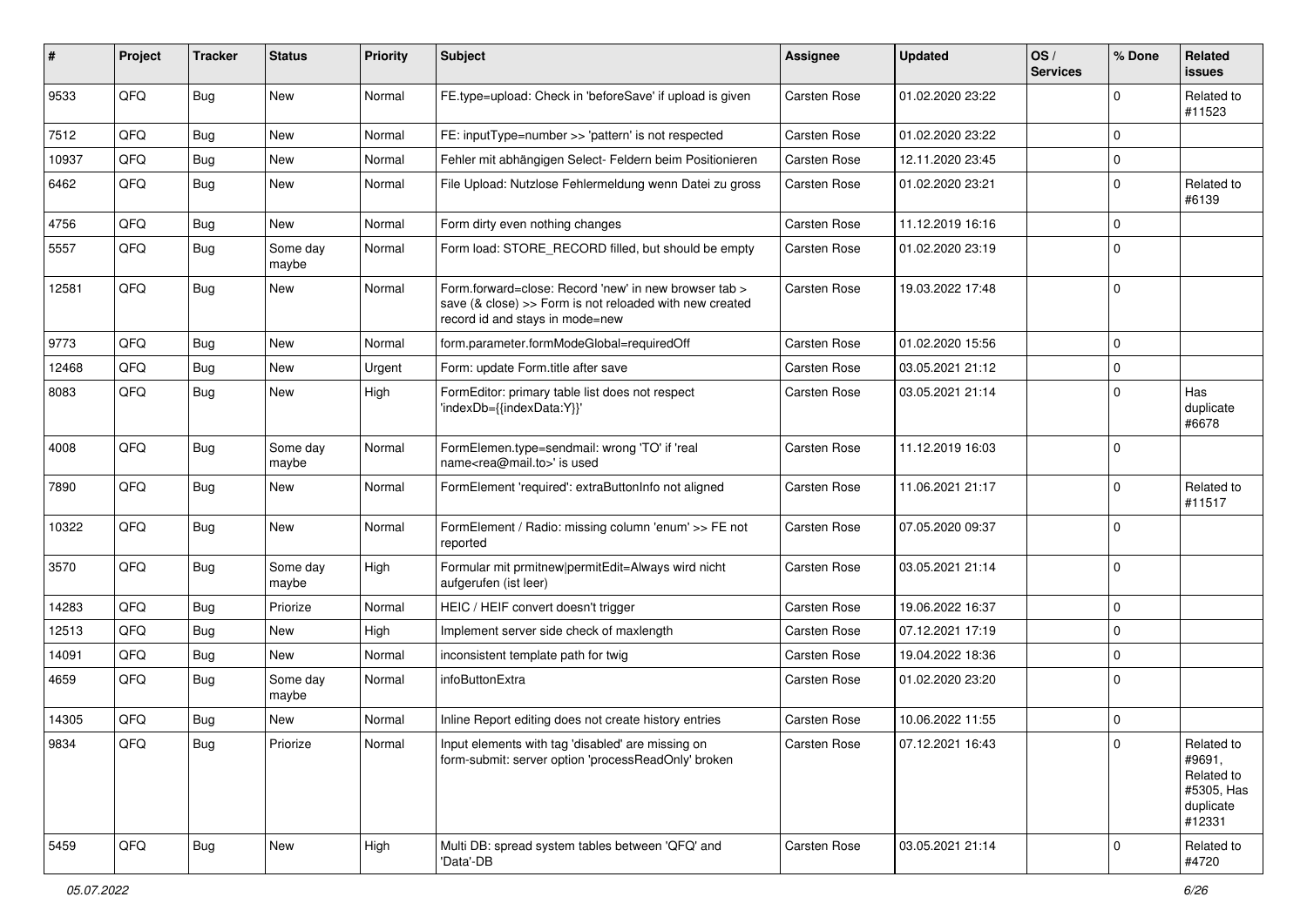| #     | Project | <b>Tracker</b> | <b>Status</b>     | <b>Priority</b> | <b>Subject</b>                                                                                        | <b>Assignee</b>     | <b>Updated</b>   | OS/<br><b>Services</b> | % Done      | Related<br><b>issues</b>                       |
|-------|---------|----------------|-------------------|-----------------|-------------------------------------------------------------------------------------------------------|---------------------|------------------|------------------------|-------------|------------------------------------------------|
| 10508 | QFQ     | <b>Bug</b>     | New               | High            | Multi Form broken on Multi DB Instance                                                                | Carsten Rose        | 03.05.2021 21:12 |                        | $\Omega$    |                                                |
| 13331 | QFQ     | Bug            | New               | Normal          | Multi Form: Clear Icon misplaced                                                                      | <b>Carsten Rose</b> | 19.03.2022 17:47 |                        | $\Omega$    |                                                |
| 13332 | QFQ     | Bug            | New               | Normal          | Multi Form: Required Felder werden visuell nicht markiert.                                            | <b>Carsten Rose</b> | 19.03.2022 17:47 |                        | $\mathbf 0$ |                                                |
| 12325 | QFQ     | Bug            | Priorize          | Normal          | MultiDB form.dblndex not working for report syntax                                                    | <b>Carsten Rose</b> | 07.09.2021 13:37 |                        | $\mathbf 0$ | Related to<br>#12145,<br>Related to<br>#12314  |
| 11695 | QFQ     | Bug            | <b>New</b>        | Normal          | MultiForm required FE Error                                                                           | <b>Carsten Rose</b> | 04.12.2020 13:34 |                        | $\mathbf 0$ |                                                |
| 11667 | QFQ     | <b>Bug</b>     | <b>New</b>        | Normal          | MySQL mariadb-server-10.3: Incorrect datetime value                                                   | <b>Carsten Rose</b> | 03.05.2021 20:48 |                        | $\Omega$    |                                                |
| 12133 | QFQ     | Bug            | <b>New</b>        | Normal          | NPM, phpSpreadSheet aktualisieren                                                                     | Carsten Rose        | 15.03.2021 09:04 |                        | $\mathbf 0$ |                                                |
| 7685  | QFQ     | <b>Bug</b>     | New               | Normal          | Open FormElement from QFQ error message and save<br>modified record: error about missing {{formId:F}} | <b>Carsten Rose</b> | 01.02.2020 23:22 |                        | $\Omega$    |                                                |
| 14175 | QFQ     | <b>Bug</b>     | In Progress       | Normal          | Opening a form with no QFQ Session cookie fails                                                       | <b>Carsten Rose</b> | 03.06.2022 10:40 |                        | $\Omega$    |                                                |
| 7650  | QFQ     | <b>Bug</b>     | New               | High            | Optional do not show 'required' sign on FormElement                                                   | Carsten Rose        | 03.05.2021 21:14 |                        | $\mathbf 0$ |                                                |
| 8668  | QFQ     | Bug            | New               | High            | Pill disabled: dyamic mode 'hidden' not respected - FE is still<br>required                           | Carsten Rose        | 03.05.2021 21:14 |                        | $\Omega$    |                                                |
| 11668 | QFQ     | Bug            | New               | Normal          | Play function.sql - problem with mysql                                                                | <b>Carsten Rose</b> | 03.05.2021 20:48 |                        | $\Omega$    |                                                |
| 10658 | QFQ     | <b>Bug</b>     | New               | Normal          | processReadOnly broken                                                                                | Carsten Rose        | 27.05.2020 17:55 |                        | $\pmb{0}$   |                                                |
| 13592 | QFQ     | Bug            | New               | Normal          | QFQ Build Queue: das vergeben von Tags klappt nicht. Es<br>werden keine Releases gebaut.              | <b>Carsten Rose</b> | 19.03.2022 17:45 |                        | $\mathbf 0$ |                                                |
| 12463 | QFQ     | Bug            | ToDo              | High            | QFQ Function: 'function' and 'sql' on same level - output of<br>sal is shown two times.               | <b>Carsten Rose</b> | 15.12.2021 16:31 |                        | $\mathbf 0$ |                                                |
| 12395 | QFQ     | <b>Bug</b>     | ToDo              | High            | QFQ Function: Result two times shown                                                                  | Carsten Rose        | 18.02.2022 08:59 |                        | $\mathbf 0$ |                                                |
| 7524  | QFQ     | Bug            | <b>New</b>        | Normal          | QFQ throws a 'General Error' if 'fileadmin/protected/log/' is<br>not writeable                        | Carsten Rose        | 01.02.2020 23:22 |                        | $\Omega$    |                                                |
| 6574  | QFQ     | <b>Bug</b>     | Priorize          | Normal          | qfq.log: Fehlermeldung wurde angezeigt, aber nicht geloggt                                            | <b>Carsten Rose</b> | 01.02.2020 10:13 |                        | $\Omega$    |                                                |
| 4771  | QFQ     | <b>Bug</b>     | Some day<br>maybe | Normal          | qfq: select-down-values empty after save (edit-form for<br>program administrators)                    | <b>Carsten Rose</b> | 01.02.2020 23:20 |                        | $\mathbf 0$ | Related to<br>#4549. Has<br>duplicate<br>#4282 |
| 6483  | QFQ     | Bug            | <b>New</b>        | Normal          | R Store funktioniert nicht bei 'Report Notation' im FE                                                | Carsten Rose        | 01.02.2020 23:21 |                        | $\Omega$    |                                                |
| 11239 | QFQ     | Bug            | New               | Normal          | Radiobutton (plain): horizontales Rendern abhängig vom<br>Datentyp in der Datenbank                   | Carsten Rose        | 30.09.2020 18:37 |                        | $\mathbf 0$ |                                                |
| 7513  | QFQ     | Bug            | New               | Normal          | Radios not correct aligned                                                                            | <b>Carsten Rose</b> | 01.02.2020 23:22 |                        | $\mathbf 0$ |                                                |
| 7795  | QFQ     | <b>Bug</b>     | <b>New</b>        | Normal          | Readonly Form: Typeahead-Felder                                                                       | <b>Carsten Rose</b> | 01.02.2020 23:22 |                        | $\Omega$    | Related to<br>#10640                           |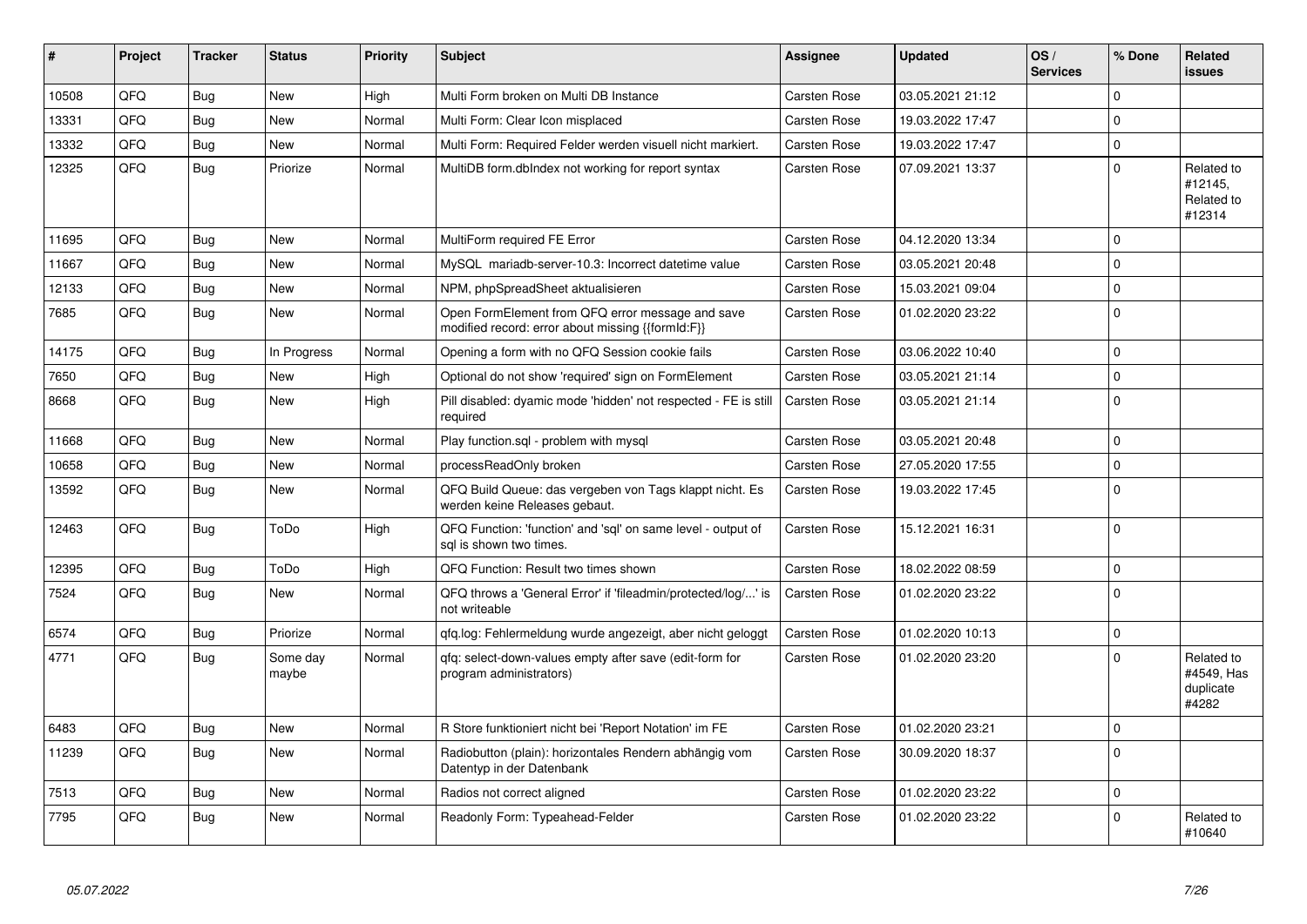| #     | Project | <b>Tracker</b> | <b>Status</b>     | <b>Priority</b> | <b>Subject</b>                                                                                            | Assignee     | <b>Updated</b>   | OS/<br><b>Services</b> | % Done         | Related<br><b>issues</b>                                             |
|-------|---------|----------------|-------------------|-----------------|-----------------------------------------------------------------------------------------------------------|--------------|------------------|------------------------|----------------|----------------------------------------------------------------------|
| 3109  | QFQ     | <b>Bug</b>     | Some day<br>maybe | High            | RealUrl: Links werden nicht korrekt gerendert                                                             | Carsten Rose | 03.05.2021 21:14 |                        | $\Omega$       |                                                                      |
| 9789  | QFQ     | <b>Bug</b>     | In Progress       | High            | Record Lock: release to early on 'leave page'                                                             | Carsten Rose | 10.01.2022 09:25 |                        | 100            | Related to<br>#10081,<br>Related to<br>#9173,<br>Related to<br>#8702 |
| 7261  | QFQ     | Bug            | <b>New</b>        | Normal          | Report pathFilename for user without path, only the filename                                              | Carsten Rose | 01.02.2020 23:21 |                        | $\Omega$       |                                                                      |
| 14323 | QFQ     | <b>Bug</b>     | In Progress       | Normal          | Report: render=both single - no impact                                                                    | Carsten Rose | 19.06.2022 18:31 |                        | $\Omega$       |                                                                      |
| 12974 | QFQ     | <b>Bug</b>     | New               | High            | Sanitize Queries in Action-Elements                                                                       | Carsten Rose | 07.12.2021 17:19 |                        | $\Omega$       |                                                                      |
| 7616  | QFQ     | <b>Bug</b>     | Priorize          | Normal          | Selectlist with Enum & Dynamic Update                                                                     | Carsten Rose | 01.02.2020 10:13 |                        | $\overline{0}$ |                                                                      |
| 7014  | QFQ     | <b>Bug</b>     | New               | Normal          | Sending invalid emails succeeds when<br>debug.redirectAllMailTo is set                                    | Carsten Rose | 01.02.2020 23:21 |                        | $\overline{0}$ |                                                                      |
| 9121  | QFQ     | Bug            | Priorize          | High            | sip links have r and dblndexData set                                                                      | Carsten Rose | 12.06.2021 10:41 |                        | 0              |                                                                      |
| 12512 | QFQ     | Bug            | New               | Normal          | Some MySQL Installation can't use 'stored procedures'                                                     | Carsten Rose | 19.03.2022 17:48 |                        | $\mathbf 0$    |                                                                      |
| 12545 | QFQ     | <b>Bug</b>     | New               | Urgent          | sql.log not created / updated                                                                             | Carsten Rose | 14.12.2021 16:02 |                        | $\Omega$       |                                                                      |
| 10081 | QFQ     | Bug            | New               | High            | Stale record lock after 'forbidden' character                                                             | Carsten Rose | 03.05.2021 21:12 |                        | $\Omega$       | Related to<br>#10082,<br>Related to<br>#9789                         |
| 9173  | QFQ     | <b>Bug</b>     | Priorize          | Urgent          | Stale Record Lock: Firefox                                                                                | Carsten Rose | 03.05.2021 21:14 |                        | 0              | Related to<br>#9789                                                  |
| 7574  | QFQ     | <b>Bug</b>     | <b>New</b>        | Normal          | Substitute error: form element not reported / dont parse<br>Form.note                                     | Carsten Rose | 01.02.2020 23:21 |                        | $\Omega$       |                                                                      |
| 12520 | QFQ     | <b>Bug</b>     | New               | Normal          | Switch FE User: still active even FE User session expired                                                 | Carsten Rose | 19.03.2022 17:48 |                        | $\overline{0}$ |                                                                      |
| 14304 | QFQ     | Bug            | <b>New</b>        | Normal          | table sorter view safer does not work                                                                     | Carsten Rose | 10.06.2022 11:49 |                        | $\mathbf 0$    |                                                                      |
| 10506 | QFQ     | <b>Bug</b>     | New               | High            | Template Group broken on MultiDB instance                                                                 | Carsten Rose | 03.05.2021 21:12 |                        | $\overline{0}$ | Related to<br>#10505                                                 |
| 12716 | QFQ     | Bug            | <b>New</b>        | Normal          | template group: Pattern only applied to first instance                                                    | Carsten Rose | 19.03.2022 17:47 |                        | $\Omega$       |                                                                      |
| 12045 | QFQ     | <b>Bug</b>     | New               | Normal          | templateGroup afterSave FE: Aufruf ohne<br>sglHonorFormElements funktioniert nicht                        | Carsten Rose | 18.02.2021 16:33 |                        | 0              |                                                                      |
| 12702 | QFQ     | <b>Bug</b>     | New               | High            | templateGroup: broken in multiDb Setup                                                                    | Carsten Rose | 14.12.2021 16:02 |                        | $\Omega$       |                                                                      |
| 3882  | QFQ     | <b>Bug</b>     | Some day<br>maybe | Normal          | templateGroup: disable 'add' if limit is reached - funktioniert<br>nicht wenn bereits records existierten | Carsten Rose | 11.12.2019 16:03 |                        | 0              |                                                                      |
| 3588  | QFQ     | <b>Bug</b>     | Some day<br>maybe | Normal          | templateGroup: versteckte Elemente werden weiterhin<br>gespeichert.                                       | Carsten Rose | 11.12.2019 16:02 |                        | $\overline{0}$ |                                                                      |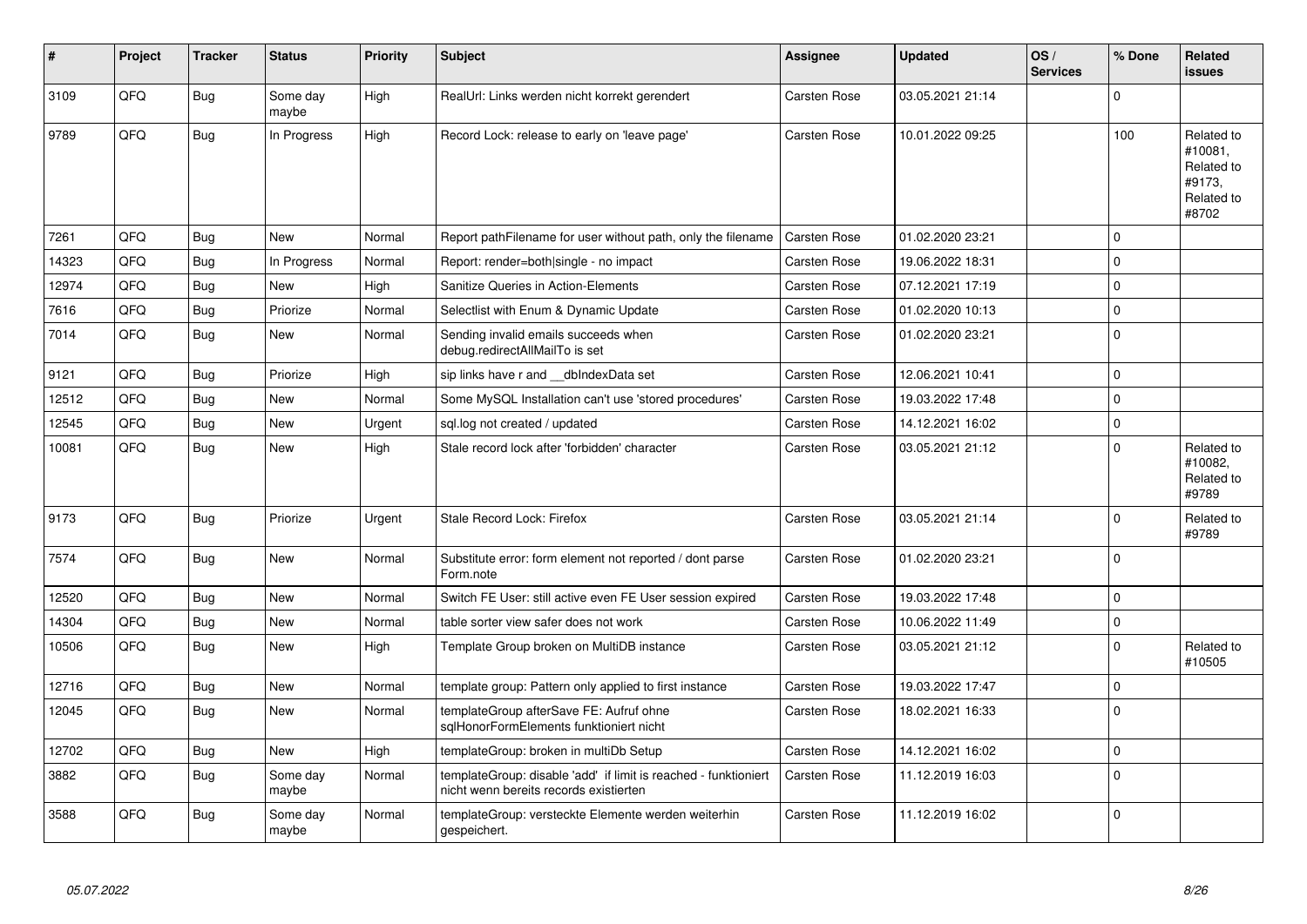| #     | Project | <b>Tracker</b> | <b>Status</b>     | <b>Priority</b> | <b>Subject</b>                                                                                                       | <b>Assignee</b>     | <b>Updated</b>   | OS/<br><b>Services</b> | % Done      | <b>Related</b><br><b>issues</b>                                      |
|-------|---------|----------------|-------------------|-----------------|----------------------------------------------------------------------------------------------------------------------|---------------------|------------------|------------------------|-------------|----------------------------------------------------------------------|
| 4549  | QFQ     | <b>Bug</b>     | Some day<br>maybe | Normal          | TemplateGroups: FE.type SELECT loose selected value<br>after save                                                    | <b>Carsten Rose</b> | 01.02.2020 23:20 |                        | $\mathbf 0$ | Related to<br>#4548.<br>Related to<br>#4771                          |
| 7456  | QFQ     | Bug            | Some day<br>maybe | Low             | Todos in Code: solve or make ticket                                                                                  | Carsten Rose        | 16.09.2021 15:10 |                        | $\mathbf 0$ |                                                                      |
| 12187 | QFQ     | Bug            | New               | Normal          | Trigger FormAsFile() via Report: probably problem with multi<br>DB setup                                             | Carsten Rose        | 20.03.2021 21:20 |                        | $\mathbf 0$ |                                                                      |
| 3895  | QFQ     | <b>Bug</b>     | Some day<br>maybe | Normal          | typeahead pedantic: on lehrkredit Idap webpass - if only one<br>person is in dropdown, such person can't be selected | <b>Carsten Rose</b> | 11.12.2019 16:03 |                        | $\mathbf 0$ |                                                                      |
| 10640 | QFQ     | Bug            | New               | High            | TypeAhead Tag: FE editierbar trotz readOnly                                                                          | Carsten Rose        | 03.05.2021 21:12 |                        | $\mathbf 0$ | Related to<br>#7795                                                  |
| 9077  | QFQ     | Bug            | <b>New</b>        | Normal          | typeAheadSql: report broken SQL                                                                                      | Carsten Rose        | 29.06.2022 22:35 |                        | $\mathbf 0$ | Related to<br>#4018                                                  |
| 10588 | QFQ     | Bug            | <b>New</b>        | Normal          | typeahed Tag: Doku anpassen                                                                                          | <b>Carsten Rose</b> | 12.11.2020 23:45 |                        | $\mathbf 0$ |                                                                      |
| 7219  | QFQ     | Bug            | <b>New</b>        | Normal          | typeSheadSgl / typeAheadSglPrefetch: change to curly<br>braces                                                       | Carsten Rose        | 01.02.2020 23:21 |                        | $\mathbf 0$ |                                                                      |
| 10661 | QFQ     | <b>Bug</b>     | In Progress       | Normal          | Typo3 Warnungen                                                                                                      | <b>Carsten Rose</b> | 07.09.2021 13:23 |                        | $\Omega$    | Related to<br>#12440                                                 |
| 9947  | QFQ     | <b>Bug</b>     | Priorize          | Normal          | Unwanted error message if missing 'typeAheadSqlPrefetch'                                                             | <b>Carsten Rose</b> | 01.02.2020 10:13 |                        | $\mathbf 0$ |                                                                      |
| 5305  | QFQ     | <b>Bug</b>     | New               | Normal          | Upload FormElement: nicht disabled by readonly Form                                                                  | <b>Carsten Rose</b> | 16.06.2021 13:43 |                        | $\mathbf 0$ | Related to<br>#9347,<br>Related to<br>#9834                          |
| 5706  | QFQ     | Bug            | Some day<br>maybe | Normal          | upload: fileDestination needs to be sanatized                                                                        | <b>Carsten Rose</b> | 01.02.2020 23:19 |                        | $\mathbf 0$ |                                                                      |
| 5991  | QFQ     | Bug            | Some day<br>maybe | Normal          | URLs with ' ' or long parameter are problematic                                                                      | <b>Carsten Rose</b> | 01.02.2020 23:19 |                        | $\mathbf 0$ |                                                                      |
| 6116  | QFQ     | Bug            | Priorize          | High            | value of checkbox not saved                                                                                          | Carsten Rose        | 07.12.2021 17:19 |                        | $\mathbf 0$ |                                                                      |
| 3061  | QFQ     | <b>Bug</b>     | Some day<br>maybe | High            | winstitute: mysql connection durcheinander - nmhp17<br>(ag7)/QFQ arbeitet mit DB/Tabellen von biostat.               | Carsten Rose        | 03.05.2021 21:14 |                        | $\mathbf 0$ |                                                                      |
| 10704 | QFQ     | Bug            | <b>New</b>        | Normal          | wkhtml problem rendering fullCalendar.js / fabric.js >><br>successor: puppeteer                                      | <b>Carsten Rose</b> | 12.11.2020 23:45 |                        | $\Omega$    | Related to<br>#5024,<br>Related to<br>#4650.<br>Related to<br>#10715 |
| 13706 | QFQ     | <b>Bug</b>     | <b>New</b>        | Normal          | Wrong CheckType in FieldElement LastStatus of Form Cron                                                              | Carsten Rose        | 21.01.2022 18:20 |                        | $\mathsf 0$ |                                                                      |
| 13659 | QFQ     | <b>Bug</b>     | <b>New</b>        | Normal          | wrong sanitize class applied to R-store                                                                              | Carsten Rose        | 15.01.2022 14:23 |                        | $\mathbf 0$ |                                                                      |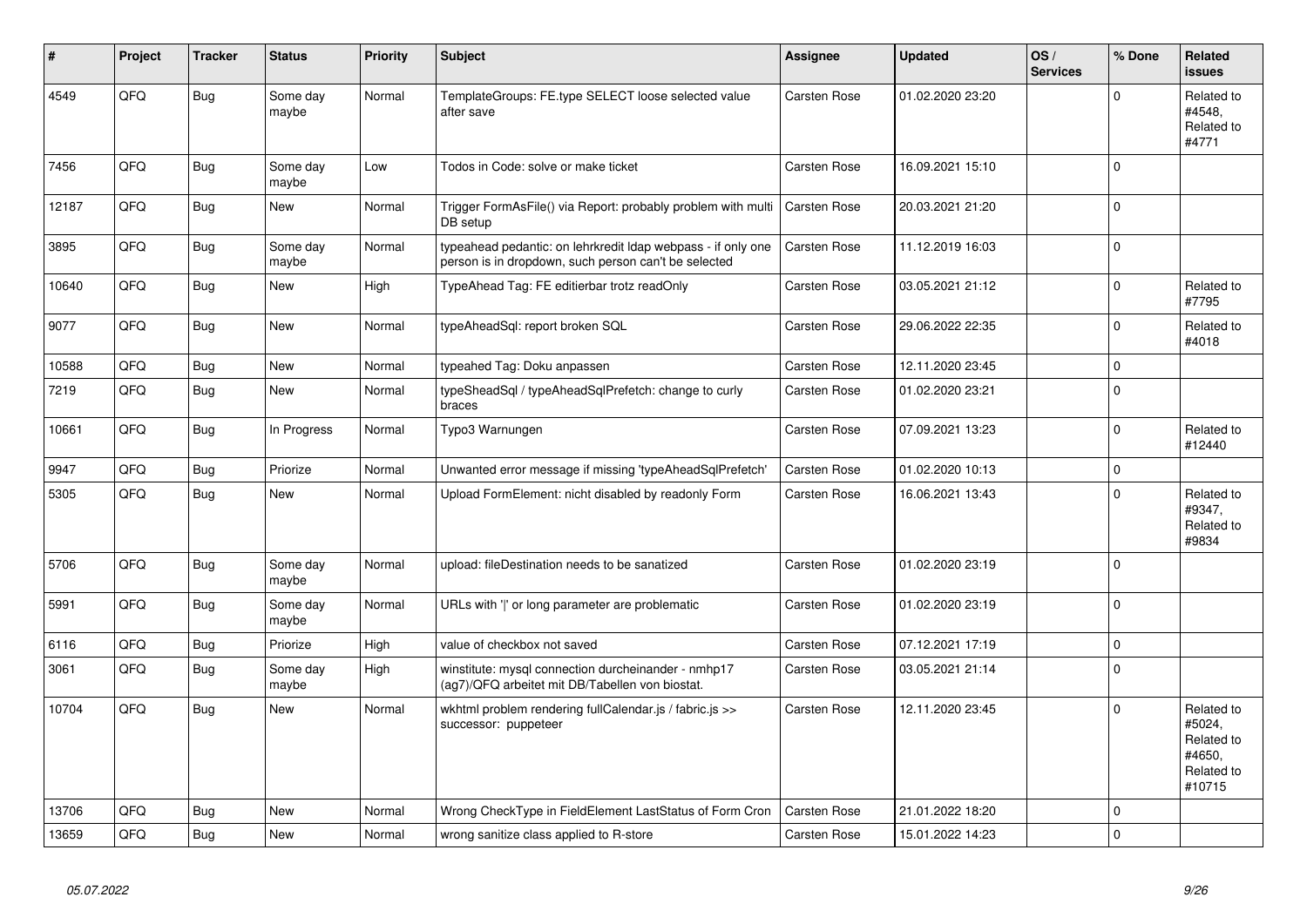| #     | Project | <b>Tracker</b> | <b>Status</b>     | <b>Priority</b> | <b>Subject</b>                                                                                                                               | <b>Assignee</b>     | <b>Updated</b>   | OS/<br><b>Services</b> | % Done      | Related<br>issues                             |
|-------|---------|----------------|-------------------|-----------------|----------------------------------------------------------------------------------------------------------------------------------------------|---------------------|------------------|------------------------|-------------|-----------------------------------------------|
| 2643  | QFQ     | Bug            | Some day<br>maybe | Normal          | Zend / PHP Webinars anschauen                                                                                                                | Carsten Rose        | 01.02.2020 15:56 |                        | $\Omega$    |                                               |
| 5942  | QFQ     | Feature        | Priorize          | Normal          | 'L' and 'type': append to links, generate via '_link' by using 'u:'                                                                          | <b>Carsten Rose</b> | 01.02.2020 10:13 |                        | l 0         |                                               |
| 3267  | QFQ     | Feature        | Some day<br>maybe | Normal          | 2 Forms auf einer Seite: real + Read only                                                                                                    | <b>Carsten Rose</b> | 11.12.2019 16:03 |                        | $\Omega$    |                                               |
| 12269 | QFQ     | Feature        | New               | Normal          | 2FA - Login                                                                                                                                  | <b>Carsten Rose</b> | 03.05.2021 20:45 |                        | $\mathbf 0$ |                                               |
| 5548  | QFQ     | Feature        | Some day<br>maybe | Normal          | 801 Textfiles/Scriptfiles als Thumbnail                                                                                                      | Carsten Rose        | 07.03.2022 16:26 |                        | $\Omega$    |                                               |
| 12544 | QFQ     | Feature        | New               | High            | a) ' AS _link' new also as ' AS _format', b) sortierung via<br>'display: none;', c) '_format' benoeitgt nicht zwingend<br>u/U/p/m/z/d        | Carsten Rose        | 14.12.2021 16:03 |                        | $\mathbf 0$ |                                               |
| 3666  | QFQ     | Feature        | Some day<br>maybe | Normal          | a) Performance Messung: mysql_real_escape_string() im<br>Vergleich zu str_replace(), b) doppeltes Aufrufen von<br>mysql_real_escape_string() | <b>Carsten Rose</b> | 11.12.2019 16:02 |                        | $\mathbf 0$ |                                               |
| 3942  | QFQ     | Feature        | Some day<br>maybe | Normal          | Action Elemente: neu generierte IDs via FE weitergeben                                                                                       | <b>Carsten Rose</b> | 11.12.2019 16:03 |                        | $\Omega$    | Related to<br>#3941                           |
| 12412 | QFQ     | Feature        | New               | Normal          | Action/Escape qualifier 'e' (empty), '0': if given, an empty<br>string (or '0') will be treated as 'not found'                               | <b>Carsten Rose</b> | 08.05.2021 09:40 |                        | $\Omega$    | Related to<br>#12413,<br>Related to<br>#10012 |
| 5131  | QFQ     | Feature        | New               | Normal          | Activate Spin Gear ('wait/busy' indicator) via LINK attribute                                                                                | Carsten Rose        | 01.02.2020 23:21 |                        | $\Omega$    |                                               |
| 7342  | QFQ     | Feature        | New               | Normal          | add content $=$ hide this                                                                                                                    | <b>Carsten Rose</b> | 01.02.2020 23:21 |                        | $\mathbf 0$ |                                               |
| 10979 | QFQ     | Feature        | New               | Normal          | Ajax Calls an API - dataReport                                                                                                               | Carsten Rose        | 11.05.2022 12:15 |                        | $\mathbf 0$ |                                               |
| 8962  | QFQ     | Feature        | New               | High            | allow for form fields with identical names                                                                                                   | Carsten Rose        | 03.05.2021 21:14 |                        | $\Omega$    |                                               |
| 3848  | QFQ     | Feature        | Some day<br>maybe | High            | Antivirus check fuer Upload files in qfq?                                                                                                    | Carsten Rose        | 03.05.2021 21:14 |                        | $\Omega$    | Related to<br>#4131                           |
| 12119 | QFQ     | Feature        | New               | Normal          | AS paged: error message missing if there ist no 'r' argument.                                                                                | Carsten Rose        | 03.05.2021 20:51 |                        | 0           |                                               |
| 3947  | QFQ     | Feature        | Some day<br>maybe | Normal          | Attack detectect: logout current user                                                                                                        | Carsten Rose        | 11.12.2019 16:03 |                        | $\Omega$    | Related to<br>#5458,<br>Related to<br>#6299   |
| 4250  | QFQ     | Feature        | New               | Normal          | AutoCron in QFQ via PHP                                                                                                                      | <b>Carsten Rose</b> | 01.02.2020 23:21 |                        |             | Related to<br>#3292,<br>Related to<br>#3291   |
| 12146 | QFQ     | Feature        | New               | Normal          | Autocron Job: Anzeigen wann der naechste Job ausgefuehrt<br>wird, resp das er nicht ausgefuehrt wird                                         | <b>Carsten Rose</b> | 15.03.2021 15:23 |                        | 0           |                                               |
| 3291  | QFQ     | Feature        | Some day<br>maybe | Normal          | AutoCron websiteToken                                                                                                                        | Carsten Rose        | 11.12.2019 16:02 |                        | $\Omega$    | Related to<br>#4250                           |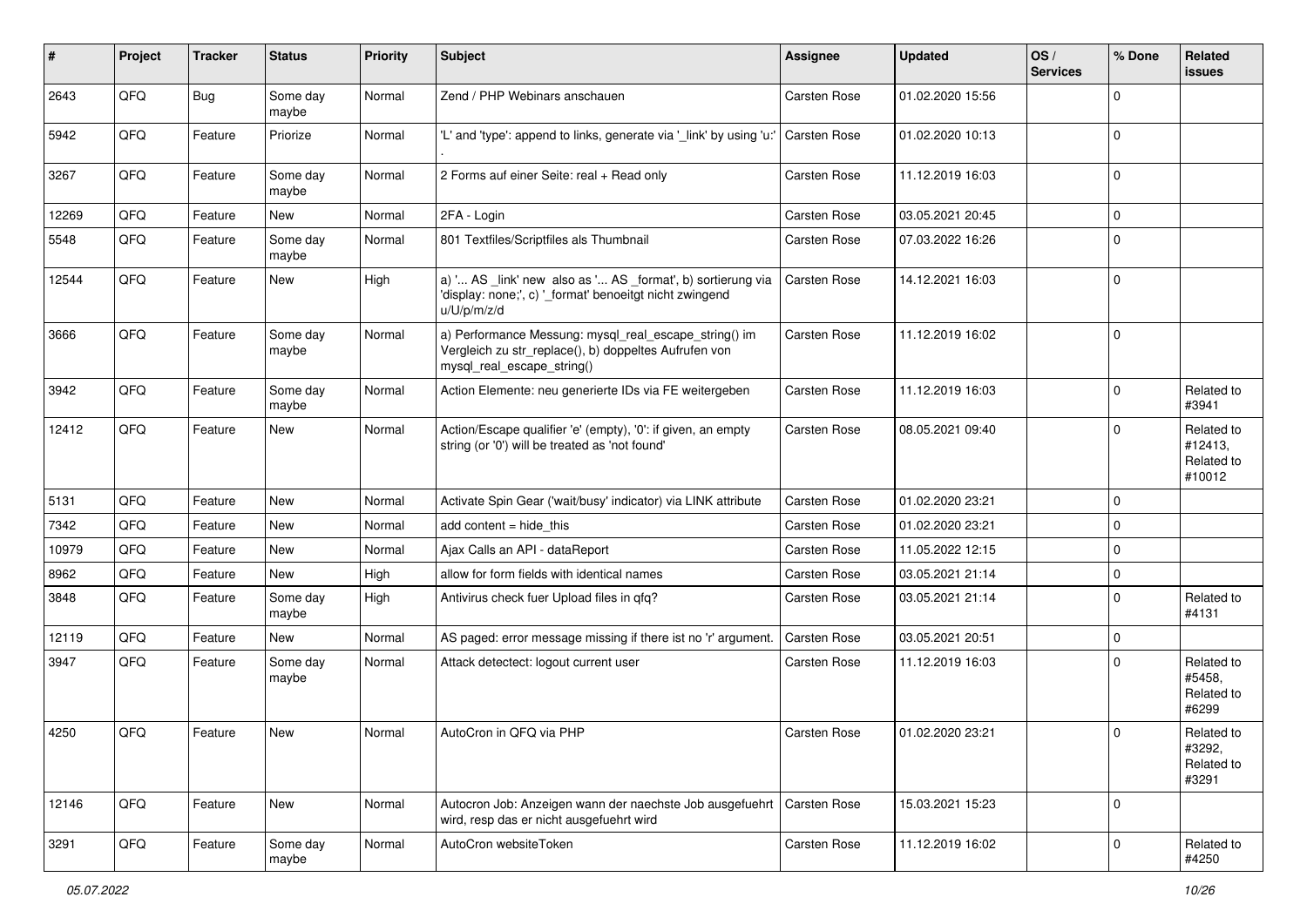| $\vert$ # | Project | <b>Tracker</b> | <b>Status</b>     | <b>Priority</b> | <b>Subject</b>                                                        | <b>Assignee</b>     | <b>Updated</b>   | OS/<br><b>Services</b> | % Done      | Related<br>issues                               |
|-----------|---------|----------------|-------------------|-----------------|-----------------------------------------------------------------------|---------------------|------------------|------------------------|-------------|-------------------------------------------------|
| 7452      | QFQ     | Feature        | Some day<br>maybe | Normal          | automate deployment new QFQ version                                   | <b>Carsten Rose</b> | 16.09.2021 15:10 |                        | $\Omega$    |                                                 |
| 12452     | QFQ     | Feature        | Priorize          | Normal          | BaseURL: alsways with '/' at the end                                  | Carsten Rose        | 19.06.2022 13:45 |                        | $\mathbf 0$ | Related to<br>#10782                            |
| 9346      | QFQ     | Feature        | Priorize          | Normal          | beforeSave: check if an upload is given                               | Carsten Rose        | 11.06.2021 21:18 |                        | $\mathbf 0$ |                                                 |
| 8520      | QFQ     | Feature        | Some day<br>maybe | Normal          | Bring QFQ to Composer                                                 | Carsten Rose        | 16.09.2021 15:10 |                        | $\mathbf 0$ |                                                 |
| 11893     | QFQ     | Feature        | New               | High            | Broken SIP: a) only report one time, b) only report in main<br>column | Carsten Rose        | 12.05.2021 12:13 |                        | $\Omega$    | Related to<br>#12532,<br>Related to<br>#14187   |
| 10716     | QFQ     | Feature        | Some day<br>maybe | Normal          | Business Logic mit Externen Skripten                                  | Carsten Rose        | 16.09.2021 15:10 |                        | $\Omega$    | Related to<br>#10713,<br>Related to<br>#8217    |
| 9781      | QFQ     | Feature        | <b>New</b>        | Normal          | Button: CSS class to make buttons smaller                             | Carsten Rose        | 01.02.2020 23:22 |                        | $\Omega$    |                                                 |
| 13467     | QFQ     | Feature        | <b>New</b>        | Normal          | ChangeLog Generator                                                   | <b>Carsten Rose</b> | 19.03.2022 17:46 |                        | $\mathbf 0$ | Related to<br>#11460                            |
| 12474     | QFQ     | Feature        | <b>New</b>        | Normal          | Check BaseConfigURL if it is given and the the last char is '/'       | <b>Carsten Rose</b> | 03.05.2021 20:45 |                        | $\Omega$    |                                                 |
| 12163     | QFQ     | Feature        | New               | Normal          | Checkbox: table wrap                                                  | Carsten Rose        | 03.05.2021 20:51 |                        | 0           |                                                 |
| 6715      | QFQ     | Feature        | Some day<br>maybe | Normal          | Code-Refactoring: dbArray vereinheitlichen                            | <b>Carsten Rose</b> | 11.12.2019 16:02 |                        | $\mathbf 0$ |                                                 |
| 7102      | QFQ     | Feature        | New               | Normal          | Comment sign in report: '#' and '--'                                  | Carsten Rose        | 01.02.2020 23:21 |                        | $\mathbf 0$ |                                                 |
| 8082      | QFQ     | Feature        | Priorize          | High            | Contact form without saving record                                    | <b>Carsten Rose</b> | 07.12.2021 15:20 |                        | $\mathbf 0$ | Related to<br>#8587,<br><b>Blocks</b><br>#11850 |
| 4650      | QFQ     | Feature        | Some day<br>maybe | Normal          | Convert html to doc/rtf                                               | <b>Carsten Rose</b> | 01.02.2020 23:20 |                        | $\Omega$    | Related to<br>#10704                            |
| 12330     | QFQ     | Feature        | <b>New</b>        | Normal          | Copy to input field / text area / TinyMCE                             | Carsten Rose        | 07.04.2021 09:01 |                        | $\mathbf 0$ |                                                 |
| 8089      | QFQ     | Feature        | <b>New</b>        | Normal          | Copy/Paste for FormElements                                           | <b>Carsten Rose</b> | 01.02.2020 23:22 |                        | $\mathbf 0$ |                                                 |
| 13843     | QFQ     | Feature        | <b>New</b>        | Normal          | Create JWT via QFQ                                                    | Carsten Rose        | 19.03.2022 17:42 |                        | $\mathbf 0$ |                                                 |
| 13841     | QFQ     | Feature        | <b>New</b>        | Normal          | Create PDF via iText - evaluate                                       | Carsten Rose        | 19.03.2022 17:42 |                        | $\mathbf 0$ |                                                 |
| 9136      | QFQ     | Feature        | New               | Normal          | Create ZIP files with dynamic PDFs                                    | <b>Carsten Rose</b> | 01.02.2020 23:22 |                        | $\mathbf 0$ |                                                 |
| 3990      | QFQ     | Feature        | Some day<br>maybe | High            | custom class definition: add space automatically                      | <b>Carsten Rose</b> | 03.05.2021 21:14 |                        | $\mathbf 0$ |                                                 |
| 12337     | QFQ     | Feature        | Some day<br>maybe | Normal          | Database.php: better caching                                          | Carsten Rose        | 16.09.2021 15:10 |                        | $\mathbf 0$ |                                                 |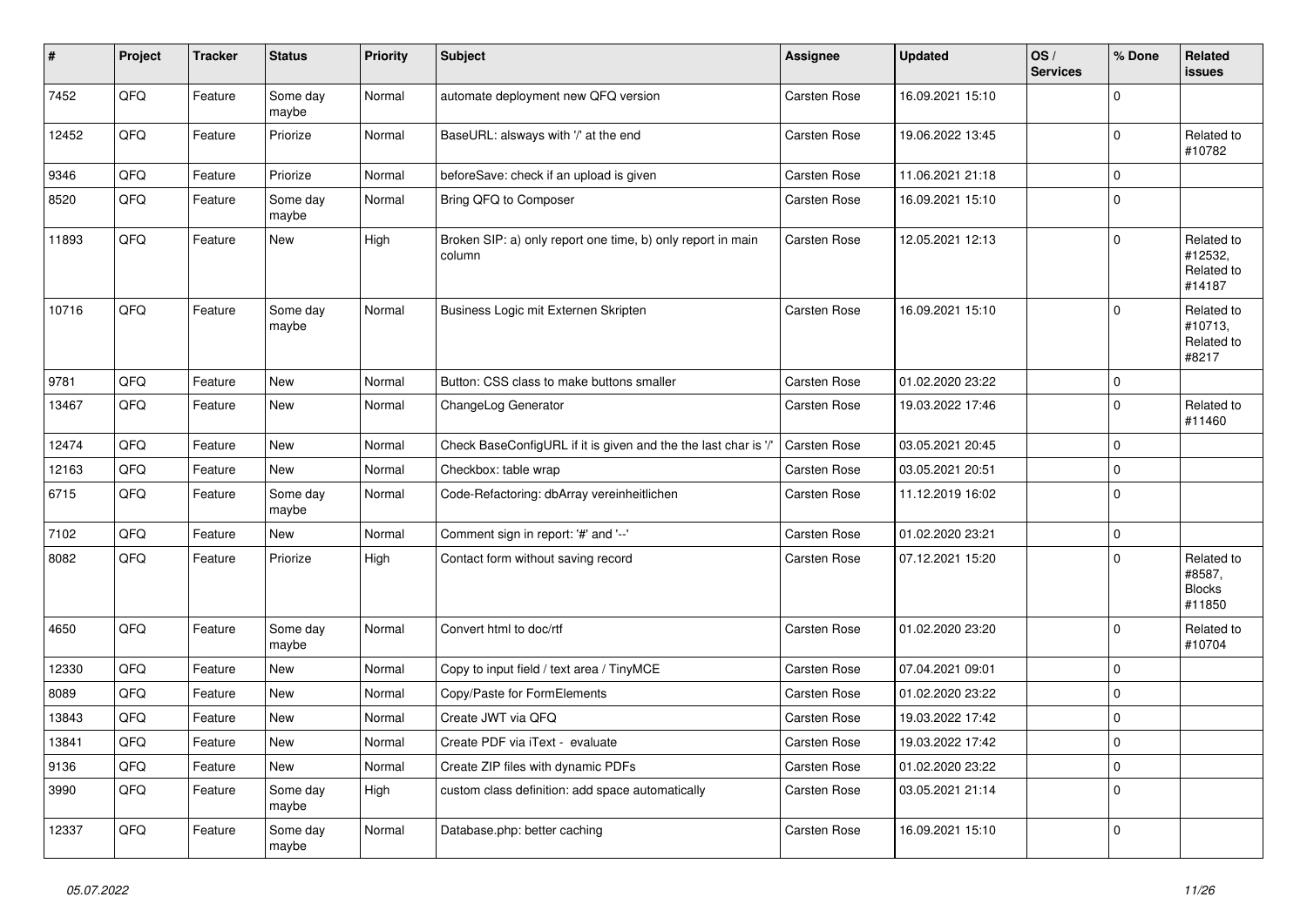| #     | Project | <b>Tracker</b> | <b>Status</b>              | <b>Priority</b> | <b>Subject</b>                                                                                                     | <b>Assignee</b>     | <b>Updated</b>   | OS/<br><b>Services</b> | % Done   | Related<br><b>issues</b> |
|-------|---------|----------------|----------------------------|-----------------|--------------------------------------------------------------------------------------------------------------------|---------------------|------------------|------------------------|----------|--------------------------|
| 3331  | QFQ     | Feature        | Some day<br>maybe          | Normal          | Default Tooltip fuer _page? Links: mit Form und Record ID                                                          | Carsten Rose        | 11.12.2019 16:02 |                        | $\Omega$ |                          |
| 9348  | QFQ     | Feature        | New                        | Normal          | defaultThumbnailSize: pre render thumbnails                                                                        | Carsten Rose        | 12.06.2021 09:05 |                        | $\Omega$ |                          |
| 13566 | QFQ     | Feature        | Ready to sync<br>(develop) | Normal          | Delete config-example.gfg.php file                                                                                 | <b>Carsten Rose</b> | 23.12.2021 09:25 |                        | $\Omega$ |                          |
| 7630  | QFQ     | Feature        | Priorize                   | Normal          | detailed error message for simple upload                                                                           | <b>Carsten Rose</b> | 01.02.2020 10:13 |                        | $\Omega$ |                          |
| 7481  | QFQ     | Feature        | <b>New</b>                 | Normal          | Detect 'BaseUrl' automatically                                                                                     | <b>Carsten Rose</b> | 01.02.2020 23:21 |                        | $\Omega$ |                          |
| 12503 | QFQ     | Feature        | Priorize                   | Normal          | Detect dangerous UPDATE statement with missing WHERE                                                               | <b>Carsten Rose</b> | 05.05.2021 22:09 |                        | $\Omega$ |                          |
| 3273  | QFQ     | Feature        | Some day<br>maybe          | Low             | Dirty Flag in Form                                                                                                 | Carsten Rose        | 11.12.2019 16:02 |                        | $\Omega$ |                          |
| 3458  | QFQ     | Feature        | Some day<br>maybe          | Normal          | Display 'Edit Form Element'-Checkbox on form: should<br>depend on FE Group                                         | <b>Carsten Rose</b> | 11.12.2019 16:02 |                        | $\Omega$ | Related to<br>#3447      |
| 8892  | QFQ     | Feature        | Some day<br>maybe          | Normal          | Display and Edit SQL Comments in Form Editor                                                                       | <b>Carsten Rose</b> | 11.12.2019 16:01 |                        | $\Omega$ |                          |
| 8894  | QFQ     | Feature        | Some day<br>maybe          | Normal          | Documentation Tags Usable in QFQ Application                                                                       | <b>Carsten Rose</b> | 11.12.2019 16:01 |                        | $\Omega$ |                          |
| 3905  | QFQ     | Feature        | Some day<br>maybe          | Normal          | Documentation: Best Practice anhand eines Online<br>Bewerbungstools                                                | <b>Carsten Rose</b> | 11.12.2019 16:03 |                        | $\Omega$ |                          |
| 12109 | QFQ     | Feature        | <b>New</b>                 | Normal          | Donwload Link: Plain, SIP, Persistent Link, Peristent SIP -<br>new notation                                        | <b>Carsten Rose</b> | 03.05.2021 20:45 |                        | $\Omega$ | Related to<br>#12085     |
| 10996 | QFQ     | Feature        | <b>New</b>                 | Normal          | Download video via sip: no seek                                                                                    | <b>Carsten Rose</b> | 12.08.2020 14:18 |                        | $\Omega$ |                          |
| 6292  | QFQ     | Feature        | <b>New</b>                 | Normal          | Download: File speichern mit Hash aber original Filename in<br>der Datenbank vermerken fuer Downloads              | Carsten Rose        | 01.02.2020 23:21 |                        | $\Omega$ |                          |
| 7217  | QFQ     | Feature        | Priorize                   | Normal          | Download: notice User if `_sip=?` is missing                                                                       | <b>Carsten Rose</b> | 01.02.2020 10:13 |                        | $\Omega$ |                          |
| 12603 | QFQ     | Feature        | <b>New</b>                 | Normal          | Dropdown (Select), Radio, checkbox:<br>itemListAlways={{!SELECT key, value}}                                       | <b>Carsten Rose</b> | 19.03.2022 17:47 |                        | $\Omega$ |                          |
| 10119 | QFQ     | Feature        | <b>New</b>                 | Normal          | Dropdown (selectlist) & TypeAhead: format and catagorize<br>list                                                   | Carsten Rose        | 07.05.2020 09:36 |                        | $\Omega$ |                          |
| 2995  | QFQ     | Feature        | Some day<br>maybe          | Normal          | Dropdown JQuery Plugin: 'chosen' - Moeglichkeit um Select<br>Listen mehr Funktion zu geben. Kein Bootstrap noetig. | Carsten Rose        | 11.12.2019 16:03 |                        | $\Omega$ |                          |
| 4869  | QFQ     | Feature        | Some day<br>maybe          | Normal          | Dynamic Update (show, hide, readonly?, required?) for<br><b>Template Group Elements</b>                            | Carsten Rose        | 01.02.2020 23:19 |                        | $\Omega$ | Related to<br>#4865      |
| 3216  | QFQ     | Feature        | Some day<br>maybe          | Normal          | dynamic update für checkbox label2                                                                                 | <b>Carsten Rose</b> | 11.12.2019 16:03 |                        | 0        | Related to<br>#2081      |
| 11504 | QFQ     | Feature        | <b>New</b>                 | Normal          | Dynamic Update: Button text update for 'Save',' Close' &<br>'Delete'                                               | <b>Carsten Rose</b> | 12.11.2020 23:44 |                        | $\Omega$ |                          |
| 4082  | QFQ     | Feature        | <b>New</b>                 | Normal          | Dynamic Update: modeSql - useful default                                                                           | <b>Carsten Rose</b> | 01.02.2020 23:22 |                        | $\Omega$ |                          |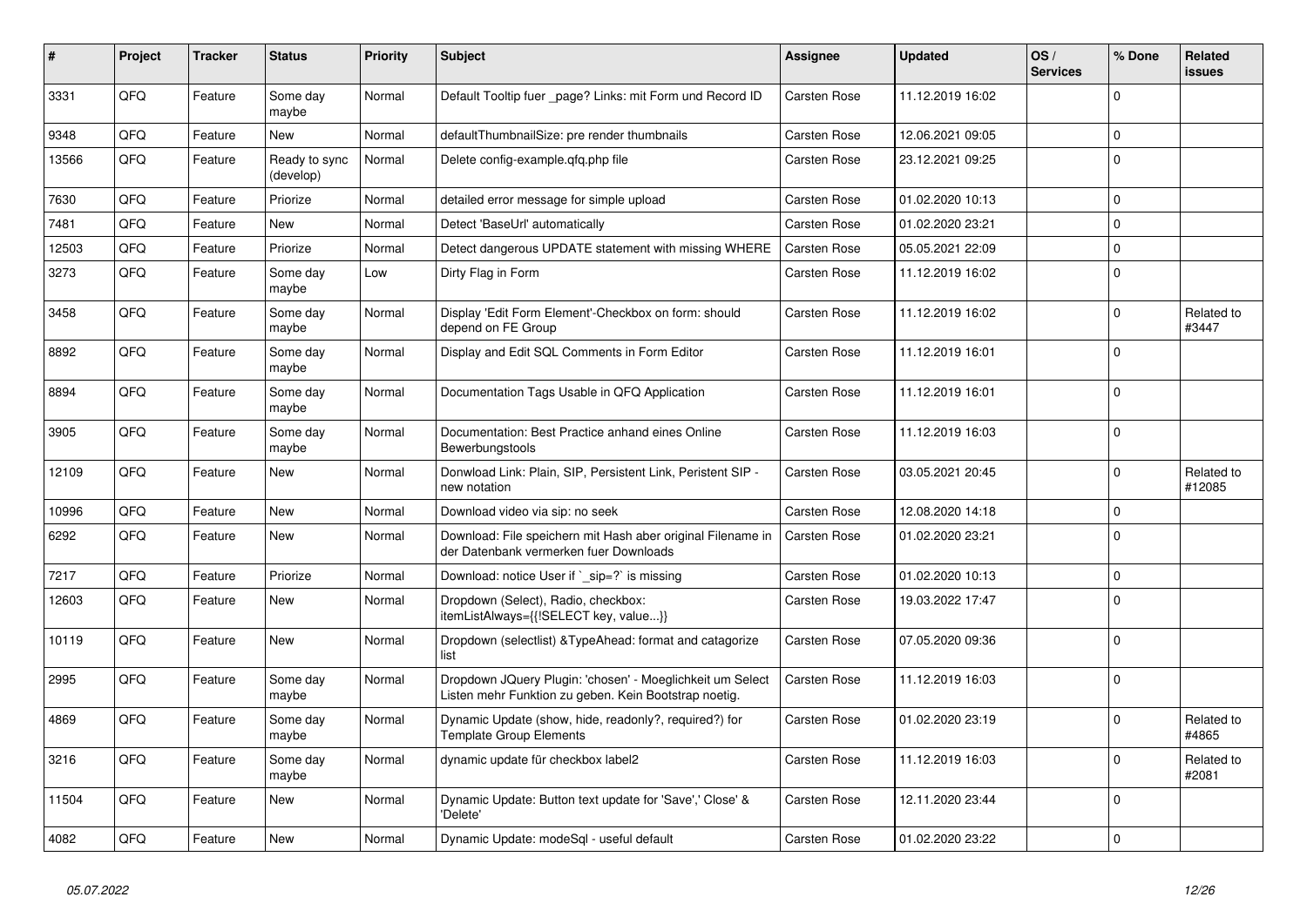| #     | Project | <b>Tracker</b> | <b>Status</b>     | <b>Priority</b> | <b>Subject</b>                                                                                                          | Assignee            | <b>Updated</b>   | OS/<br><b>Services</b> | % Done      | Related<br><b>issues</b>                                              |
|-------|---------|----------------|-------------------|-----------------|-------------------------------------------------------------------------------------------------------------------------|---------------------|------------------|------------------------|-------------|-----------------------------------------------------------------------|
| 7109  | QFQ     | Feature        | <b>New</b>        | Normal          | Dynamic Updates: row/element hide                                                                                       | <b>Carsten Rose</b> | 01.02.2020 23:22 |                        | $\Omega$    | Has<br>duplicate<br>#4081                                             |
| 11460 | QFQ     | Feature        | <b>New</b>        | Normal          | Easier creation of changelog: gitchangelog                                                                              | Carsten Rose        | 12.06.2021 10:20 |                        | $\Omega$    | Related to<br>#13467                                                  |
| 5579  | QFQ     | Feature        | Some day<br>maybe | Normal          | Enhance Doc / Presentation: variable type 'link column type'                                                            | <b>Carsten Rose</b> | 01.02.2020 23:19 |                        | $\Omega$    |                                                                       |
| 8585  | QFQ     | Feature        | Priorize          | Normal          | Enhance Error message for 'unknown form'                                                                                | <b>Carsten Rose</b> | 01.02.2020 10:13 |                        | $\mathbf 0$ |                                                                       |
| 6250  | QFQ     | Feature        | In Progress       | Normal          | Enhance layout: a) Subrecord, b) Subrecord-Title                                                                        | <b>Carsten Rose</b> | 01.02.2020 23:22 |                        | $\Omega$    | Related to<br>#5391                                                   |
| 5132  | QFQ     | Feature        | Some day<br>maybe | Normal          | Error Message sendmail missing attachment: more details                                                                 | <b>Carsten Rose</b> | 01.02.2020 23:19 |                        | $\mathbf 0$ |                                                                       |
| 9128  | QFQ     | Feature        | <b>New</b>        | Normal          | Error Message: not replaced variables- a) replace back to<br>'{{', b) underline                                         | <b>Carsten Rose</b> | 01.02.2020 23:22 |                        | $\Omega$    | Related to<br>#9129                                                   |
| 4330  | QFQ     | Feature        | Some day<br>maybe | Normal          | Error Message: report missing {{ / }} in sqlUpdate, sqlInsert,<br>sglDelete, sglAfter, sglBefore in FE action elements. | Carsten Rose        | 01.02.2020 23:20 |                        | $\Omega$    |                                                                       |
| 10976 | QFQ     | Feature        | <b>New</b>        | Normal          | Excel Export Verbesserungen                                                                                             | <b>Carsten Rose</b> | 06.08.2020 10:56 |                        | $\Omega$    |                                                                       |
| 12024 | QFQ     | Feature        | New               | Normal          | Excel Export: text columns by default decode<br>htmlspeciachar()                                                        | Carsten Rose        | 17.02.2021 23:55 |                        | $\Omega$    | Related to<br>#12022                                                  |
| 6594  | QFQ     | Feature        | <b>New</b>        | Normal          | Excel: on download, check if there is a valid sip                                                                       | <b>Carsten Rose</b> | 01.02.2020 23:21 |                        | $\mathbf 0$ |                                                                       |
| 3900  | QFQ     | Feature        | Some day<br>maybe | Normal          | Extend documentation of 'Copy / Paste'                                                                                  | Carsten Rose        | 11.12.2019 16:03 |                        | $\Omega$    | Related to<br>#3899                                                   |
| 11217 | QFQ     | Feature        | Some day<br>maybe | Normal          | <b>Extend Script Functionality</b>                                                                                      | <b>Carsten Rose</b> | 16.09.2021 15:10 |                        | $\Omega$    |                                                                       |
| 8719  | QFQ     | Feature        | New               | Normal          | extraButtonLock: add support for 0/1                                                                                    | <b>Carsten Rose</b> | 01.02.2020 23:22 |                        | $\mathbf 0$ |                                                                       |
| 8584  | QFQ     | Feature        | Priorize          | Normal          | FE 'Action' - never assign to Container (except Template<br>Group)                                                      | <b>Carsten Rose</b> | 01.02.2020 10:13 |                        | $\Omega$    |                                                                       |
| 9352  | QFQ     | Feature        | <b>New</b>        | Normal          | FE 'Native' fire slaveld, sqlAfter, sqlIns                                                                              | <b>Carsten Rose</b> | 01.02.2020 23:22 |                        | $\mathbf 0$ |                                                                       |
| 7812  | QFQ     | Feature        | <b>New</b>        | Normal          | FE 'Subrecord' - new option 'subrecordShowFilter',<br>'subrecordPaging'                                                 | <b>Carsten Rose</b> | 01.02.2020 23:22 |                        | $\Omega$    |                                                                       |
| 8277  | QFQ     | Feature        | Priorize          | Normal          | fe.parameter.default=                                                                                                   | <b>Carsten Rose</b> | 01.02.2020 23:17 |                        | $\mathbf 0$ | Related to<br>#8113                                                   |
| 10013 | QFQ     | Feature        | Some day<br>maybe | Normal          | FE.typ=editor: CodeMirror                                                                                               | Carsten Rose        | 08.06.2022 10:37 |                        | $\Omega$    | Related to<br>#12611,<br>Related to<br>#12490,<br>Related to<br>#7732 |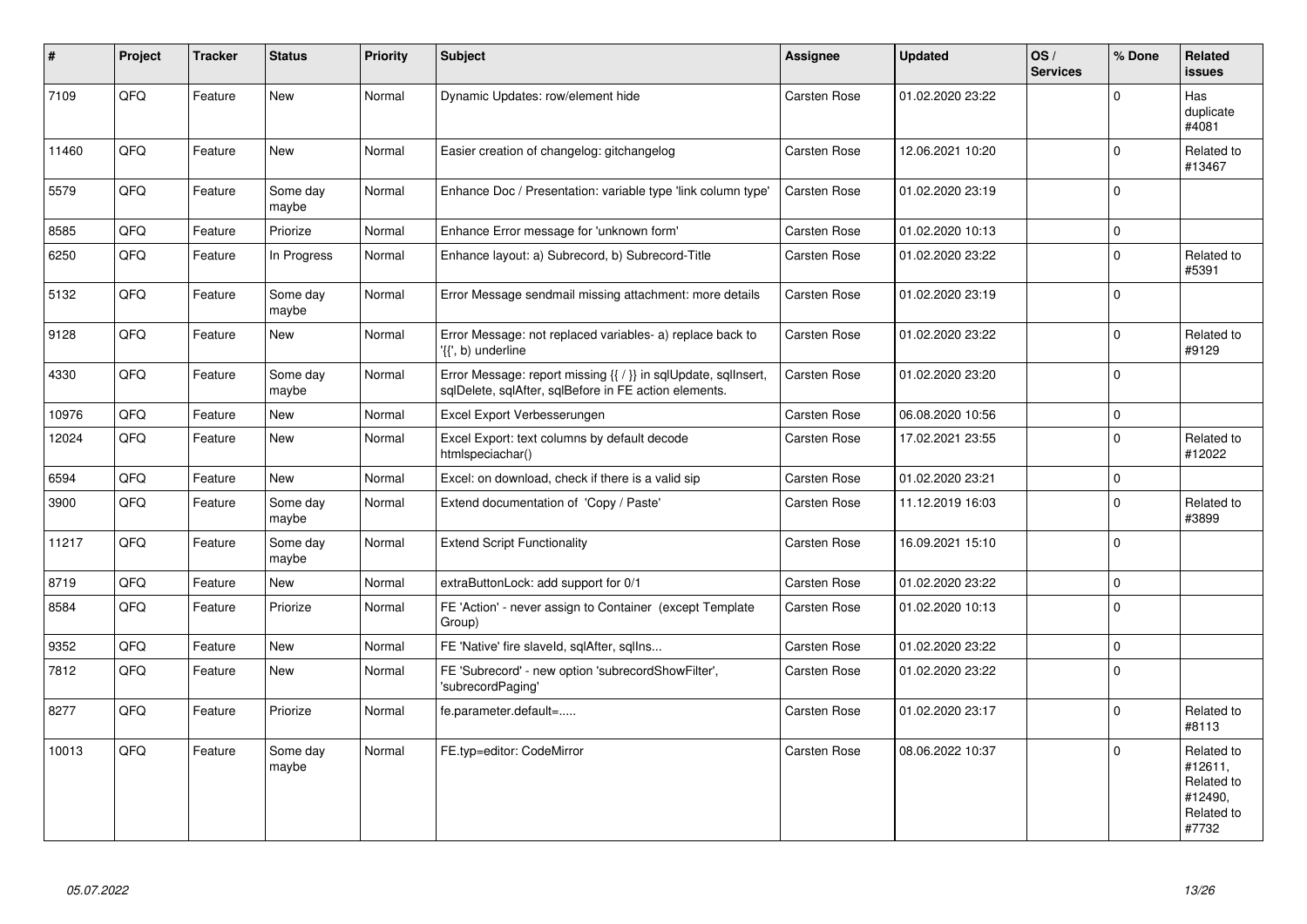| ∦     | Project | <b>Tracker</b> | <b>Status</b>     | <b>Priority</b> | <b>Subject</b>                                                                                                                      | Assignee            | <b>Updated</b>   | OS/<br><b>Services</b> | % Done      | Related<br><b>issues</b> |
|-------|---------|----------------|-------------------|-----------------|-------------------------------------------------------------------------------------------------------------------------------------|---------------------|------------------|------------------------|-------------|--------------------------|
| 12162 | QFQ     | Feature        | <b>New</b>        | Normal          | FE.type=sendmail: personalized mailing (several mails) via<br>template                                                              | <b>Carsten Rose</b> | 03.05.2021 20:45 |                        | $\mathbf 0$ |                          |
| 7920  | QFQ     | Feature        | <b>New</b>        | Normal          | FE: Syntax Highlight, Zeinlenumbruch                                                                                                | <b>Carsten Rose</b> | 01.02.2020 10:03 |                        | $\mathbf 0$ |                          |
| 4872  | QFQ     | Feature        | Some day<br>maybe | Normal          | Fields of Typo3 page available in STORE_TYPO3                                                                                       | Carsten Rose        | 01.02.2020 23:19 |                        | $\mathbf 0$ |                          |
| 4413  | QFQ     | Feature        | New               | Normal          | fieldset: show/hidden, modeSql, dynamicUpdate                                                                                       | Carsten Rose        | 09.02.2022 15:19 |                        | $\mathsf 0$ |                          |
| 8336  | QFQ     | Feature        | New               | Normal          | Form > modified > Close New: a) Optional disable popup, b)<br>custom text, c) mode on save: close stay                              | <b>Carsten Rose</b> | 01.02.2020 23:22 |                        | $\mathbf 0$ | Related to<br>#8335      |
| 9602  | QFQ     | Feature        | <b>New</b>        | Normal          | Form definition as JSON                                                                                                             | Carsten Rose        | 01.02.2020 23:21 |                        | $\mathbf 0$ | Related to<br>#9600      |
| 11322 | QFQ     | Feature        | Some day<br>maybe | Normal          | Form Element JSON - (multiline parameter field)                                                                                     | <b>Carsten Rose</b> | 16.09.2021 15:10 |                        | $\mathbf 0$ |                          |
| 12315 | QFQ     | Feature        | Some day<br>maybe | Normal          | Form History (Diffs) / Backups                                                                                                      | <b>Carsten Rose</b> | 16.09.2021 15:10 |                        | $\mathbf 0$ |                          |
| 5983  | QFQ     | Feature        | Some day<br>maybe | Normal          | Form Submit (save & update): normalize date/-time FE                                                                                | <b>Carsten Rose</b> | 01.02.2020 23:19 |                        | $\mathbf 0$ |                          |
| 9668  | QFQ     | Feature        | Priorize          | Normal          | Form.mode: rename 'hidden' to 'hide'                                                                                                | Carsten Rose        | 05.05.2021 22:14 |                        | $\mathbf 0$ | Related to<br>#6437      |
| 3708  | QFQ     | Feature        | Some day<br>maybe | Normal          | Form: input - 'specialchars', 'none'  gewisse tags erlauben,<br>andere verbieten                                                    | Carsten Rose        | 11.12.2019 16:02 |                        | $\mathbf 0$ | Related to<br>#14320     |
| 6289  | QFQ     | Feature        | New               | Normal          | Form: Log                                                                                                                           | <b>Carsten Rose</b> | 01.02.2020 23:21 |                        | $\mathbf 0$ |                          |
| 6998  | QFQ     | Feature        | Priorize          | Normal          | Form: with debug=on show column information as tooltip of<br>column label                                                           | Carsten Rose        | 01.02.2020 10:13 |                        | $\mathbf 0$ |                          |
| 3877  | QFQ     | Feature        | Some day<br>maybe | Normal          | FormEditor: die Felder die aktuell nicht gebraucht werden<br>nur auf readonly/disabled setzen (nicht ausblenden > das<br>irritiert. | <b>Carsten Rose</b> | 11.12.2019 16:03 |                        | $\mathbf 0$ |                          |
| 9537  | QFQ     | Feature        | <b>New</b>        | Normal          | FormEditor: Edit fieldset in FrontEnd                                                                                               | Carsten Rose        | 01.02.2020 23:22 |                        | $\pmb{0}$   |                          |
| 3350  | QFQ     | Feature        | Some day<br>maybe | Normal          | FormEditor: Hilfetext hinter 'checktype'                                                                                            | <b>Carsten Rose</b> | 11.12.2019 16:02 |                        | $\mathbf 0$ |                          |
| 14290 | QFQ     | Feature        | Priorize          | Normal          | FormEditor: Show Table Definition                                                                                                   | <b>Carsten Rose</b> | 19.06.2022 16:37 |                        | $\mathbf 0$ |                          |
| 7290  | QFQ     | Feature        | Priorize          | Normal          | FormEditor: title as textarea if LEN(title)>60                                                                                      | <b>Carsten Rose</b> | 01.02.2020 10:13 |                        | $\mathbf 0$ | Blocked by<br>#7682      |
| 8034  | QFQ     | Feature        | Priorize          | Normal          | FormElement 'data': 22.22.2222 should not be accepted                                                                               | Carsten Rose        | 01.02.2020 10:13 |                        | $\mathsf 0$ |                          |
| 6602  | QFQ     | Feature        | New               | Normal          | Formlet: in Report auf Mausklick ein mini-form oeffnen                                                                              | Carsten Rose        | 11.12.2019 16:16 |                        | $\mathbf 0$ |                          |
| 6609  | QFQ     | Feature        | New               | Normal          | Formlet: JSON API erweitern                                                                                                         | Carsten Rose        | 01.02.2020 23:21 |                        | 50          |                          |
| 9900  | QFQ     | Feature        | Priorize          | Normal          | Generic API Call: tt-content record >> JSON                                                                                         | Carsten Rose        | 01.02.2020 10:13 |                        | $\mathsf 0$ |                          |
| 10095 | QFQ     | Feature        | Some day<br>maybe | Normal          | Generic Gitlab Integration into QFQ                                                                                                 | Carsten Rose        | 16.09.2021 15:10 |                        | $\mathbf 0$ |                          |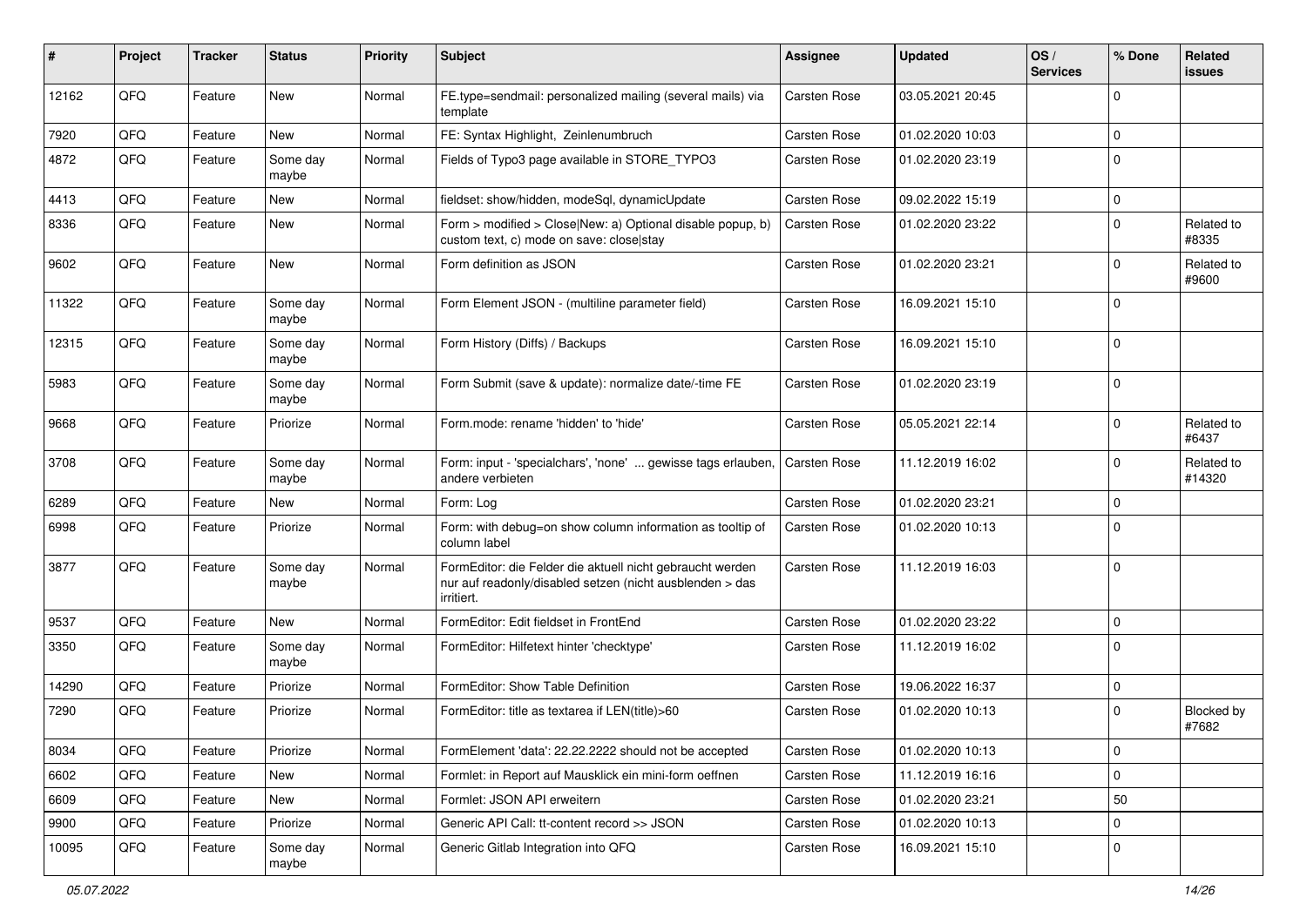| #     | Project | <b>Tracker</b> | <b>Status</b>     | <b>Priority</b> | <b>Subject</b>                                                                         | Assignee            | <b>Updated</b>   | OS/<br><b>Services</b> | % Done      | Related<br><b>issues</b>                     |
|-------|---------|----------------|-------------------|-----------------|----------------------------------------------------------------------------------------|---------------------|------------------|------------------------|-------------|----------------------------------------------|
| 11702 | QFQ     | Feature        | <b>New</b>        | Normal          | HTML Special Char makes no sense for 'allbut' if '&' is<br>forbidden                   | <b>Carsten Rose</b> | 07.12.2021 16:35 |                        | $\Omega$    | Related to<br>#5112,<br>Related to<br>#14320 |
| 12480 | QFQ     | Feature        | <b>New</b>        | Normal          | If QFQ upgrade is running, block further request                                       | Carsten Rose        | 03.05.2021 20:45 |                        | $\mathbf 0$ |                                              |
| 8217  | QFQ     | Feature        | <b>New</b>        | Normal          | if-elseif-else construct                                                               | <b>Carsten Rose</b> | 16.03.2021 18:41 |                        | $\Omega$    | Related to<br>#10716                         |
| 7660  | QFQ     | Feature        | <b>New</b>        | Normal          | IMAP: import mails to DB, move / delete mails                                          | <b>Carsten Rose</b> | 01.02.2020 09:52 |                        | $\Omega$    |                                              |
| 7453  | QFQ     | Feature        | Some day<br>maybe | Normal          | import / export forms QFQ                                                              | Carsten Rose        | 16.09.2021 15:10 |                        | $\Omega$    |                                              |
| 11036 | QFQ     | Feature        | Some day<br>maybe | Normal          | inline report editor permissions                                                       | Carsten Rose        | 16.09.2021 15:09 |                        | $\Omega$    | Related to<br>#11323                         |
| 9517  | QFQ     | Feature        | In Progress       | High            | Input multiple tags with typeahead                                                     | Carsten Rose        | 03.05.2021 21:14 |                        | 40          | Related to<br>#10150                         |
| 7522  | QFQ     | Feature        | Priorize          | Normal          | Inserting default index.html to folder (Avoid Apache<br>Indexing)                      | <b>Carsten Rose</b> | 01.02.2020 10:13 |                        | $\Omega$    |                                              |
| 4259  | QFQ     | Feature        | Some day<br>maybe | Normal          | Instant trigger a cron job                                                             | Carsten Rose        | 11.12.2019 16:03 |                        | $\Omega$    |                                              |
| 1946  | QFQ     | Feature        | Some day<br>maybe | Normal          | Kontrolle ob der ReadOnly Modus bei den<br>Formularelementen korrekt implementiert ist | Carsten Rose        | 11.12.2019 16:03 |                        | $\mathbf 0$ |                                              |
| 10443 | QFQ     | Feature        | In Progress       | Normal          | Konzept _api / _live                                                                   | Carsten Rose        | 07.05.2020 09:39 |                        | $\Omega$    |                                              |
| 10593 | QFQ     | Feature        | <b>New</b>        | Normal          | label2: text behind input element                                                      | Carsten Rose        | 16.05.2020 10:57 |                        | $\mathbf 0$ |                                              |
| 14371 | QFQ     | Feature        | Priorize          | Normal          | <b>LDAP via REPORT</b>                                                                 | <b>Carsten Rose</b> | 19.06.2022 16:37 |                        | $\mathbf 0$ |                                              |
| 3457  | QFQ     | Feature        | Some day<br>maybe | Normal          | LDAP: concat multi values to one single entry                                          | Carsten Rose        | 11.12.2019 16:02 |                        | $\Omega$    |                                              |
| 8702  | QFQ     | Feature        | <b>New</b>        | Normal          | Load Record which is locked: missing user info                                         | <b>Carsten Rose</b> | 11.12.2019 16:16 |                        | $\Omega$    | Related to<br>#9789                          |
| 9777  | QFQ     | Feature        | <b>New</b>        | Normal          | Logging QFQ Variables                                                                  | <b>Carsten Rose</b> | 16.12.2019 17:17 |                        | $\pmb{0}$   |                                              |
| 2361  | QFQ     | Feature        | <b>New</b>        | Normal          | Logging wer/wann/wo welches Formular aufgerufen hat                                    | Carsten Rose        | 11.12.2019 16:15 |                        | $\Omega$    | Related to<br>#4432,<br>Related to<br>#7480  |
| 5852  | QFQ     | Feature        | Some day<br>maybe | Normal          | Logging: mail.log / sql.log - im FE anzeigen und via AJAX<br>aktualisieren             | Carsten Rose        | 01.02.2020 23:19 |                        | $\mathbf 0$ | Related to<br>#5885                          |
| 3504  | QFQ     | Feature        | <b>New</b>        | Normal          | Logging: welche Action FEs werden wann wie ausgefuehrt                                 | Carsten Rose        | 01.02.2020 23:21 |                        | $\Omega$    | Related to<br>#5458,<br>Related to<br>#4092  |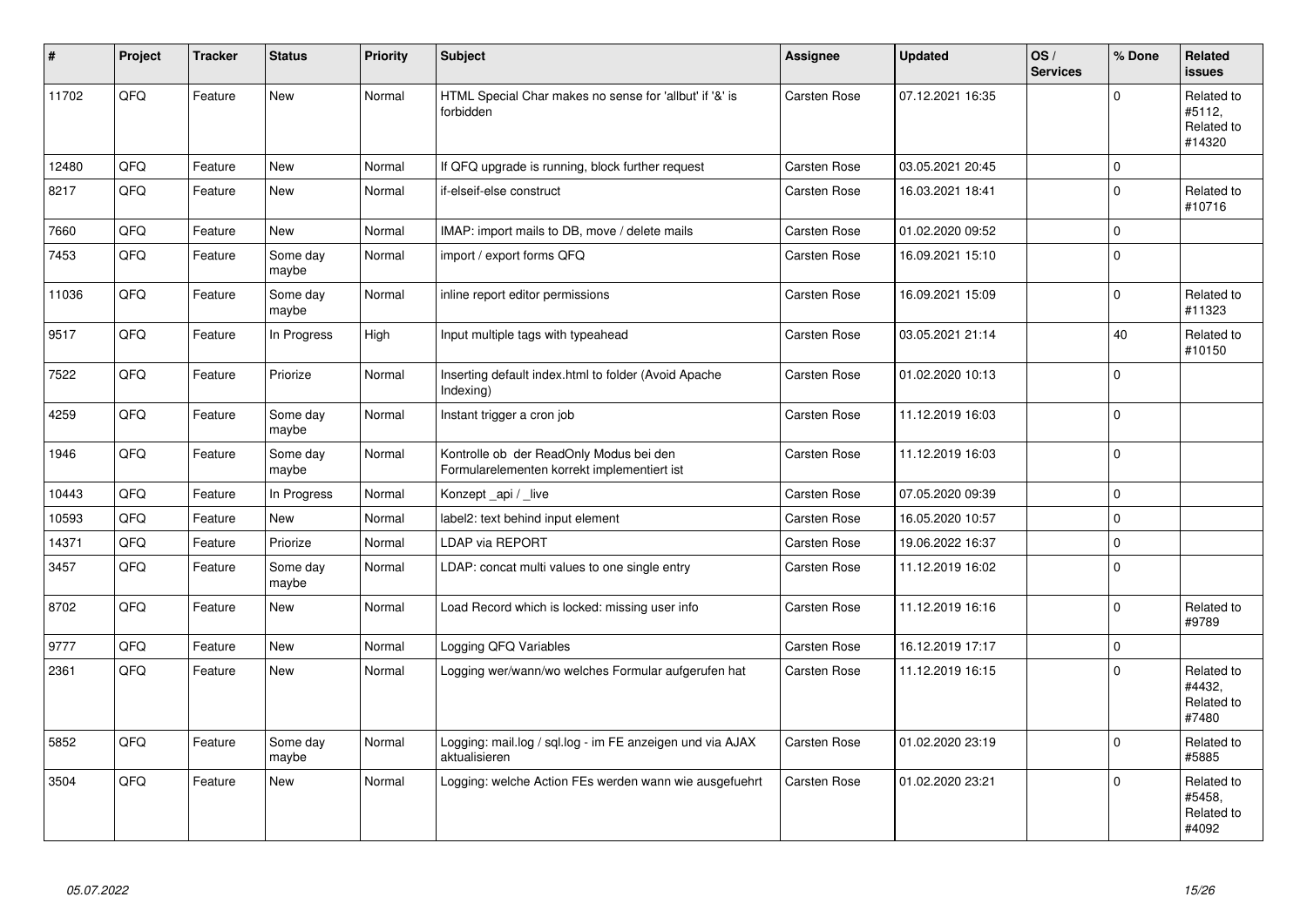| #     | Project        | <b>Tracker</b> | <b>Status</b>     | <b>Priority</b> | <b>Subject</b>                                                                           | <b>Assignee</b>     | <b>Updated</b>   | OS/<br><b>Services</b> | % Done      | Related<br>issues                                                    |
|-------|----------------|----------------|-------------------|-----------------|------------------------------------------------------------------------------------------|---------------------|------------------|------------------------|-------------|----------------------------------------------------------------------|
| 2084  | QFQ            | Feature        | Some day<br>maybe | Normal          | Mailto mit encryption: Subrecord                                                         | Carsten Rose        | 11.12.2019 16:03 |                        | $\Omega$    | Related to<br>#2082                                                  |
| 11747 | QFQ            | Feature        | New               | Normal          | Maintenance Page with Redirect                                                           | <b>Carsten Rose</b> | 03.05.2021 20:47 |                        | $\mathbf 0$ | Related to<br>#11741                                                 |
| 9208  | QFQ            | Feature        | New               | Normal          | Manage 'recent' records                                                                  | <b>Carsten Rose</b> | 01.02.2020 23:22 |                        | $\Omega$    |                                                                      |
| 10014 | QFQ            | Feature        | <b>New</b>        | Normal          | Manual.rst: describe behaviour and process order of<br>fillStoreVar, slaveId, sqlBefore, | Carsten Rose        | 01.02.2020 22:31 |                        | $\mathbf 0$ |                                                                      |
| 11523 | QFQ            | Feature        | <b>New</b>        | Normal          | Mit dynamic Update erkennen, ob Upload gemacht wurde                                     | Carsten Rose        | 13.11.2020 15:07 |                        | $\Omega$    | Related to<br>#9533                                                  |
| 6765  | QFQ            | Feature        | New               | Normal          | Moeglichkeit via QFQ eigene Logs zu schreiben                                            | <b>Carsten Rose</b> | 01.02.2020 23:21 |                        | $\Omega$    |                                                                      |
| 10015 | QFQ            | Feature        | Priorize          | Normal          | Monospace in Textarea                                                                    | Carsten Rose        | 03.02.2020 13:40 |                        | $\mathbf 0$ |                                                                      |
| 9706  | QFQ            | Feature        | <b>New</b>        | Normal          | Multi File Upload (hidden template group)                                                | Carsten Rose        | 01.02.2020 23:22 |                        | $\Omega$    | Related to<br>#7521,<br>Related to<br>#5562,<br>Related to<br>#13330 |
| 13330 | QFQ            | Feature        | In Progress       | Normal          | Multi Form: Upload                                                                       | <b>Carsten Rose</b> | 07.11.2021 12:40 |                        | 50          | Related to<br>#9706                                                  |
| 4365  | QFQ            | Feature        | Some day<br>maybe | Normal          | Multi Language: new way of config                                                        | <b>Carsten Rose</b> | 01.02.2020 23:20 |                        | $\mathbf 0$ |                                                                      |
| 11516 | QFQ            | Feature        | New               | Normal          | Multi Page Form (Previous/Next Buttons)                                                  | <b>Carsten Rose</b> | 16.03.2021 17:52 |                        | $\mathbf 0$ |                                                                      |
| 10714 | QFQ            | Feature        | <b>New</b>        | Normal          | multi Table Form                                                                         | <b>Carsten Rose</b> | 16.03.2021 18:44 |                        | $\mathbf 0$ |                                                                      |
| 5695  | QFQ            | Feature        | In Progress       | Normal          | <b>Multiform</b>                                                                         | <b>Carsten Rose</b> | 02.01.2021 18:38 |                        | $\mathbf 0$ |                                                                      |
| 9579  | QFQ            | Feature        | Some day<br>maybe | Normal          | Multiform with Process Row                                                               | Carsten Rose        | 11.12.2019 16:01 |                        | $\mathbf 0$ |                                                                      |
| 12023 | QFQ            | Feature        | New               | Normal          | MySQL Stored Precdure: QDECODESPECIALCHAR()                                              | Carsten Rose        | 16.02.2021 11:16 |                        | 0           | Related to<br>#12022                                                 |
| 6437  | QFQ            | Feature        | New               | Normal          | Neuer Mode Button bei FormElementen                                                      | <b>Carsten Rose</b> | 01.02.2020 23:21 |                        | 0           | Related to<br>#9668,<br>Blocked by<br>#9678                          |
| 5782  | QFQ            | Feature        | New               | Normal          | NextCloud API                                                                            | <b>Carsten Rose</b> | 01.02.2020 10:02 |                        | $\Omega$    |                                                                      |
| 14090 | QFQ            | Feature        | New               | Normal          | Nützliche _script funktionen                                                             | Carsten Rose        | 28.05.2022 11:03 |                        | $\mathbf 0$ |                                                                      |
| 10011 | QFQ            | Feature        | Priorize          | Normal          | Offer new STORE_TYPO3 Variable 'beUser', 'beEmail'                                       | Carsten Rose        | 08.05.2021 09:51 |                        | $\mathbf 0$ | Related to<br>#10012,<br>Related to<br>#12511                        |
| 7681  | $\mathsf{QFQ}$ | Feature        | New               | Normal          | Optional switch off 'check for modified record'                                          | Carsten Rose        | 01.02.2020 23:21 |                        | $\mathbf 0$ |                                                                      |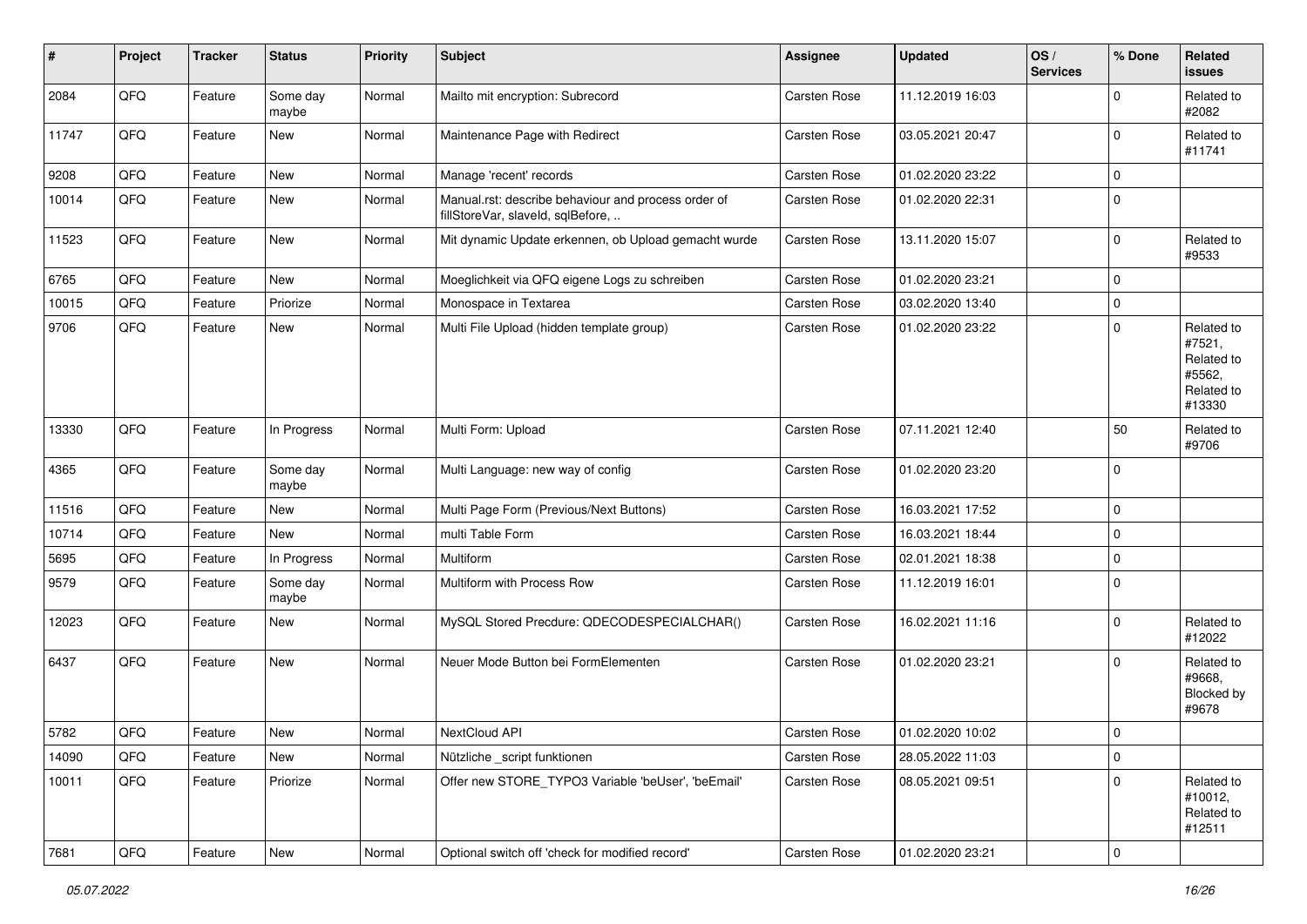| $\sharp$ | Project | <b>Tracker</b> | <b>Status</b>     | <b>Priority</b> | <b>Subject</b>                                                                                                                        | <b>Assignee</b>     | <b>Updated</b>   | OS/<br><b>Services</b> | % Done      | Related<br><b>issues</b>                                               |
|----------|---------|----------------|-------------------|-----------------|---------------------------------------------------------------------------------------------------------------------------------------|---------------------|------------------|------------------------|-------------|------------------------------------------------------------------------|
| 8101     | QFQ     | Feature        | Some day<br>maybe | Normal          | Password hash: support further hashing methods                                                                                        | Carsten Rose        | 16.09.2021 15:10 |                        | $\mathbf 0$ |                                                                        |
| 5715     | QFQ     | Feature        | New               | High            | PDF Caching                                                                                                                           | <b>Carsten Rose</b> | 03.05.2021 21:14 |                        | $\mathbf 0$ | Related to<br>#5851,<br>Related to<br>#6357                            |
| 7336     | QFQ     | Feature        | Some day<br>maybe | Normal          | PDF Upload: disallow PDFs with specific Meta information                                                                              | Carsten Rose        | 11.12.2019 16:01 |                        | $\mathbf 0$ |                                                                        |
| 6261     | QFQ     | Feature        | New               | Normal          | Persistent SIP                                                                                                                        | <b>Carsten Rose</b> | 12.06.2021 09:07 |                        | $\mathbf 0$ | Related to<br>#10819                                                   |
| 10819    | QFQ     | Feature        | New               | Normal          | Persistent SIP - second try                                                                                                           | <b>Carsten Rose</b> | 29.06.2020 23:02 |                        | $\Omega$    | Related to<br>#6261                                                    |
| 10080    | QFQ     | Feature        | New               | Normal          | Popup on 'save' / 'close': configure dialog (answer<br>yes/no/cancle/)                                                                | <b>Carsten Rose</b> | 28.03.2021 20:52 |                        | $\mathbf 0$ | Is duplicate<br>of #12262                                              |
| 8204     | QFQ     | Feature        | Priorize          | High            | Position 'required mark'                                                                                                              | Carsten Rose        | 16.06.2021 13:44 |                        | $\mathbf 0$ |                                                                        |
| 4023     | QFQ     | Feature        | New               | Normal          | prepared statements - FE action: salveld, sqllnsert,<br>sqlUpdate, sqlDelete, sqlBefore, sqlAfter                                     | Carsten Rose        | 11.12.2019 16:15 |                        | $\Omega$    |                                                                        |
| 11980    | QFQ     | Feature        | In Progress       | Normal          | protected verzeichnis MUSS geschützt werden                                                                                           | Carsten Rose        | 07.09.2021 13:30 |                        | $\mathbf 0$ |                                                                        |
| 1635     | QFQ     | Feature        | Some day<br>maybe | Normal          | QFQ Extension content record: weitere Optionen<br>einblenden.                                                                         | Carsten Rose        | 11.12.2019 16:03 |                        | $\mathbf 0$ |                                                                        |
| 12465    | QFQ     | Feature        | New               | Normal          | QFQ Function: use in FE to fill StoreRecord                                                                                           | <b>Carsten Rose</b> | 05.05.2021 21:58 |                        | $\mathbf 0$ |                                                                        |
| 9927     | QFQ     | Feature        | New               | Normal          | QFQ Update: a) Update nur machen wenn BE User<br>eingeloggt ist., b) Bei Fehler genaue Meldung welcher<br>Updateschritt Probleme hat. | Carsten Rose        | 22.01.2020 12:59 |                        | $\mathbf 0$ |                                                                        |
| 4839     | QFQ     | Feature        | Some day<br>maybe | Normal          | qfq-handle in <head> Abschnitt</head>                                                                                                 | Carsten Rose        | 11.12.2019 16:02 |                        | $\mathbf 0$ |                                                                        |
| 14187    | QFQ     | Feature        | <b>New</b>        | High            | qfq.log: show current URL                                                                                                             | <b>Carsten Rose</b> | 28.05.2022 11:02 |                        | $\mathbf 0$ | Related to<br>#13933,<br>Related to<br>#12532,<br>Related to<br>#11893 |
| 5480     | QFQ     | Feature        | Some day<br>maybe | Normal          | QFQ: Dokumentation mit Screenshots versehen                                                                                           | <b>Carsten Rose</b> | 01.02.2020 23:20 |                        | $\Omega$    | Related to<br>#9879                                                    |
| 8586     | QFQ     | Feature        | Some day<br>maybe | Normal          | QFQ: Enhance Error message for 'record not found'                                                                                     | Carsten Rose        | 16.09.2021 15:10 |                        | $\mathbf 0$ |                                                                        |
| 7520     | QFQ     | Feature        | New               | Normal          | QR Code:  AS _qr ( AS _link)                                                                                                          | Carsten Rose        | 01.02.2020 23:22 |                        | $\pmb{0}$   |                                                                        |
| 7924     | QFQ     | Feature        | New               | Normal          | Radio/Checkbox with Tooltip                                                                                                           | <b>Carsten Rose</b> | 01.02.2020 23:22 |                        | $\pmb{0}$   |                                                                        |
| 3867     | QFQ     | Feature        | Priorize          | Normal          | Readonly Formular: Template Groups add/delete<br>ausbeldnen                                                                           | Carsten Rose        | 05.05.2021 22:12 |                        | $\pmb{0}$   |                                                                        |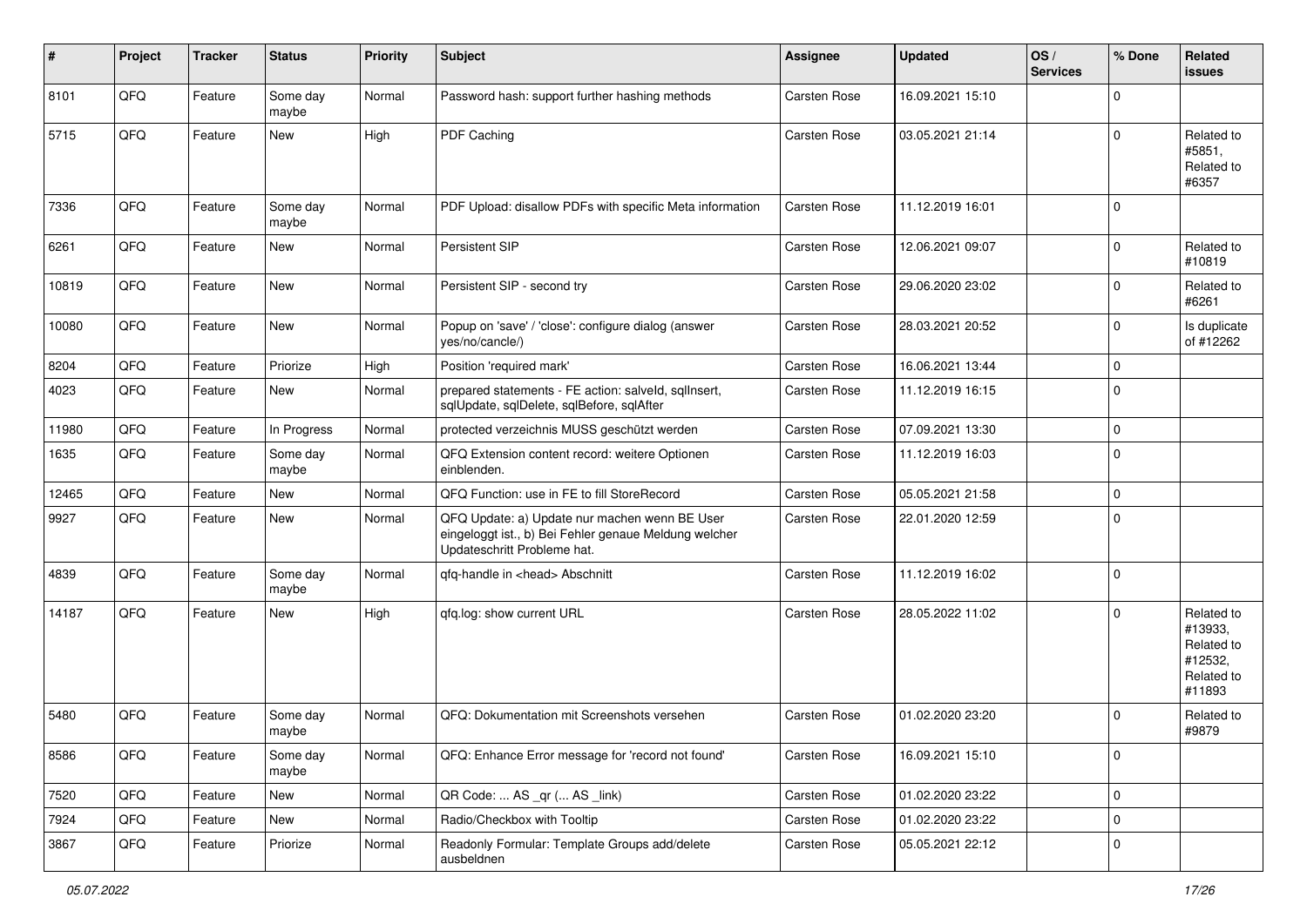| $\sharp$ | Project | <b>Tracker</b> | <b>Status</b>     | <b>Priority</b> | <b>Subject</b>                                                                                     | <b>Assignee</b>     | <b>Updated</b>   | OS/<br><b>Services</b> | % Done      | Related<br>issues                                                      |
|----------|---------|----------------|-------------------|-----------------|----------------------------------------------------------------------------------------------------|---------------------|------------------|------------------------|-------------|------------------------------------------------------------------------|
| 7280     | QFQ     | Feature        | New               | Normal          | recently used table                                                                                | Carsten Rose        | 01.02.2020 23:21 |                        | $\mathbf 0$ |                                                                        |
| 7480     | QFQ     | Feature        | <b>New</b>        | Normal          | Record History (Undo / Redo)                                                                       | <b>Carsten Rose</b> | 11.12.2019 16:16 |                        | 0           | Related to<br>#2361                                                    |
| 7099     | QFQ     | Feature        | <b>New</b>        | Normal          | Redesign FormEditor                                                                                | Carsten Rose        | 01.02.2020 23:21 |                        | $\mathbf 0$ |                                                                        |
| 13700    | QFQ     | Feature        | New               | Normal          | Redesign qfq.io Seite                                                                              | Carsten Rose        | 19.03.2022 17:43 |                        | 0           |                                                                        |
| 10012    | QFQ     | Feature        | Priorize          | Normal          | redirectAllMailTo: {{beEmail:T}}                                                                   | <b>Carsten Rose</b> | 08.05.2021 09:54 |                        | $\mathbf 0$ | Related to<br>#12412,<br>Related to<br>#12413,<br>Related to<br>#10011 |
| 12611    | QFQ     | Feature        | Some day<br>maybe | Normal          | Refactoring: Bootstrap with Lazy Loading                                                           | Carsten Rose        | 08.06.2022 10:37 |                        | $\mathbf 0$ | Related to<br>#12490,<br>Related to<br>#10013,<br>Related to<br>#7732  |
| 10005    | QFQ     | Feature        | Priorize          | Normal          | Report / special column name:  AS _calendar                                                        | Carsten Rose        | 03.06.2020 17:28 |                        | 0           |                                                                        |
| 11323    | QFQ     | Feature        | Some day<br>maybe | Normal          | Report Frontend Editor Modal + Codemirror                                                          | Carsten Rose        | 16.09.2021 15:10 |                        | 0           | Related to<br>#11036                                                   |
| 8975     | QFQ     | Feature        | <b>New</b>        | Normal          | Report Notation: 2.0                                                                               | <b>Carsten Rose</b> | 01.02.2020 23:22 |                        | $\mathbf 0$ | Related to<br>#8963                                                    |
| 9983     | QFQ     | Feature        | <b>New</b>        | Normal          | Report Notation: new keyword 'range'                                                               | Carsten Rose        | 01.02.2020 15:55 |                        | $\mathbf 0$ |                                                                        |
| 6723     | QFQ     | Feature        | New               | Normal          | Report QFQ Installation and Version                                                                | <b>Carsten Rose</b> | 12.06.2021 09:07 |                        | $\mathbf 0$ |                                                                        |
| 3967     | QFQ     | Feature        | Some day<br>maybe | High            | Report: Checkbox, Radio, Dropdown, Input welches ohne<br>Submit funktioniert - 'Inline-Form'       | Carsten Rose        | 03.05.2021 21:14 |                        | $\mathbf 0$ |                                                                        |
| 3991     | QFQ     | Feature        | Some day<br>maybe | Normal          | report: Columnname '_skipWrap' skips 'fbeg', 'fend'                                                | Carsten Rose        | 11.12.2019 16:03 |                        | $\mathbf 0$ |                                                                        |
| 9811     | QFQ     | Feature        | <b>New</b>        | Normal          | Report: tag every n'th row                                                                         | Carsten Rose        | 01.02.2020 23:22 |                        | $\mathbf 0$ |                                                                        |
| 5345     | QFQ     | Feature        | New               | Normal          | Report: UPDATE / INSERT / DELETE statements should<br>trigger subqueries, depending on the result. | Carsten Rose        | 27.05.2020 16:11 |                        | $\mathbf 0$ |                                                                        |
| 9394     | QFQ     | Feature        | Priorize          | Normal          | REST: allow for non numerical ids in get requests                                                  | <b>Carsten Rose</b> | 05.05.2021 22:10 |                        | $\mathbf 0$ |                                                                        |
| 5428     | QFQ     | Feature        | Some day<br>maybe | Normal          | secure thumbnail: late render on access.                                                           | Carsten Rose        | 01.02.2020 23:20 |                        | $\mathbf 0$ |                                                                        |
| 3727     | QFQ     | Feature        | New               | High            | Security: Session Hijacking erschweren                                                             | Carsten Rose        | 03.05.2021 21:14 |                        | $\mathbf 0$ |                                                                        |
| 11076    | QFQ     | Feature        | In Progress       | Normal          | SELECT  AS _websocket                                                                              | Carsten Rose        | 30.08.2020 17:49 |                        | $\pmb{0}$   |                                                                        |
| 7519     | QFQ     | Feature        | New               | Normal          | Select: Multi                                                                                      | Carsten Rose        | 01.02.2020 23:22 |                        | $\mathbf 0$ |                                                                        |
| 11080    | QFQ     | Feature        | New               | Normal          | Send MQTT messages                                                                                 | Carsten Rose        | 29.08.2020 19:49 |                        | $\mathbf 0$ |                                                                        |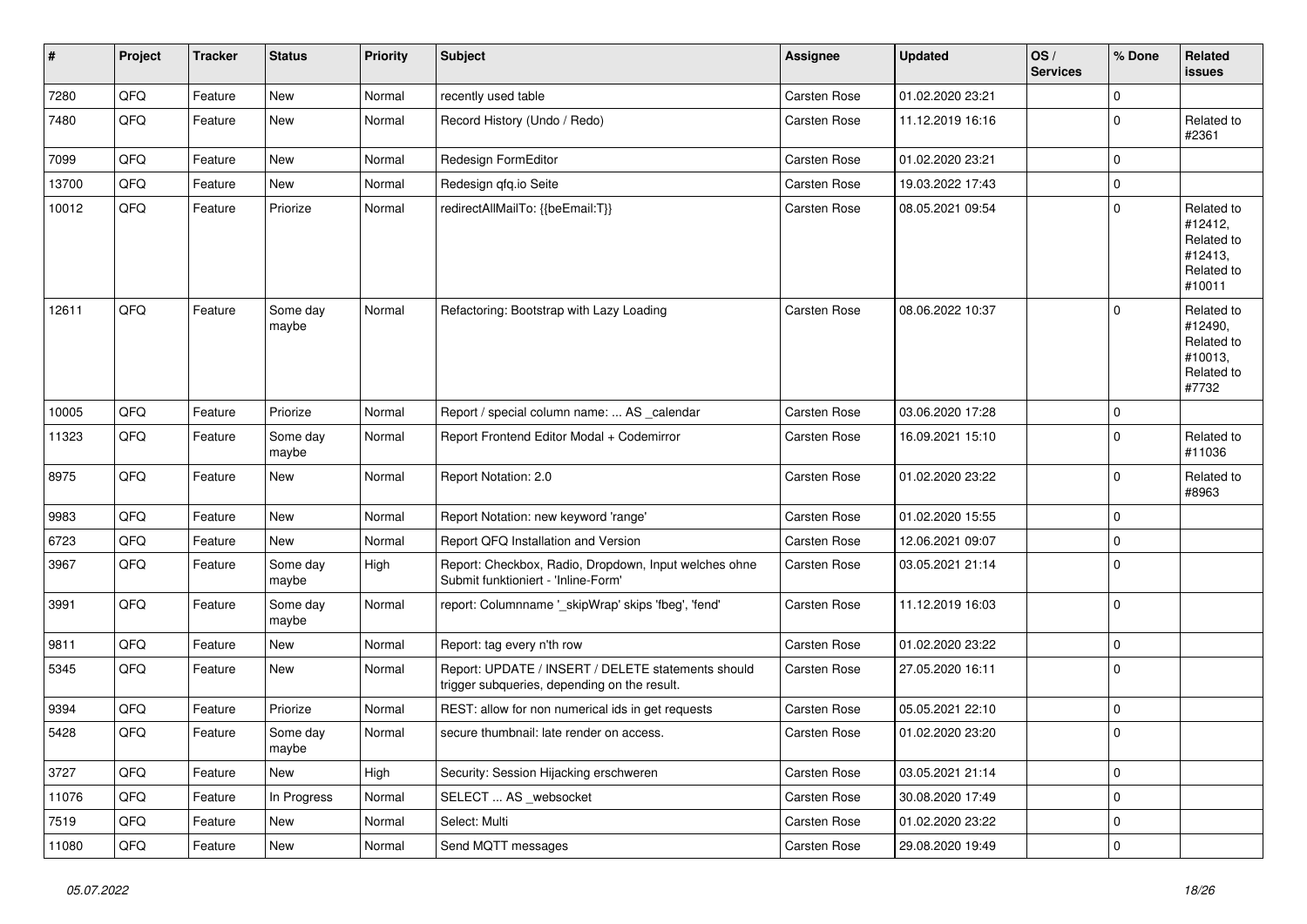| ∦     | Project | <b>Tracker</b> | <b>Status</b>     | <b>Priority</b> | <b>Subject</b>                                                                                       | Assignee                                               | <b>Updated</b>      | OS/<br><b>Services</b> | % Done      | Related<br>issues                             |                      |
|-------|---------|----------------|-------------------|-----------------|------------------------------------------------------------------------------------------------------|--------------------------------------------------------|---------------------|------------------------|-------------|-----------------------------------------------|----------------------|
| 4956  | QFQ     | Feature        | Some day<br>maybe | Normal          | Sendmail: Benutzerdefinierte Headers                                                                 | <b>Carsten Rose</b>                                    | 11.12.2019 16:02    |                        | $\Omega$    |                                               |                      |
| 8963  | QFQ     | Feature        | Priorize          | Normal          | Setting values in a store: flexible way                                                              | <b>Carsten Rose</b>                                    | 05.05.2021 22:10    |                        | $\mathbf 0$ | Related to<br>#8975                           |                      |
| 3537  | QFQ     | Feature        | Some day<br>maybe | Low             | SHOW COLUMNS FROM tableName - Extend '{{!'<br>definition                                             | Carsten Rose                                           | 11.12.2019 16:02    |                        | $\Omega$    |                                               |                      |
| 7107  | QFQ     | Feature        | Some day<br>maybe | Normal          | Showcase Registration Tool: Anmeldung / Administration :<br>Liste Anmeldungen / Emaileinaldung       | <b>Carsten Rose</b>                                    | 11.12.2019 16:01    |                        | $\Omega$    |                                               |                      |
| 9707  | QFQ     | Feature        | New               | Normal          | SIP security: encode pageld and check pageld on decode                                               | Carsten Rose                                           | 01.02.2020 23:22    |                        | $\mathbf 0$ |                                               |                      |
| 12532 | QFQ     | Feature        | New               | High            | SIP-Parameter bei Seitenaufruf in Browser-Console<br>anzeigen                                        | <b>Carsten Rose</b>                                    | 07.12.2021 17:19    |                        | $\Omega$    | Related to<br>#11893,<br>Related to<br>#14187 |                      |
| 7683  | QFQ     | Feature        | <b>New</b>        | Normal          | Special column names in '{{ SELECT  AS _link }}' should<br>be detected                               | Carsten Rose                                           | 01.02.2020 23:21    |                        | $\mathbf 0$ |                                               |                      |
| 9928  | QFQ     | Feature        | Priorize          | Normal          | SpecialColumnName: a) Deprecated: ' AS "_+tag " ', b)<br>New: ' AS "_ <tag1><tag2>"</tag2></tag1>    | <b>Carsten Rose</b>                                    | 01.02.2020 23:17    |                        | $\Omega$    | Related to<br>#9929                           |                      |
| 8806  | QFQ     | Feature        | <b>New</b>        | Normal          | SQL Function nl2br                                                                                   | <b>Carsten Rose</b>                                    | 01.02.2020 23:22    |                        | $\Omega$    |                                               |                      |
| 4050  | QFQ     | Feature        | <b>New</b>        | Normal          | sql.log: 1) FormElement ID which causes a specific action,<br>2) Result in the same row.             | <b>Carsten Rose</b>                                    | 15.04.2020 11:35    |                        | $\Omega$    | Related to<br>#5458                           |                      |
| 12504 | QFQ     | Feature        | Priorize          | Normal          | sql.log: report fe.id                                                                                | Carsten Rose                                           | 05.05.2021 22:09    |                        | $\Omega$    |                                               |                      |
| 3941  | QFQ     | Feature        | Some day<br>maybe | Normal          | sqlAfter: es sollten mehrere moeglich sein                                                           | Carsten Rose                                           | 11.12.2019 16:03    |                        | $\Omega$    | Related to<br>#3942                           |                      |
| 4026  | QFQ     | Feature        | Some day<br>maybe | Normal          | sglLog.sgl: log number of FE.id                                                                      | <b>Carsten Rose</b>                                    | 11.12.2019 16:03    |                        | $\mathbf 0$ | Related to<br>#5458                           |                      |
| 9129  | QFQ     | Feature        | <b>New</b>        | Normal          | sqlValidate: Message as notification, not as error                                                   | Carsten Rose                                           | 01.02.2020 23:22    |                        | $\Omega$    | Related to<br>#9128                           |                      |
| 12413 | QFQ     | Feature        | <b>New</b>        | Normal          | STORE_TYPO3: enhance for {{be_users.email:T}},<br>{{fe users.email:T}}                               | Carsten Rose                                           | 03.05.2021 20:45    |                        | $\Omega$    | Related to<br>#12412,<br>Related to<br>#10012 |                      |
| 11775 | QFQ     | Feature        | <b>New</b>        | Normal          | Subrecord Tooltip pro Feld                                                                           | <b>Carsten Rose</b>                                    | 18.12.2020 15:22    |                        | $\Omega$    | Related to<br>#11955                          |                      |
| 3432  | QFQ     | Feature        | <b>New</b>        | Normal          | subrecord: dynamicUpdate                                                                             | <b>Carsten Rose</b>                                    | 11.06.2020 21:10    |                        | $\Omega$    | Related to<br>#5691                           |                      |
| 8187  | QFQ     | Feature        | <b>New</b>        | Normal          | Subrecord: enable/hide new button - make new/edit/delete<br>customizeable.                           | Carsten Rose                                           | 06.03.2021 18:44    |                        | $\Omega$    | Related to<br>#11326                          |                      |
| 11955 | QFQ     | Feature        | <b>New</b>        | Normal          | subrecord: new title option to set <th> attributes - e.g. to<br/>customize tablesorter options.</th> | attributes - e.g. to<br>customize tablesorter options. | <b>Carsten Rose</b> | 03.05.2021 20:47       |             | $\Omega$                                      | Related to<br>#11775 |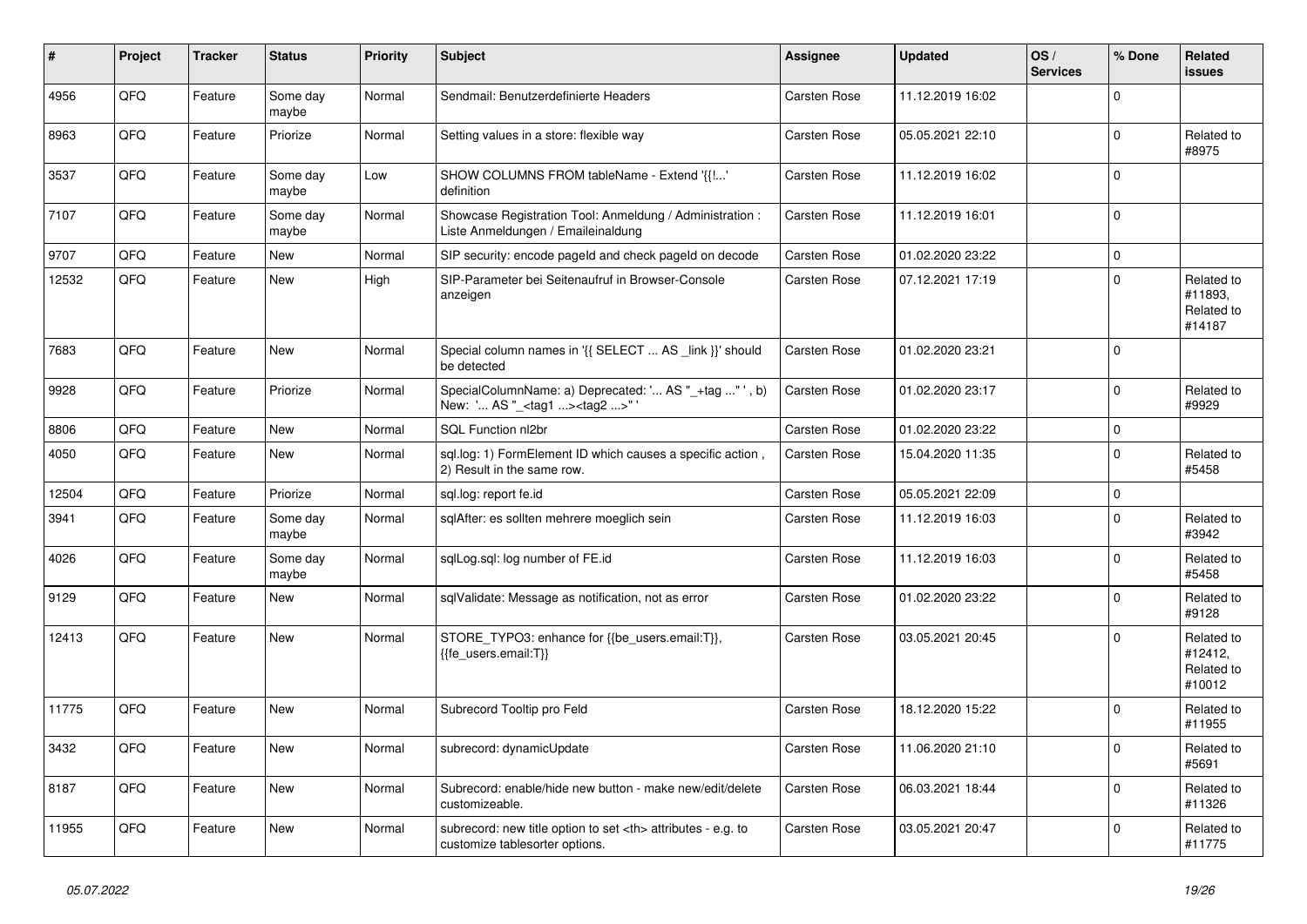| #     | Project | <b>Tracker</b> | <b>Status</b>     | <b>Priority</b> | <b>Subject</b>                                                                                             | <b>Assignee</b>     | <b>Updated</b>   | OS/<br><b>Services</b> | % Done      | Related<br><b>issues</b>                    |
|-------|---------|----------------|-------------------|-----------------|------------------------------------------------------------------------------------------------------------|---------------------|------------------|------------------------|-------------|---------------------------------------------|
| 12477 | QFQ     | Feature        | <b>New</b>        | Normal          | Support for refactoring: Form, FormElement, diverse<br>Tabellen/Spalten, tt-content Records                | <b>Carsten Rose</b> | 03.05.2021 20:45 |                        | $\mathbf 0$ |                                             |
| 3402  | QFQ     | Feature        | Some day<br>maybe | Normal          | Syntax Highlighting via CodeMirror                                                                         | <b>Carsten Rose</b> | 11.12.2019 16:02 |                        | 100         | Related to<br>#3207                         |
| 4258  | QFQ     | Feature        | Some day<br>maybe | High            | System Defaults: Forms                                                                                     | Carsten Rose        | 03.05.2021 21:14 |                        | $\mathbf 0$ |                                             |
| 12584 | QFQ     | Feature        | Feedback          | Normal          | T3 v10 migration script: replace alias-patterns (v11)                                                      | <b>Carsten Rose</b> | 28.05.2022 11:12 |                        | 100         |                                             |
| 10745 | QFQ     | Feature        | Some day<br>maybe | Normal          | <b>Tablesorter Excel Export</b>                                                                            | Carsten Rose        | 16.09.2021 15:09 |                        | $\mathbf 0$ |                                             |
| 12679 | QFQ     | Feature        | New               | Normal          | tablesorter: custom column width                                                                           | <b>Carsten Rose</b> | 16.06.2021 11:10 |                        | $\mathsf 0$ |                                             |
| 7521  | QFQ     | Feature        | <b>New</b>        | Normal          | TemplateGroup: fe.type=upload                                                                              | <b>Carsten Rose</b> | 01.02.2020 23:21 |                        | $\mathbf 0$ | Related to<br>#9706                         |
| 3385  | QFQ     | Feature        | Some day<br>maybe | Normal          | templateGroup: insert/update/delete non primary records                                                    | <b>Carsten Rose</b> | 11.12.2019 16:02 |                        | $\mathbf 0$ |                                             |
| 4757  | QFQ     | Feature        | Some day<br>maybe | Normal          | Test subrecord: download links ok? Links ok?                                                               | Carsten Rose        | 01.02.2020 23:20 |                        | $\mathbf 0$ |                                             |
| 9704  | QFQ     | Feature        | Some day<br>maybe | Normal          | Thumbnails Generieren beim Splitten von PDF Files                                                          | Carsten Rose        | 11.12.2019 16:01 |                        | $\mathbf 0$ |                                             |
| 12186 | QFQ     | Feature        | <b>New</b>        | High            | TinyMCE Config für Objekte                                                                                 | Carsten Rose        | 07.12.2021 17:19 |                        | $\mathbf 0$ | <b>Blocks</b><br>#12632                     |
| 12439 | QFQ     | Feature        | In Progress       | Normal          | TinyMCE Paste from Word & Character Count/Limit                                                            | <b>Carsten Rose</b> | 05.05.2021 22:15 |                        | $\mathsf 0$ |                                             |
| 7239  | QFQ     | Feature        | <b>New</b>        | Normal          | TinyMCE: html tag whitelist                                                                                | <b>Carsten Rose</b> | 01.02.2020 23:21 |                        | $\mathbf 0$ | Related to<br>#14320                        |
| 12632 | QFQ     | Feature        | <b>New</b>        | Normal          | TinyMCE: Prepare CSS classes for images                                                                    | <b>Carsten Rose</b> | 04.06.2021 14:35 |                        | 100         | Blocked by<br>#12186                        |
| 12664 | QFQ     | Feature        | <b>New</b>        | Normal          | TinyMCE: report/remove malicous HTML/JS Code                                                               | Carsten Rose        | 19.03.2022 17:47 |                        | $\mathbf 0$ | Related to<br>#14320                        |
| 9968  | QFQ     | Feature        | Priorize          | Normal          | Tooltip in Links for Developer                                                                             | <b>Carsten Rose</b> | 01.02.2020 23:17 |                        | $\pmb{0}$   |                                             |
| 8044  | QFQ     | Feature        | Priorize          | Normal          | Transaction: a) Form, b) Report                                                                            | Carsten Rose        | 05.05.2021 22:14 |                        | $\mathbf 0$ | Related to<br>#8043                         |
| 12400 | QFQ     | Feature        | <b>New</b>        | Normal          | Tutorial ist in QFQ Doku, Wird in der Suche gefunden, es<br>gibt aber kein Menupunkt - Inhalt ueberpruefen | <b>Carsten Rose</b> | 03.05.2021 20:45 |                        | $\mathbf 0$ |                                             |
| 5894  | QFO     | Feature        | Feedback          | Normal          | Typeahead in Report: show/hide rows dynamically                                                            | Carsten Rose        | 18.02.2022 08:50 |                        | $\mathbf 0$ | Related to<br>#5893,<br>Related to<br>#5885 |
| 4018  | QFQ     | Feature        | New               | Normal          | typeahead: long query parameter / answer triggers 'Attack<br>detected' and purges current SIP storage.     | Carsten Rose        | 29.06.2022 22:46 |                        | $\mathbf 0$ | Related to<br>#9077                         |
| 10115 | QFQ     | Feature        | New               | Normal          | TypeAhead: static list                                                                                     | Carsten Rose        | 26.02.2020 16:42 |                        | 100         |                                             |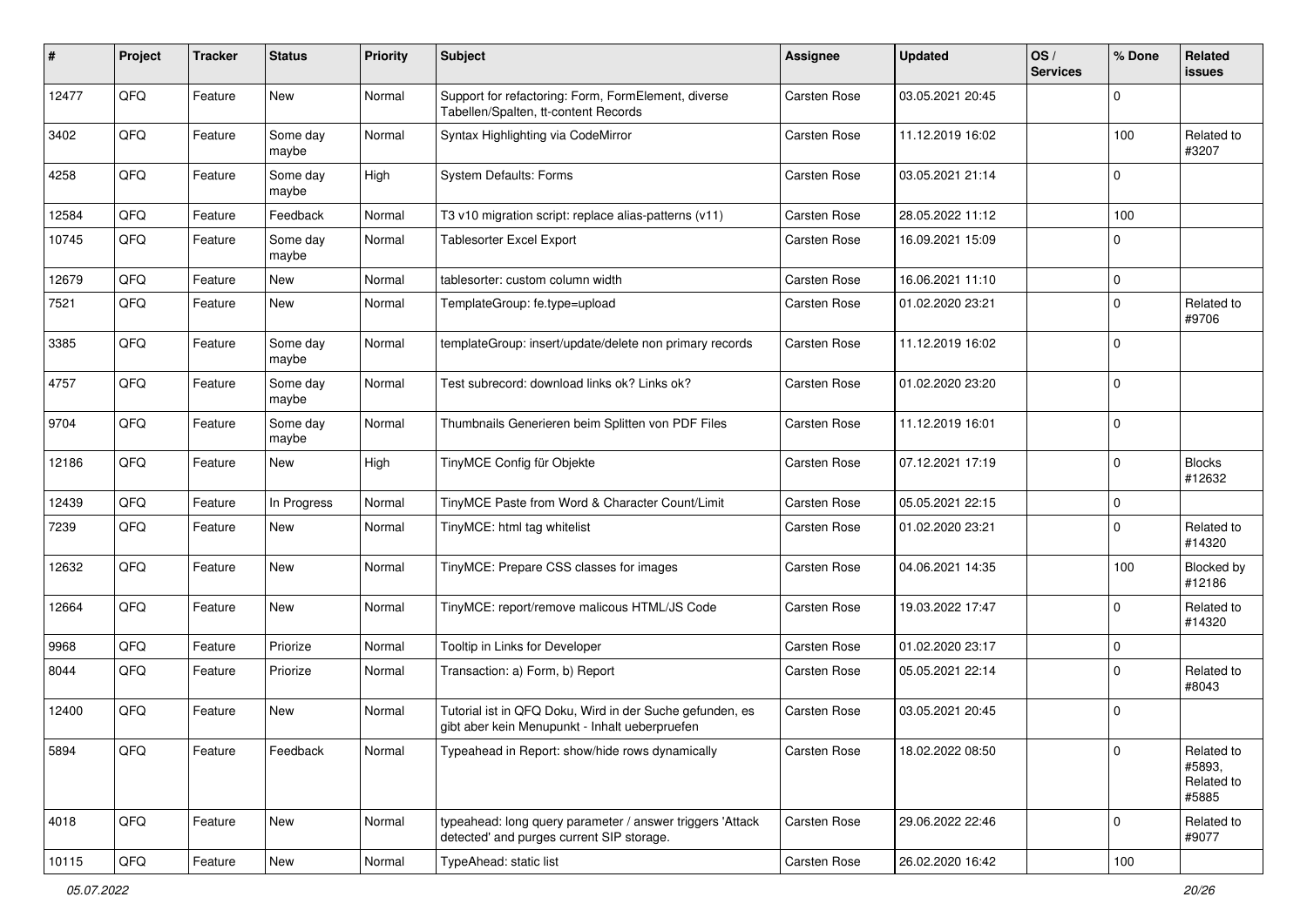| ∦     | Project | <b>Tracker</b> | <b>Status</b>     | <b>Priority</b> | <b>Subject</b>                                                                                                             | Assignee            | <b>Updated</b>   | OS/<br><b>Services</b> | % Done      | <b>Related</b><br><b>issues</b>                                        |
|-------|---------|----------------|-------------------|-----------------|----------------------------------------------------------------------------------------------------------------------------|---------------------|------------------|------------------------|-------------|------------------------------------------------------------------------|
| 10116 | QFQ     | Feature        | Some day<br>maybe | Normal          | TypeAhead: Tag - show inside 'input' element                                                                               | <b>Carsten Rose</b> | 16.09.2021 15:09 |                        | $\Omega$    |                                                                        |
| 9221  | QFQ     | Feature        | <b>New</b>        | Normal          | typeAhead: Zeichenlimite ausschalten                                                                                       | <b>Carsten Rose</b> | 29.06.2022 22:36 |                        | $\mathsf 0$ |                                                                        |
| 12440 | QFQ     | Feature        | In Progress       | Normal          | Typo3 V10 upgrade (durchfuehren und testen)                                                                                | Carsten Rose        | 21.03.2022 09:53 |                        | 50          | Related to<br>#12357,<br>Related to<br>#12067,<br>Related to<br>#10661 |
| 11320 | QFQ     | Feature        | Priorize          | Normal          | Typo3 Version 10 support                                                                                                   | Carsten Rose        | 05.05.2021 22:09 |                        | $\mathbf 0$ |                                                                        |
| 4197  | QFO     | Feature        | Some day<br>maybe | Normal          | Unit Test fuer JSON Stream von QuickFormQuery.php ><br>doForm()                                                            | Carsten Rose        | 11.12.2019 16:03 |                        | $\mathbf 0$ |                                                                        |
| 10793 | QFQ     | Feature        | In Progress       | Normal          | Update NPM Packages                                                                                                        | Carsten Rose        | 07.09.2021 13:25 |                        | 30          |                                                                        |
| 7850  | QFQ     | Feature        | New               | High            | Upload records: non 'pathFileName' column                                                                                  | Carsten Rose        | 03.05.2021 21:14 |                        | $\mathbf 0$ |                                                                        |
| 7175  | QFQ     | Feature        | <b>New</b>        | Normal          | Upload: md5 hash as filename                                                                                               | <b>Carsten Rose</b> | 01.02.2020 23:21 |                        | $\mathsf 0$ |                                                                        |
| 7119  | QFQ     | Feature        | <b>New</b>        | Normal          | Upload: scaleDownWidth, scaleDownHeight                                                                                    | Carsten Rose        | 01.02.2020 23:21 |                        | $\mathsf 0$ |                                                                        |
| 3332  | QFQ     | Feature        | Some day<br>maybe | Normal          | Uploads: Thumbnails, Details zum hochgeladenen File                                                                        | Carsten Rose        | 11.12.2019 16:02 |                        | $\mathbf 0$ | Related to<br>#3264,<br>Related to<br>#5333                            |
| 13354 | QFQ     | Feature        | <b>New</b>        | Normal          | Using Websocket in QFQ                                                                                                     | <b>Carsten Rose</b> | 10.11.2021 15:47 |                        | $\mathbf 0$ |                                                                        |
| 4652  | QFQ     | Feature        | Some day<br>maybe | Normal          | UZH CD: Weiterleitung auf benutzerdefinierte 403/404 Seite                                                                 | Carsten Rose        | 01.02.2020 23:20 |                        | $\mathbf 0$ |                                                                        |
| 5665  | QFQ     | Feature        | Some day<br>maybe | Normal          | Versuch das '{{!' nicht mehr noetig ist.                                                                                   | Carsten Rose        | 01.02.2020 23:20 |                        | $\mathbf 0$ | Related to<br>#7432,<br>Related to<br>#7434                            |
| 6855  | QFQ     | Feature        | <b>New</b>        | Normal          | With {{feUser:U}}!={{feUser:T}}: Save / Delete: only possible<br>with {{feUserSave:U}}='yes' and '{{feUserDelete:U}}='yes' | Carsten Rose        | 01.02.2020 23:21 |                        | $\mathbf 0$ |                                                                        |
| 3677  | QFQ     | Feature        | Some day<br>maybe | Normal          | wkhtmltopdf: FE User access prohibited, if client IP changes<br>\$TYPO3_CONF_VARS[FE][lockIP]                              | Carsten Rose        | 11.12.2019 16:02 |                        | $\mathsf 0$ |                                                                        |
| 3285  | QFQ     | Feature        | Some day<br>maybe | Normal          | Zeichenlimit pro Feld: textarea / editor                                                                                   | Carsten Rose        | 11.12.2019 16:02 |                        | $\mathbf 0$ |                                                                        |
| 4343  | QFQ     | Feature        | Some day<br>maybe | Normal          | Link: Classifier to add 'attributes'                                                                                       | Carsten Rose        | 01.02.2020 23:20 |                        | $\mathbf 0$ | Related to<br>#14077                                                   |
| 4606  | QFQ     | Feature        | Some day<br>maybe | Normal          | link: qualifier to render bootstrap button                                                                                 | Carsten Rose        | 01.02.2020 23:19 |                        | $\Omega$    |                                                                        |
| 4349  | QFQ     | Feature        | Some day<br>maybe | Normal          | link download: downloaded external URL to<br>deliver/concatenate - check mimetipe and handle it correctly                  | <b>Carsten Rose</b> | 11.12.2019 16:02 |                        | $\mathbf 0$ |                                                                        |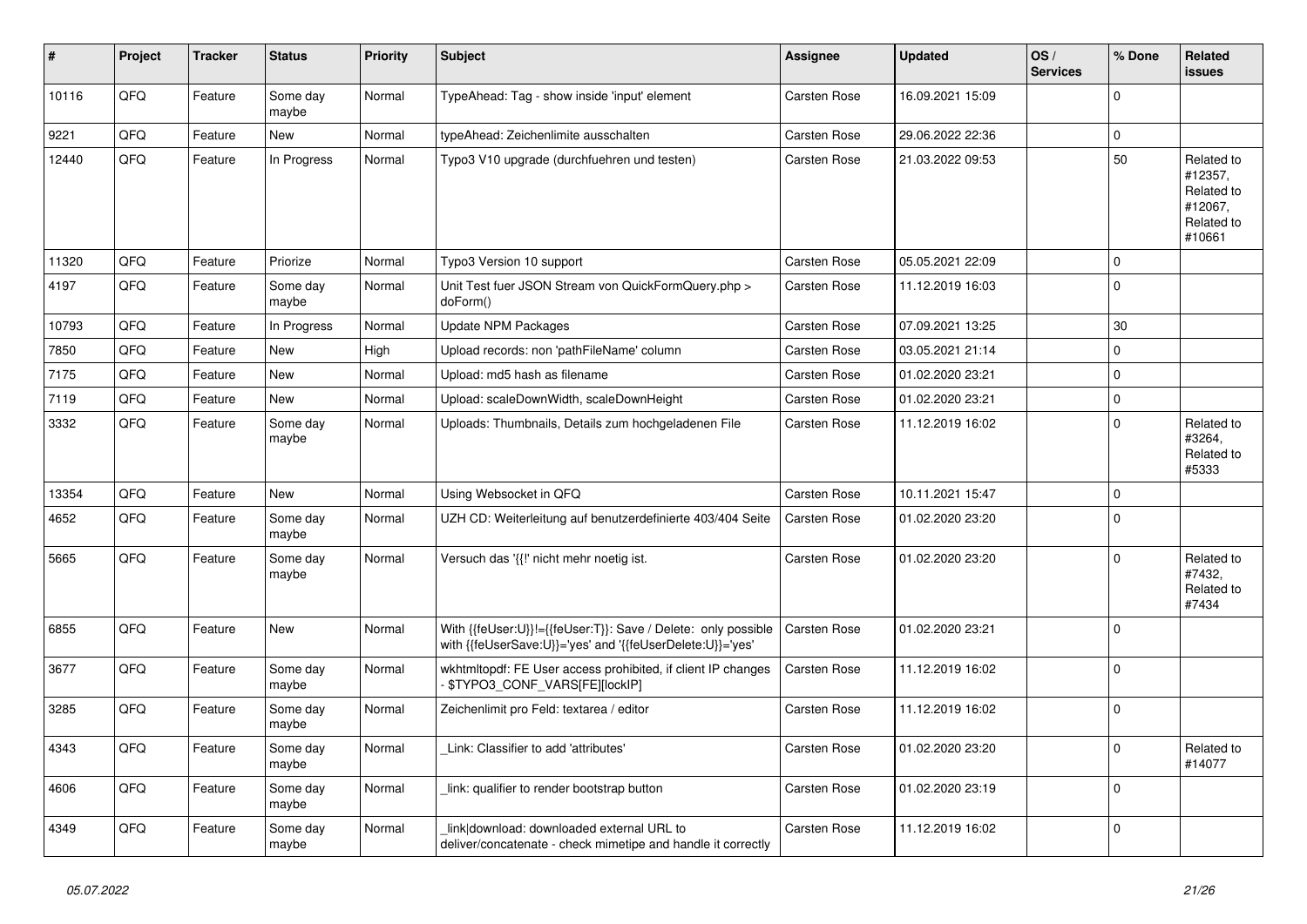| #     | Project | <b>Tracker</b> | <b>Status</b>     | <b>Priority</b> | <b>Subject</b>                                                                                                                                           | <b>Assignee</b> | <b>Updated</b>   | OS/<br><b>Services</b> | % Done      | Related<br><b>issues</b> |
|-------|---------|----------------|-------------------|-----------------|----------------------------------------------------------------------------------------------------------------------------------------------------------|-----------------|------------------|------------------------|-------------|--------------------------|
| 13647 | QFQ     | Bug            | <b>New</b>        | Normal          | Autofocus funktioniert nicht auf Chrome                                                                                                                  | Benjamin Baer   | 19.03.2022 17:44 |                        | $\mathbf 0$ |                          |
| 11057 | QFQ     | <b>Bug</b>     | New               | High            | Checkboxes ohne span.checkmark im Report werden<br>ausgeblendet                                                                                          | Benjamin Baer   | 03.05.2021 21:12 |                        | $\mathbf 0$ | Related to<br>#11039     |
| 2665  | QFQ     | Bug            | Priorize          | Normal          | Dynamic Update funktioniert nicht, wenn beim<br>entsprechenden FormElement eine size angegeben ist.                                                      | Benjamin Baer   | 03.01.2022 08:12 |                        | 30          |                          |
| 9898  | QFQ     | <b>Bug</b>     | Feedback          | Normal          | Formular trotz Timeout gespeichert                                                                                                                       | Benjamin Baer   | 01.02.2020 15:56 |                        | $\pmb{0}$   |                          |
| 6566  | QFQ     | Bug            | Priorize          | Normal          | Link Function 'delete': provided parameter missing on page<br>reload                                                                                     | Benjamin Baer   | 03.01.2022 08:08 |                        | $\mathbf 0$ |                          |
| 2063  | QFQ     | <b>Bug</b>     | Some day<br>maybe | Normal          | Pills auf 'inaktiv' setzen falls keine Element auf dem Pill<br>sichtbar sind.                                                                            | Benjamin Baer   | 11.12.2019 16:03 |                        | $\mathbf 0$ | Related to<br>#3752      |
| 6140  | QFQ     | <b>Bug</b>     | Priorize          | Normal          | QFQ DnD Sort: Locked fields                                                                                                                              | Benjamin Baer   | 21.03.2022 09:56 |                        | $\mathbf 0$ |                          |
| 13528 | QFQ     | <b>Bug</b>     | <b>New</b>        | Normal          | qfq.io > releases: es wird kein neues Release angelegt                                                                                                   | Benjamin Baer   | 19.03.2022 17:46 |                        | $\mathsf 0$ |                          |
| 11237 | QFQ     | <b>Bug</b>     | New               | High            | Radiobutton / parameter.buttonClass= btn-default - kein dirty<br>Trigger                                                                                 | Benjamin Baer   | 03.05.2021 21:12 |                        | $\mathbf 0$ | Related to<br>#10766     |
| 9535  | QFQ     | Bug            | Feedback          | Normal          | Report:  AS '_vertical' - column to wide - vertical >> rot45,<br>rot <sub>90</sub>                                                                       | Benjamin Baer   | 01.02.2020 15:56 |                        | $\mathbf 0$ |                          |
| 4454  | QFQ     | <b>Bug</b>     | Some day<br>maybe | Normal          | Required Elements: multiple elements in a row - whole row<br>marked if only one input is empty.                                                          | Benjamin Baer   | 01.02.2020 23:20 |                        | $\mathbf 0$ |                          |
| 4398  | QFQ     | Bug            | Some day<br>maybe | Normal          | Typeahead: mouse click in a prefilled input opens a single<br>item dropdown with the current value - click on it seems to<br>set the value, not the key. | Benjamin Baer   | 01.02.2020 23:20 |                        | $\mathbf 0$ | Related to<br>#4457      |
| 4457  | QFQ     | Bug            | Priorize          | Normal          | typeahead: pressing return to select an item, saves the form<br>and closes the form.                                                                     | Benjamin Baer   | 03.01.2022 08:01 |                        | $\mathbf 0$ | Related to<br>#4398      |
| 8522  | QFQ     | Feature        | Some day<br>maybe | Normal          | build QFQ - npm warnings                                                                                                                                 | Benjamin Baer   | 01.02.2020 23:19 |                        | 50          |                          |
| 12476 | QFQ     | Feature        | <b>New</b>        | Normal          | clearMe: a) should trigger 'dirty', b) sticky on textarea resize                                                                                         | Benjamin Baer   | 04.01.2022 08:40 |                        | $\mathbf 0$ | Related to<br>#9528      |
| 6870  | QFQ     | Feature        | Priorize          | Normal          | Click on '_link' triggers an API call                                                                                                                    | Benjamin Baer   | 03.01.2022 08:25 |                        | $\pmb{0}$   |                          |
| 4420  | QFQ     | Feature        | Some day<br>maybe | Normal          | Client: Local Storage - store the changes of a form, local in<br>the browser.                                                                            | Benjamin Baer   | 11.12.2019 16:02 |                        | $\mathbf 0$ |                          |
| 5562  | QFQ     | Feature        | Priorize          | Normal          | Drag'n'Drop fuer Uploads                                                                                                                                 | Benjamin Baer   | 21.03.2022 09:52 |                        | 0           | Related to<br>#9706      |
| 6224  | QFQ     | Feature        | Priorize          | Normal          | Dynamic update: fade in/out fields                                                                                                                       | Benjamin Baer   | 21.03.2022 09:50 |                        | $\pmb{0}$   |                          |
| 6972  | QFQ     | Feature        | Some day<br>maybe | Normal          | Fabric Clipboard / cross browser tab                                                                                                                     | Benjamin Baer   | 01.02.2020 23:21 |                        | $\pmb{0}$   |                          |
| 5024  | QFQ     | Feature        | Some day<br>maybe | Normal          | Fabric: Generate PDF with edits                                                                                                                          | Benjamin Baer   | 01.02.2020 23:20 |                        | $\mathbf 0$ | Related to<br>#10704     |
| 6801  | QFG     | Feature        | Priorize          | Normal          | Fabric: Maximize / Fulllscreen                                                                                                                           | Benjamin Baer   | 21.03.2022 09:56 |                        | $\pmb{0}$   |                          |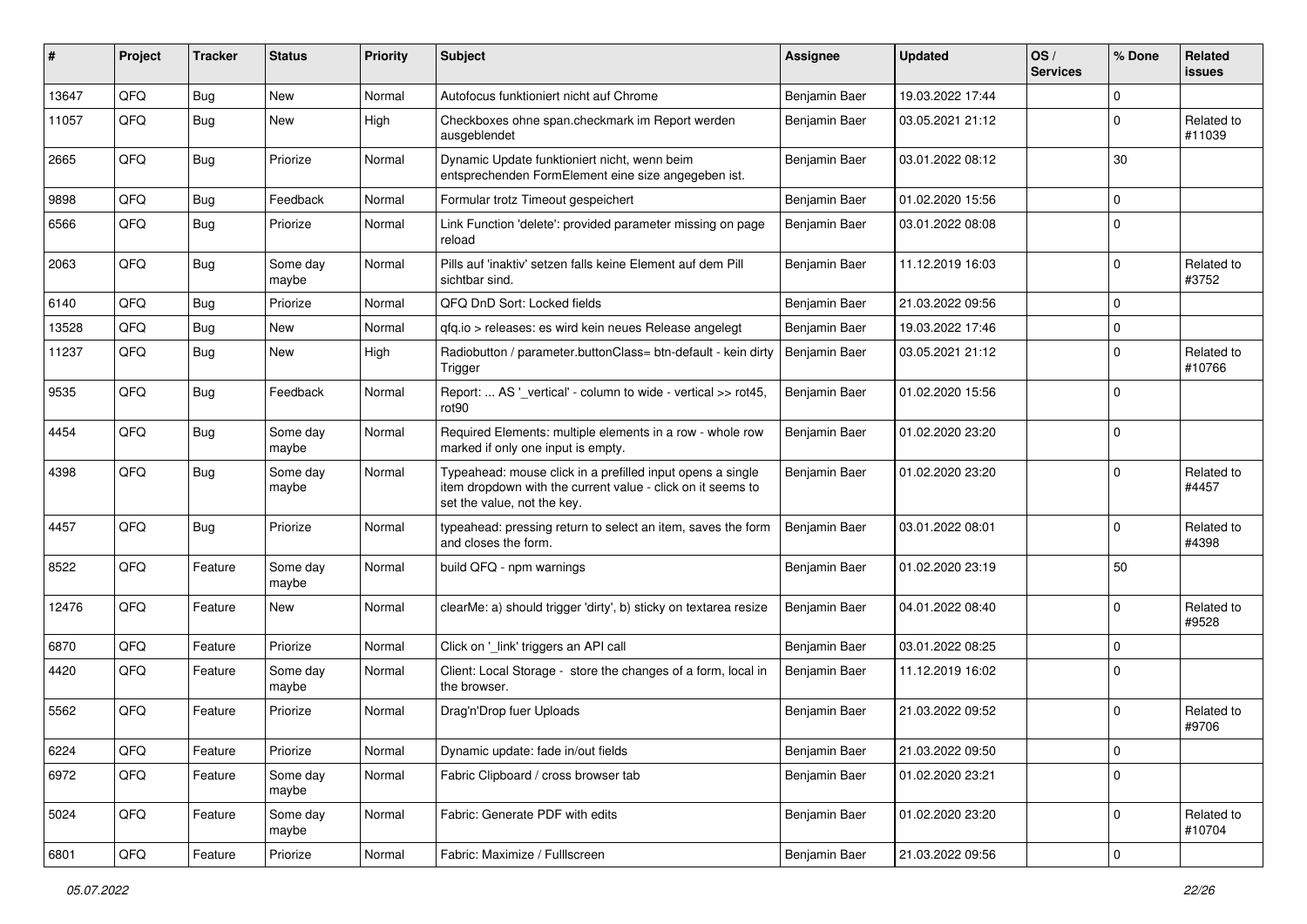| $\vert$ # | <b>Project</b> | <b>Tracker</b> | <b>Status</b>     | <b>Priority</b> | <b>Subject</b>                                                                            | Assignee        | <b>Updated</b>   | OS/<br><b>Services</b> | % Done      | Related<br><b>issues</b>                                               |
|-----------|----------------|----------------|-------------------|-----------------|-------------------------------------------------------------------------------------------|-----------------|------------------|------------------------|-------------|------------------------------------------------------------------------|
| 3415      | QFQ            | Feature        | Some day<br>maybe | Normal          | FE Login Box Templatefile                                                                 | Benjamin Baer   | 11.12.2019 16:02 |                        | $\mathbf 0$ |                                                                        |
| 10003     | QFQ            | Feature        | Priorize          | Normal          | fieldset: stronger visualize group                                                        | Benjamin Baer   | 12.02.2020 08:13 |                        | $\mathbf 0$ |                                                                        |
| 9548      | QFQ            | Feature        | Feedback          | High            | FormElement: Pattern mismatch - optional report only on<br>focus lost                     | Benjamin Baer   | 03.05.2021 21:14 |                        | $\mathbf 0$ |                                                                        |
| 7965      | QFQ            | Feature        | Priorize          | Normal          | Input type 'text' with visual format - currency                                           | Benjamin Baer   | 03.01.2022 07:45 |                        | $\pmb{0}$   |                                                                        |
| 7732      | QFQ            | Feature        | Some day<br>maybe | Normal          | Javascript: Lazy Loading der add on libs                                                  | Benjamin Baer   | 08.06.2022 10:38 |                        | $\Omega$    | Related to<br>#12611,<br>Related to<br>#12490,<br>Related to<br>#10013 |
| 12490     | QFQ            | Feature        | <b>New</b>        | Normal          | Loading Plugins in QFQ - see what tinymce does. (lazy<br>loading)                         | Benjamin Baer   | 08.06.2022 10:37 |                        | $\Omega$    | Related to<br>#12611,<br>Related to<br>#10013,<br>Related to<br>#7732  |
| 7602      | QFQ            | Feature        | ToDo              | High            | Multi Select: with checkboxes                                                             | Benjamin Baer   | 22.03.2022 09:07 |                        | $\mathbf 0$ |                                                                        |
| 12556     | QFQ            | Feature        | <b>New</b>        | Normal          | Pills Title: colored = static or dynamic on allrequiredgiven                              | Benjamin Baer   | 19.03.2022 17:49 |                        | $\mathbf 0$ |                                                                        |
| 9135      | QFQ            | Feature        | Priorize          | Normal          | Progress Bar generic / replace old hourglass download<br>popup                            | Benjamin Baer   | 03.01.2022 07:43 |                        | $\mathbf 0$ |                                                                        |
| 5389      | QFQ            | Feature        | Some day<br>maybe | Normal          | QFQ Design: Multline label / note                                                         | Benjamin Baer   | 01.02.2020 23:19 |                        | $\pmb{0}$   |                                                                        |
| 3692      | QFQ            | Feature        | Some day<br>maybe | Normal          | QFQ Webseite                                                                              | Benjamin Baer   | 11.12.2019 16:02 |                        | $\mathbf 0$ | Related to<br>#5033                                                    |
| 5366      | QFQ            | Feature        | Priorize          | Normal          | Saving with keyboard shortcuts                                                            | Benjamin Baer   | 21.03.2022 09:47 |                        | $\mathbf 0$ |                                                                        |
| 7730      | QFQ            | Feature        | Priorize          | Normal          | SELECT Box: title in between                                                              | Benjamin Baer   | 01.02.2020 23:22 |                        | $\mathbf 0$ |                                                                        |
| 9130      | QFQ            | Feature        | Some day<br>maybe | Normal          | tablesorter: Automatic Row numbering / Zeilenummer                                        | Benjamin Baer   | 01.02.2020 23:22 |                        | $\pmb{0}$   |                                                                        |
| 6970      | QFQ            | Feature        | Some day<br>maybe | Normal          | tablesorter: default fuer 'sortReset' aendern von 'Ctrl' zu 'Alt'                         | Benjamin Baer   | 01.02.2020 23:21 |                        | $\Omega$    |                                                                        |
| 14185     | QFQ            | Feature        | <b>New</b>        | Normal          | External/Autocron.php - better suitable directory                                         | Support: System | 28.05.2022 11:03 |                        | $\mathbf 0$ |                                                                        |
| 4441      | QFQ            | <b>Bug</b>     | Some day<br>maybe | Normal          | \$ SERVER Vars sollten nur aus dem Store genommen<br>werden - Code entsprechend anpassen. |                 | 11.12.2019 16:02 |                        | $\mathbf 0$ |                                                                        |
| 7101      | QFQ            | <b>Bug</b>     | Some day<br>maybe | Normal          | 'form' in SIP and 'report' - breaks                                                       |                 | 01.02.2020 23:20 |                        | $\mathbf 0$ |                                                                        |
| 11715     | QFQ            | <b>Bug</b>     | New               | Normal          | acceptZeroAsRequired and requiredOffButMark do not<br>coincide                            |                 | 08.12.2020 12:13 |                        | $\mathbf 0$ |                                                                        |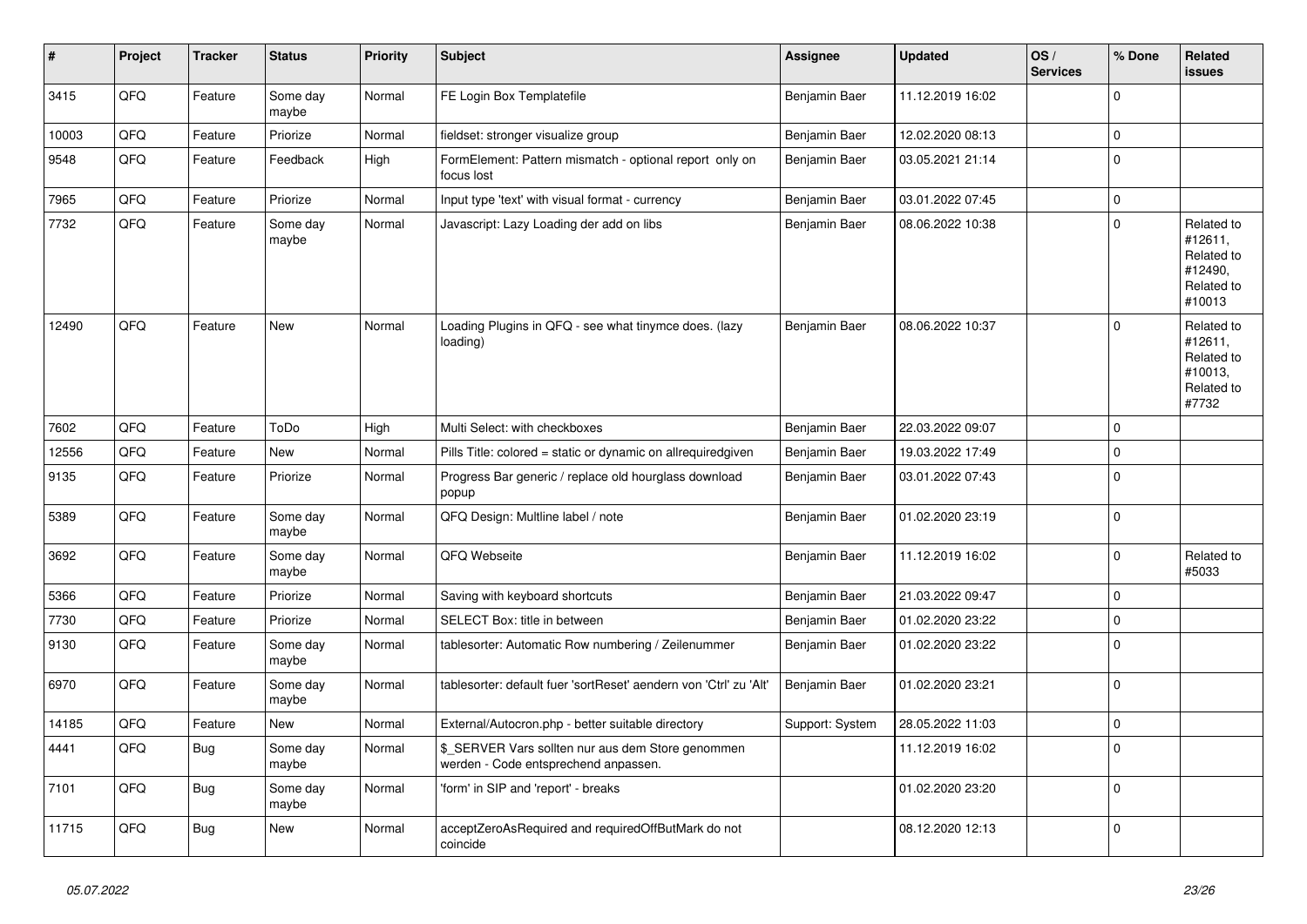| $\vert$ # | Project | <b>Tracker</b> | <b>Status</b>     | <b>Priority</b> | <b>Subject</b>                                                                       | <b>Assignee</b> | <b>Updated</b>   | OS/<br><b>Services</b> | % Done      | Related<br><b>issues</b> |
|-----------|---------|----------------|-------------------|-----------------|--------------------------------------------------------------------------------------|-----------------|------------------|------------------------|-------------|--------------------------|
| 11522     | QFQ     | <b>Bug</b>     | <b>New</b>        | Normal          | Aus/Einblenden von Reitern                                                           |                 | 13.11.2020 14:58 |                        | $\mathbf 0$ |                          |
| 10890     | QFQ     | Bug            | New               | Normal          | AutoCron hangs                                                                       |                 | 20.07.2020 13:56 |                        | $\mathbf 0$ |                          |
| 11195     | QFQ     | Bug            | New               | Low             | Dynamic Update: Note not updated if new text is empty<br>(v20.4)                     |                 | 25.09.2020 11:14 |                        | $\pmb{0}$   |                          |
| 10759     | QFQ     | <b>Bug</b>     | New               | Normal          | emptyMeansNull - Feld falsch aktualisiert                                            |                 | 12.11.2020 23:45 |                        | $\pmb{0}$   |                          |
| 10324     | QFQ     | Bug            | New               | Normal          | Excel Export mit Template funktioniert nur, wenn Template<br>vor uid kommt           |                 | 30.03.2020 11:20 |                        | $\pmb{0}$   | Related to<br>#10257     |
| 5877      | QFQ     | Bug            | Some day<br>maybe | Normal          | FE.type=note:bsColumn strange behaviour                                              |                 | 01.02.2020 23:19 |                        | $\pmb{0}$   |                          |
| 9126      | QFQ     | <b>Bug</b>     | Some day<br>maybe | Normal          | hidden Form elements are present in page source                                      |                 | 02.01.2021 18:41 |                        | $\mathbf 0$ |                          |
| 4546      | QFQ     | <b>Bug</b>     | Some day<br>maybe | Normal          | NH: SIP storage is destroyed                                                         |                 | 01.02.2020 23:20 |                        | $\mathbf 0$ |                          |
| 9024      | QFQ     | <b>Bug</b>     | Some day<br>maybe | Normal          | QFQ Einarbeitung                                                                     |                 | 01.02.2020 15:56 |                        | $\mathbf 0$ |                          |
| 9020      | QFQ     | <b>Bug</b>     | Some day<br>maybe | Normal          | radio mit buttonClass und dynamicUpdate lassen sich nicht<br>kombinieren             |                 | 11.12.2019 16:01 |                        | $\mathbf 0$ |                          |
| 10766     | QFQ     | <b>Bug</b>     | New               | High            | Radiobutton / parameter.buttonClass=btn-default: dynamic<br>update                   |                 | 03.05.2021 21:12 |                        | $\Omega$    | Related to<br>#11237     |
| 9855      | QFQ     | <b>Bug</b>     | New               | Normal          | <b>Required Check</b>                                                                |                 | 01.02.2020 15:56 |                        | $\pmb{0}$   |                          |
| 7281      | QFQ     | Bug            | Some day<br>maybe | Normal          | Subrecords: on large screen separator line too short                                 |                 | 01.02.2020 23:19 |                        | $\mathbf 0$ |                          |
| 7402      | QFQ     | Bug            | Some day<br>maybe | Normal          | thumbnail cache: outdated picture when permission denied<br>and permission resolved. |                 | 01.02.2020 23:20 |                        | $\mathbf 0$ |                          |
| 4122      | QFQ     | <b>Bug</b>     | Some day<br>maybe | Normal          | file: Render Mode hat keinen Effekt                                                  |                 | 11.12.2019 16:03 |                        | $\mathbf 0$ |                          |
| 4138      | QFQ     | <b>Bug</b>     | Some day<br>maybe | Normal          | style fehlt                                                                          |                 | 11.12.2019 16:03 |                        | $\pmb{0}$   |                          |
| 3567      | QFQ     | Feature        | Some day<br>maybe | Low             | 'Save', 'Close', 'New' als FormElement                                               |                 | 11.12.2019 16:02 |                        | $\mathbf 0$ |                          |
| 12038     | QFQ     | Feature        | New               | Normal          | a) STORE_VAR: filenameOnlyStripUniq, b) SP:<br>QSTRIPUNIQ()                          |                 | 17.02.2021 23:55 |                        | $\mathbf 0$ |                          |
| 11535     | QFQ     | Feature        | New               | Normal          | Ability to create SQL columns in frontend QFQ forms                                  |                 | 17.11.2020 12:11 |                        | $\pmb{0}$   |                          |
| 6299      | QFQ     | Feature        | Some day<br>maybe | Normal          | Attack detection: log table with invalid SIP access                                  |                 | 11.12.2019 16:02 |                        | $\mathbf 0$ | Related to<br>#3947      |
| 7106      | QFQ     | Feature        | Some day<br>maybe | Normal          | Beispiel Nummerierung von Rows in Report                                             |                 | 11.12.2019 16:01 |                        | $\mathbf 0$ |                          |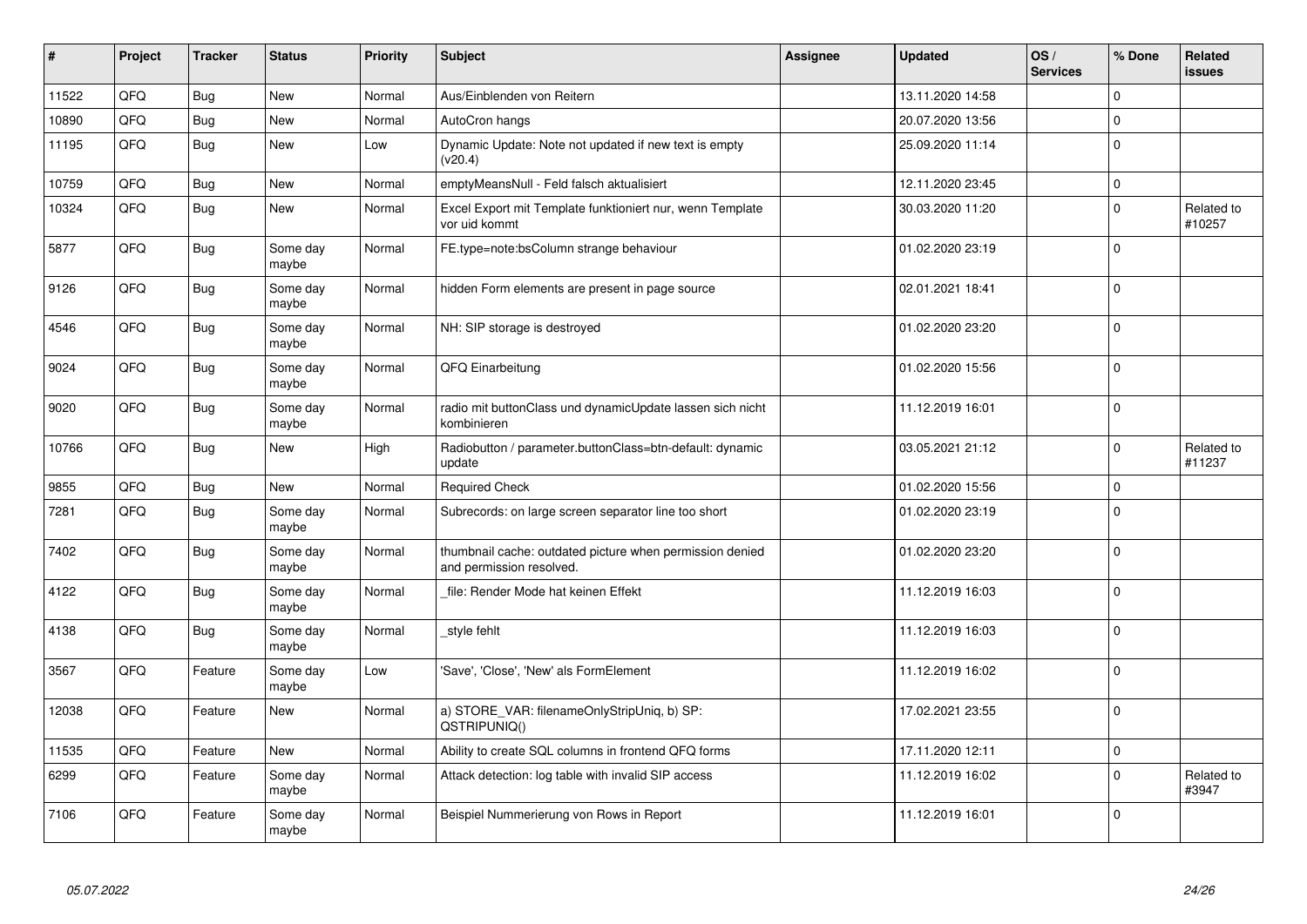| $\vert$ # | Project    | <b>Tracker</b> | <b>Status</b>     | <b>Priority</b> | <b>Subject</b>                                                                                                                                                | <b>Assignee</b> | <b>Updated</b>   | OS/<br><b>Services</b> | % Done      | Related<br><b>issues</b> |
|-----------|------------|----------------|-------------------|-----------------|---------------------------------------------------------------------------------------------------------------------------------------------------------------|-----------------|------------------|------------------------|-------------|--------------------------|
| 7105      | QFQ        | Feature        | Some day<br>maybe | Normal          | Beispiel wie man in einer zweiten Tabelle speichert.                                                                                                          |                 | 11.12.2019 16:01 |                        | $\Omega$    |                          |
| 6288      | QFQ        | Feature        | Some day<br>maybe | Normal          | Best Practice: Erklaeren wie man ein Formular ganz in<br>'weiss' erstellen kann                                                                               |                 | 11.12.2019 16:02 |                        | $\mathbf 0$ |                          |
| 4194      | QFQ        | Feature        | In Progress       | Normal          | Bootstrap 4 ist jetzt offiziel                                                                                                                                |                 | 03.05.2021 20:47 |                        | $\mathbf 0$ | Related to<br>#10114     |
| 5783      | QFQ        | Feature        | Some day<br>maybe | Normal          | <b>BPMN View/Edit</b>                                                                                                                                         |                 | 11.12.2019 16:02 |                        | $\mathbf 0$ |                          |
| 9853      | QFQ        | Feature        | <b>New</b>        | Normal          | Check das SQL / QFQ / Mail Logfile geschrieben wird                                                                                                           |                 | 09.01.2020 11:15 |                        | $\mathbf 0$ |                          |
| 10738     | QFQ        | Feature        | Some day<br>maybe | Normal          | CORS headers for external API requests                                                                                                                        |                 | 10.06.2020 14:00 |                        | $\mathsf 0$ |                          |
| 4719      | <b>OFO</b> | Feature        | Some day<br>maybe | Normal          | Custom Message in Client in case of 'Browser tab close,<br>modification will be lost'                                                                         |                 | 01.02.2020 23:20 |                        | $\Omega$    |                          |
| 6992      | QFQ        | Feature        | Some day<br>maybe | Normal          | DB exception: Syntax Highlight                                                                                                                                |                 | 11.12.2019 16:01 |                        | $\mathbf 0$ | Related to<br>#5450      |
| 4627      | QFQ        | Feature        | Some day<br>maybe | Normal          | dbupdate: all tables - check 'create', 'modified' if it is possible<br>to change to default 'CURRENT_TIMESTAMP' and modified<br>'ON UPDATE CURRENT_TIMESTAMP' |                 | 01.02.2020 23:20 |                        | $\mathbf 0$ |                          |
| 5850      | QFQ        | Feature        | Some day<br>maybe | Normal          | Deployment: In QFQ Doc best practice fuer zeitgemaesses<br>Deployment beschreiben                                                                             |                 | 01.02.2020 23:20 |                        | $\mathbf 0$ |                          |
| 7100      | QFQ        | Feature        | Some day<br>maybe | Normal          | Download: log access, max downloads, time limit                                                                                                               |                 | 01.02.2020 23:19 |                        | $\mathsf 0$ |                          |
| 6083      | QFQ        | Feature        | Some day<br>maybe | Normal          | Dynamic Update: Value Check via SQL                                                                                                                           |                 | 11.12.2019 16:02 |                        | $\mathsf 0$ |                          |
| 5893      | QFQ        | Feature        | Some day<br>maybe | Normal          | Edit on double-click                                                                                                                                          |                 | 01.02.2020 23:19 |                        | $\Omega$    | Related to<br>#5894      |
| 10874     | QFQ        | Feature        | <b>New</b>        | Normal          | Erstellen eines Foreign Keys in der Tabelle "FormElement"                                                                                                     |                 | 13.07.2020 10:11 |                        | $\mathbf 0$ |                          |
| 4536      | QFQ        | Feature        | Some day<br>maybe | Normal          | FE upload: problem with delete if mutliple uploads an<br>FE.name="                                                                                            |                 | 01.02.2020 23:20 |                        | $\mathbf 0$ |                          |
| 4444      | QFQ        | Feature        | Some day<br>maybe | Normal          | FE.type=upload: detect mime type                                                                                                                              |                 | 11.12.2019 16:02 |                        | $\Omega$    | Related to<br>#4303      |
| 5923      | QFQ        | Feature        | Some day<br>maybe | Normal          | fillStoreSystemBySqlLate                                                                                                                                      |                 | 01.02.2020 23:19 |                        | $\Omega$    |                          |
| 3880      | QFQ        | Feature        | Some day<br>maybe | Normal          | Form 'Form': anlegen einer Tabelle                                                                                                                            |                 | 14.01.2021 10:12 |                        | $\mathbf 0$ |                          |
| 3879      | QFQ        | Feature        | Some day<br>maybe | Normal          | Form 'FormElement': Beim Feld 'name' rechts in der Notiz<br>einen Link einblenden - a) aktuelle Definition anzeigen, b)<br>Spalte in der Tabelle anlegen      |                 | 11.12.2019 16:03 |                        | $\Omega$    |                          |